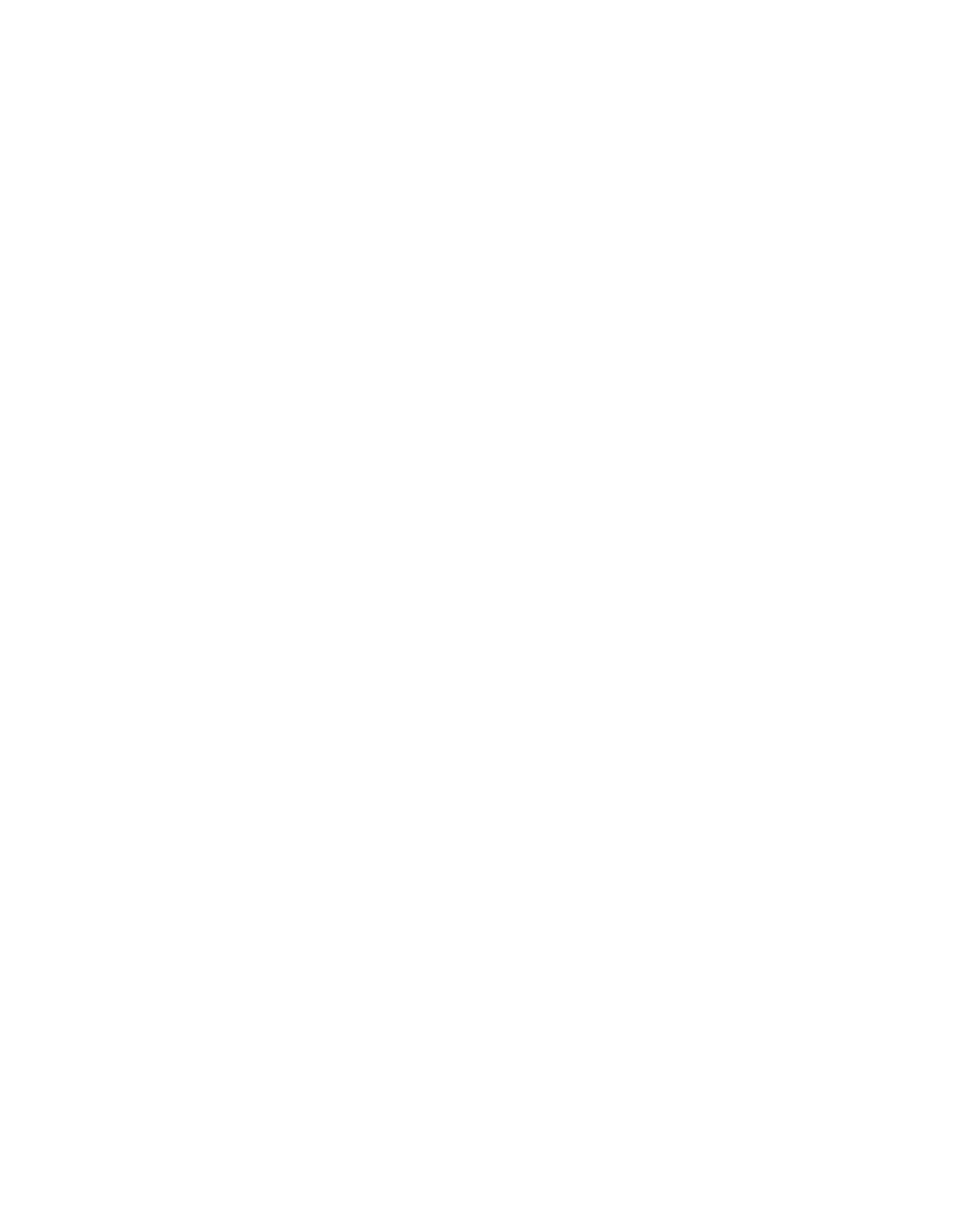# The State of Non-profit Organizations in Berkshire County

Executive Summary

- I. Brief Introduction to the Non-profit Sector
	- . What are non-profit organizations?
	- . Public charities and other non-profits
	- . Primary data sources
	- . Assessing the economic impact of non-profit organizations
- II. Berkshire County Non-profits Relative to Massachusetts and the US
	- . Revenues
	- . Expenditures
	- . Assets

III. Exploring Berkshire County Non-profits, by Sector

- . Revenues
- . Gifts and Grants
- . Expenditures
- . Assets
- . Private Foundations
- IV. Berkshire County Non-profits Relative to Ten Comparison Communities
	- . Revenues
	- . Expenditures
	- . Assets
- V. The Economic Impact of Berkshire County Non-profits
	- . Arts and Culture
	- . Education
	- . Health
	- . Human Services
	- . 'Other' Non-profits
	- . Impacts of tourism and visitors to non-profit organizations
	- . Summary of the economic impact of Berkshire County non-profits

Appendix A: Working with the National Center for Charitable Statistics (NCCS) Dataset

 Appendix B: Economic and Employment Impacts of Visitors to Non-profits, by sector impacted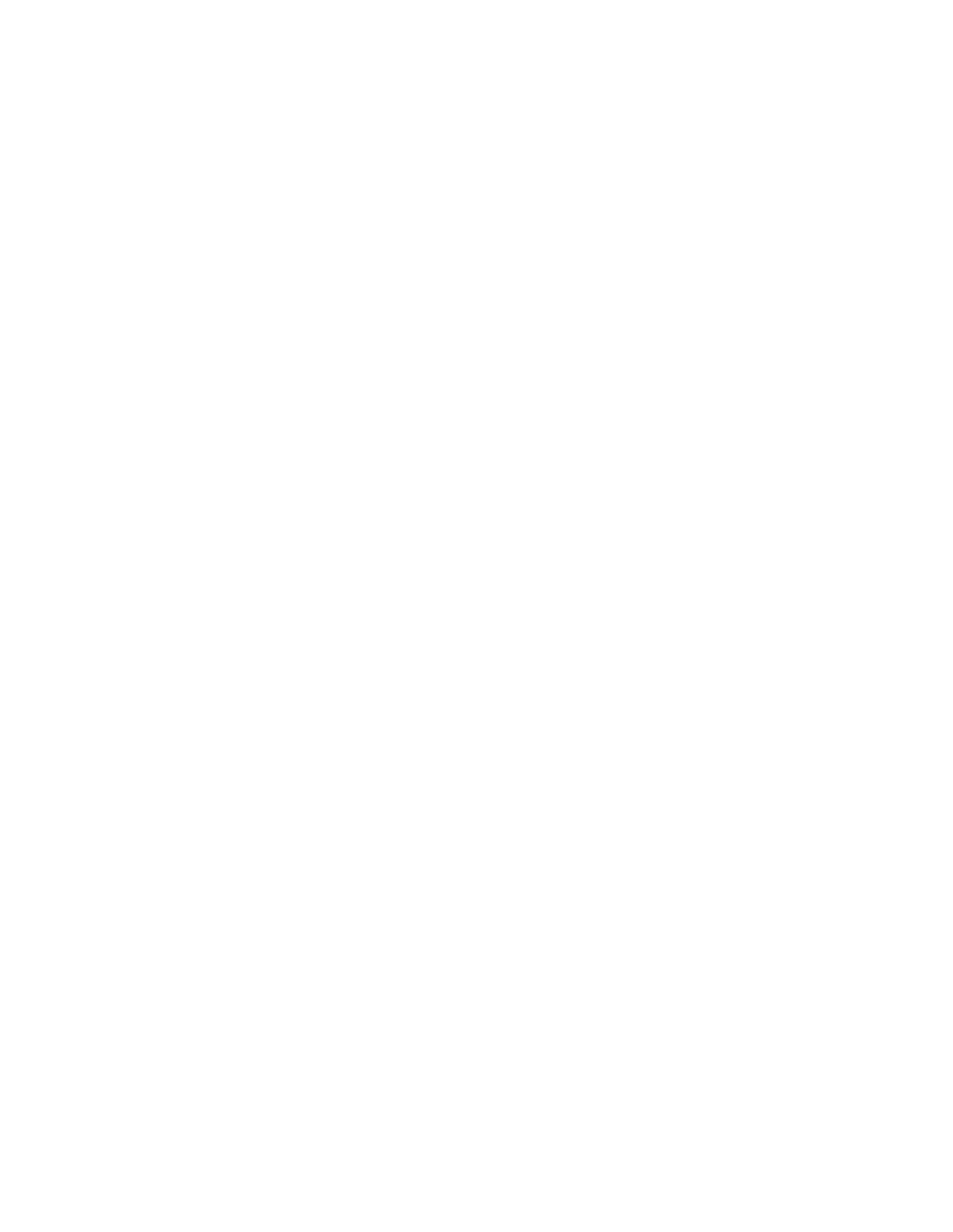## **The State of Non-profit Organizations in Berkshire County**

## **Executive Summary**

In this report we provide an update to an earlier report on the economic impact of non-profits in Berkshire County.<sup>1</sup> In that report we examined data on non-profits for the years 1996, 2001, and 2006. In late 2007 Massachusetts, along with the US, entered a deep recession. It is natural to ask how non-profits in Berkshire County fared in the opening years of the recession. We extend our analysis to include data for 2008, the most recent year for which complete digitized data are available. We examine the non-profit sector in Berkshire County, beginning with a comparative look at the non-profit sector in Massachusetts and the US. This is followed by a more detailed analysis of the major non-profit sectors in Berkshire County: arts and culture, education, health, and human services sectors, as well as a combined sector for 'other' non-profits that includes the environment, animal welfare, international and foreign affairs, public/social benefit, and religion. We present figures on revenues, gifts and grants, expenditures, and assets of each non-profit sector for the years 1996, 2001, 2006, and 2008.

We also provide an estimate of the economic impact of the non-profit sector on the Berkshire County economy. We examine the economic impacts of arts and culture, education, health, human services, and 'other' non-profit organizations. We use a standard inter-industry model that examines the flow of purchases of goods and services among sectors of the economy and includes the impact of these purchases as they circulate throughout the local economy. An important dimension of estimating economic impact is the inclusion of the impact of visitors. We discuss and provide an estimate of impacts generated by visitors from outside Berkshire County who are attracted to Berkshire County non-profits.

#### **Comparison of the non-profit sector in Berkshire County, Massachusetts and the US**

 The *number of non-profits per resident* is higher in Berkshire County than Massachusetts; it is more than double that of the US.

|                         | #Non-profits | #Non-profits per<br>10,000 Persons |
|-------------------------|--------------|------------------------------------|
| US                      | 356,728      | 11.73                              |
| MA                      | 11,107       | 17.09                              |
| <b>Berkshire County</b> | 349          | 26.9                               |

• **Mean revenue** of non-profits is significantly higher in Massachusetts than in Berkshire County. This is due to the presence of some very large non-profits in the state, whose large revenues increase the mean.

 $\overline{a}$ 

<sup>&</sup>lt;sup>1</sup> Stephen Sheppard and Kay Oehler. September 2009. "The Economic Impact of Non-profit Organizations in Berkshire County." A copy of the report is available at www.c-3-d.org.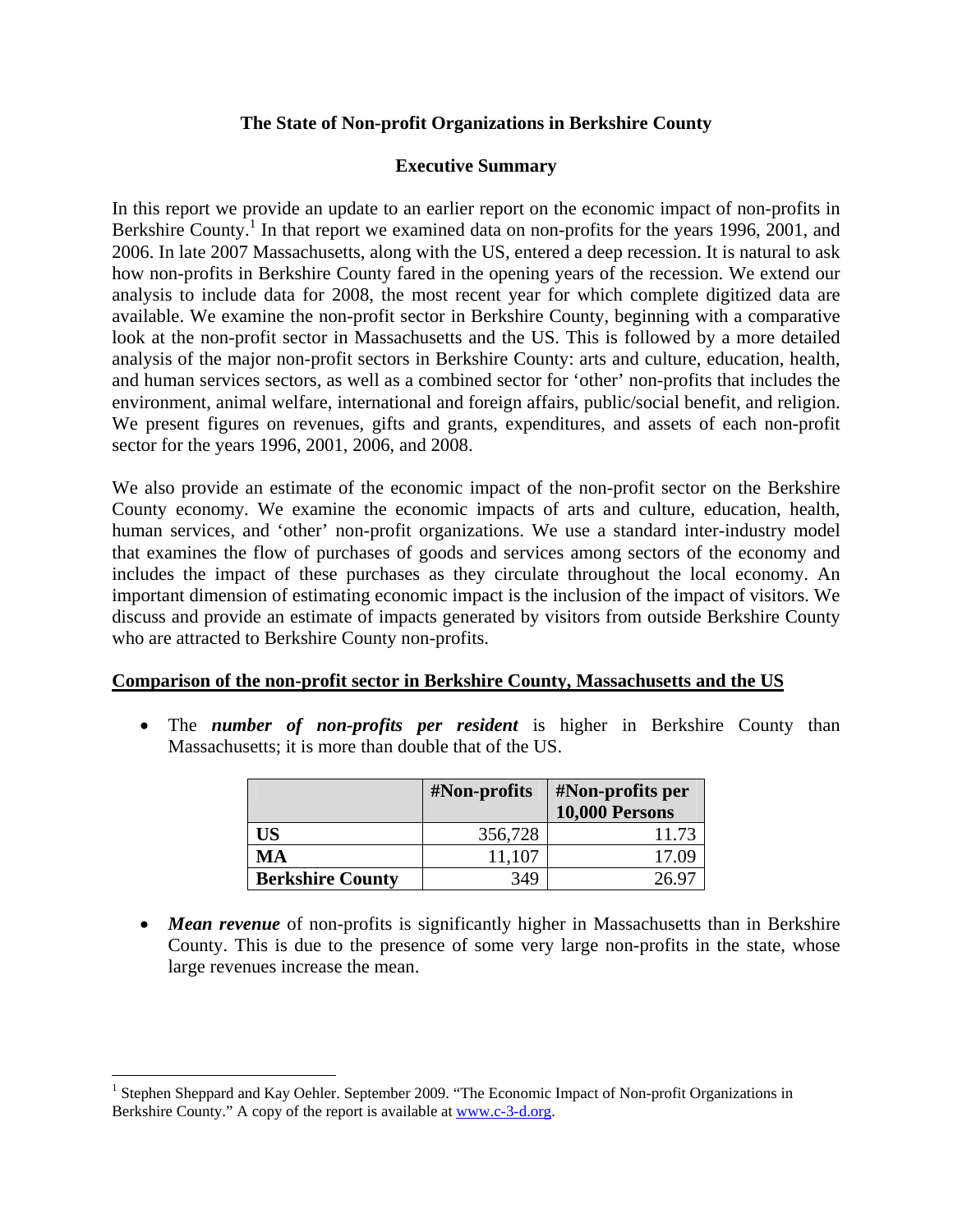- *Median revenue* of non-profits is higher in Berkshire County than either US or Massachusetts medians. This indicates that non-profits in Berkshire County, even though they are smaller than those in the state, are relatively successful in raising revenues.
- *Median revenue* of non-profits in 2008 is about half that in 1996. In the US the 2008 median is 59% its 1996 level; in Massachusetts it is 51%; and in Berkshire County it is 52%. This reflects the ongoing interest in the non-profit sector, stimulating the formation of many new non-profit organizations whose revenues are modest.
- *Expenditures* of the Berkshire County non-profit sector in 2008 constitute about 25% of the total purchase of goods and services in Berkshire County, up from 21% in 2006. The \$1.4 trillion spent by non-profits in the US in 2008 constitutes 9.7% of total US Gross National Product.

|                         | <b>Expenditures</b> |
|-------------------------|---------------------|
| НS                      | \$1.4 trillion      |
| MА                      | \$76.2 billion      |
| <b>Berkshire County</b> | \$1.3 billion       |

# **Berkshire County Non-profits, by Sector**

The *number* of non-profits in Berkshire County grew in every sector except health between 2006 and 2008.

|                         | #Non-profits | #Non-profits |
|-------------------------|--------------|--------------|
|                         | 2006         | 2008         |
| <b>Arts and Culture</b> | 68           | 74           |
| <b>Education</b>        | 51           | 56           |
| Health                  | 59           | 58           |
| <b>Human Services</b>   | 86           | 95           |
| <b>Other</b>            | 63           |              |
| <b>Total</b>            | 327          |              |

In spite of the severe recession that began in late 2007, *expenditures* of Berkshire County nonprofits increased between 2006 and 2008 in every sector. *Assets*, however, grew only in education and the arts and culture sectors between 2006 and 2008.

|                         | 2006                | 2008                | 2006            | 2008            |
|-------------------------|---------------------|---------------------|-----------------|-----------------|
|                         | <b>Expenditures</b> | <b>Expenditures</b> | <b>Assets</b>   | <b>Assets</b>   |
| <b>Arts and Culture</b> | \$66,262,823        | \$76,408,927        | \$541,727,104   | \$607,149,176   |
| <b>Education</b>        | \$273,057,044       | \$299,486,259       | \$2,548,002,146 | \$2,712,107,228 |
| <b>Health</b>           | \$639,615,439       | \$697,574,190       | \$744,190,462   | \$715,082,206   |
| <b>Human Services</b>   | \$163,622,048       | \$176,635,088       | \$252,167,874   | \$249,847,610   |
| 'Other'                 | \$38,663,781        | \$49,844,677        | \$307,295,816   | \$248,909,450   |
| <b>Total</b>            | \$1,181,221,135     | \$1,299,949,141     | \$4,393,383,402 | \$4,533,095,670 |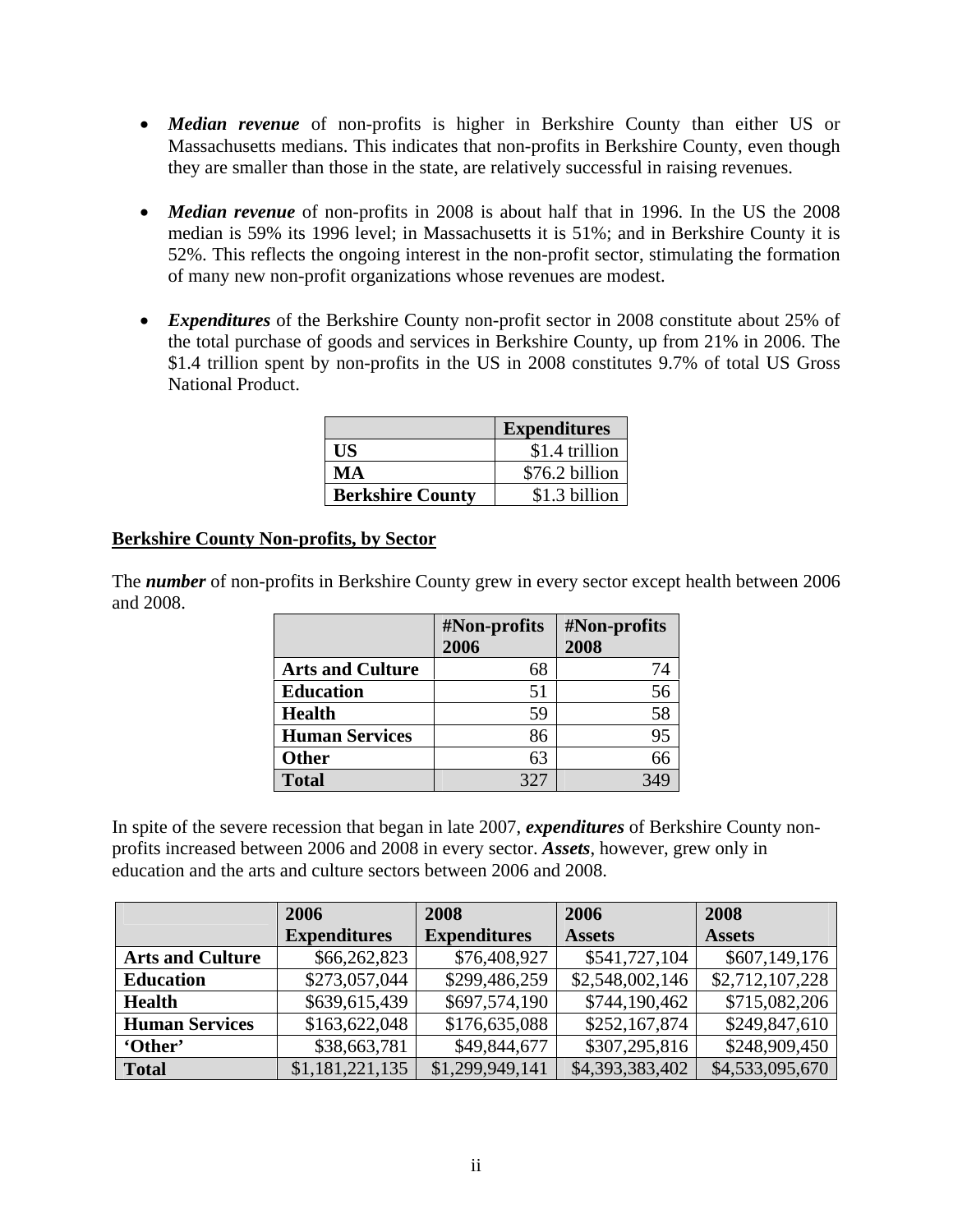- The *arts and culture sector* is the smallest sector in terms of total revenues (after 'other'); it has, however, the highest growth rate in each of the variables we considered – number of organizations; revenues; public gifts and government grants; expenditures; and assets.
- The *education sector* has the highest level of assets of non-profits in Berkshire County. In all years the assets of the education sector are greater than those in all other sectors combined. The education sector also receives the largest amount of public gifts and government grants. While in 1996 the education sector received only 39% of all gifts and grants to non-profits in Berkshire County, in 2008 that number had grown to 50%.
- The *health sector* has by far the highest level of annual expenditures. In all time periods, expenditures in the health sector were more than double those in education, the next largest sector. In 2008, expenditures by health sector non-profits were greater than expenditures in all other sectors combined. The health sector is also the largest non-profit sector in terms of revenue; it has the lowest growth rate, however.
- In all years, the *human services sector* has the greatest number of non-profit organizations in Berkshire County. Between 2006 and 2008, revenue declined in the human services sector even though it grew in every other sector. Public contributions, public gifts, and government grants made up 20% of revenues to human services nonprofits in 2006. In 2008 that figure had fallen to 9%.
- The *'other' sector*, which includes the environment, animal welfare, international and foreign affairs, public/social benefit, and religion, relies most heavily on gifts and grants as a portion of their total revenue. In all periods, half of total revenues in the 'other' sector came from public contributions, public gifts and government grants. This contrasts with the health sector, where only 2-3% of total revenues came from gifts and grants.

# **Berkshire County Non-profits and Ten Comparison Cities**

In a comparison with ten other cities, Berkshire County has the third highest number of nonprofits per 10,000 residents.

*Per capita revenue* is the highest, in the regions studied, in Berkshire County.

*Per capita expenditures* increased in every region in every period.

*Per capita assets* are higher for Berkshire County than comparison regions. In 2008 per capita assets of non-profits in Berkshire County are more than double every other region except Providence, Rhode Island.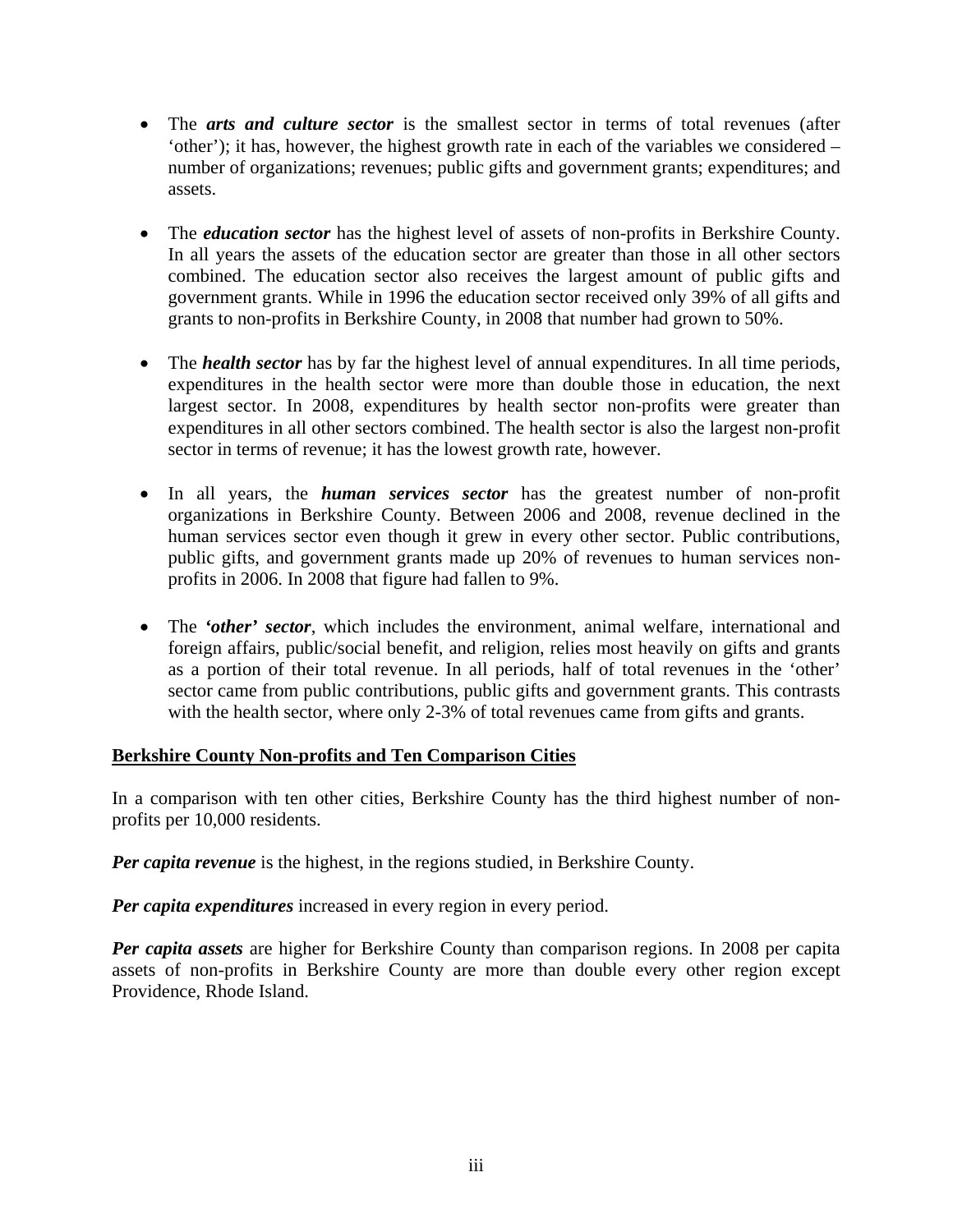# **The Economic Impact of Berkshire County Non-profits**

 Overall, the non-profit sector is of great importance to the Berkshire County economy. The non-profit sector in Berkshire County has annual *expenditures over \$1.3 billion*. The non-profit sector directly and indirectly *generates over \$2.2 billion economic impact* in Berkshire County. The non-profit sector directly and indirectly *supports over 24,000 full and part-time jobs* in Berkshire County.

|                       |                     | Economic        | <b>Employment</b> |
|-----------------------|---------------------|-----------------|-------------------|
|                       | <b>Expenditures</b> | <b>Impact</b>   | <b>Impact</b>     |
| Arts and Culture      | \$98,031,487        | \$162,580,149   | 2,577             |
| Education             | \$323,846,259       | \$544,377,824   | 6,548             |
| Health                | \$697,574,190       | \$1,143,690,574 | 10,192            |
| <b>Human Services</b> | \$176,635,088       | \$289,125,667   | 4,073             |
| Other                 | \$49,844,677        | \$83,150,436    | 832               |
| <b>Total</b>          | \$1,345,931,701     | \$2,222,924,650 | 24,222            |

- The *arts and culture sector*, through direct and indirect impacts, generates about \$163 million in economic activity and supports over 2,500 jobs. While smaller than the other non-profit sectors, it has exhibited robust growth during the period studied. It is also the draw for many of the visitors to the region.
- The *education sector* generates \$544 million in economic activity and supports over 6,500 jobs in Berkshire County.
- The *health sector* generates over \$1.1 billion in economic activity and supports over 10,000 jobs in Berkshire County.
- The *human services sector* generates \$289 million in economic activity and supports over 4,000 jobs in Berkshire County.
- The *'other' non-profit sector* generates \$83 million in economic activity and supports over 800 jobs in Berkshire County.

# **The Economic Impact of Visitors to Berkshire County Non-profits**

Visitor impact is important in Berkshire County with its vibrant cultural sector. Tanglewood, the Clark Art Institute, the Norman Rockwell Museum, and MASS MoCA bring about 674,000 visitors annually from outside Berkshire County to their sites.

| <b>Economic Impact</b><br>per 100,000 | <b>Employment Impact</b>   Economic Impact<br>per 100,000 | per 100,000                  | <b>Employment Impact</b><br>per 100,000 |  |
|---------------------------------------|-----------------------------------------------------------|------------------------------|-----------------------------------------|--|
| <b>Cultural Visitors</b>              | <b>Cultural Visitors</b>                                  | <b>Non-cultural Visitors</b> | <b>Non-cultural Visitors</b>            |  |
| \$10,306,373                          | ' 20                                                      | \$5,153,187                  | 60                                      |  |

Every 100,000 cultural visitors from outside Berkshire County increase economic activity by \$10.3 million and support 120 jobs. Every 100,000 non-cultural visitors from outside Berkshire County increase economic activity by \$5.2 million and support 60 jobs.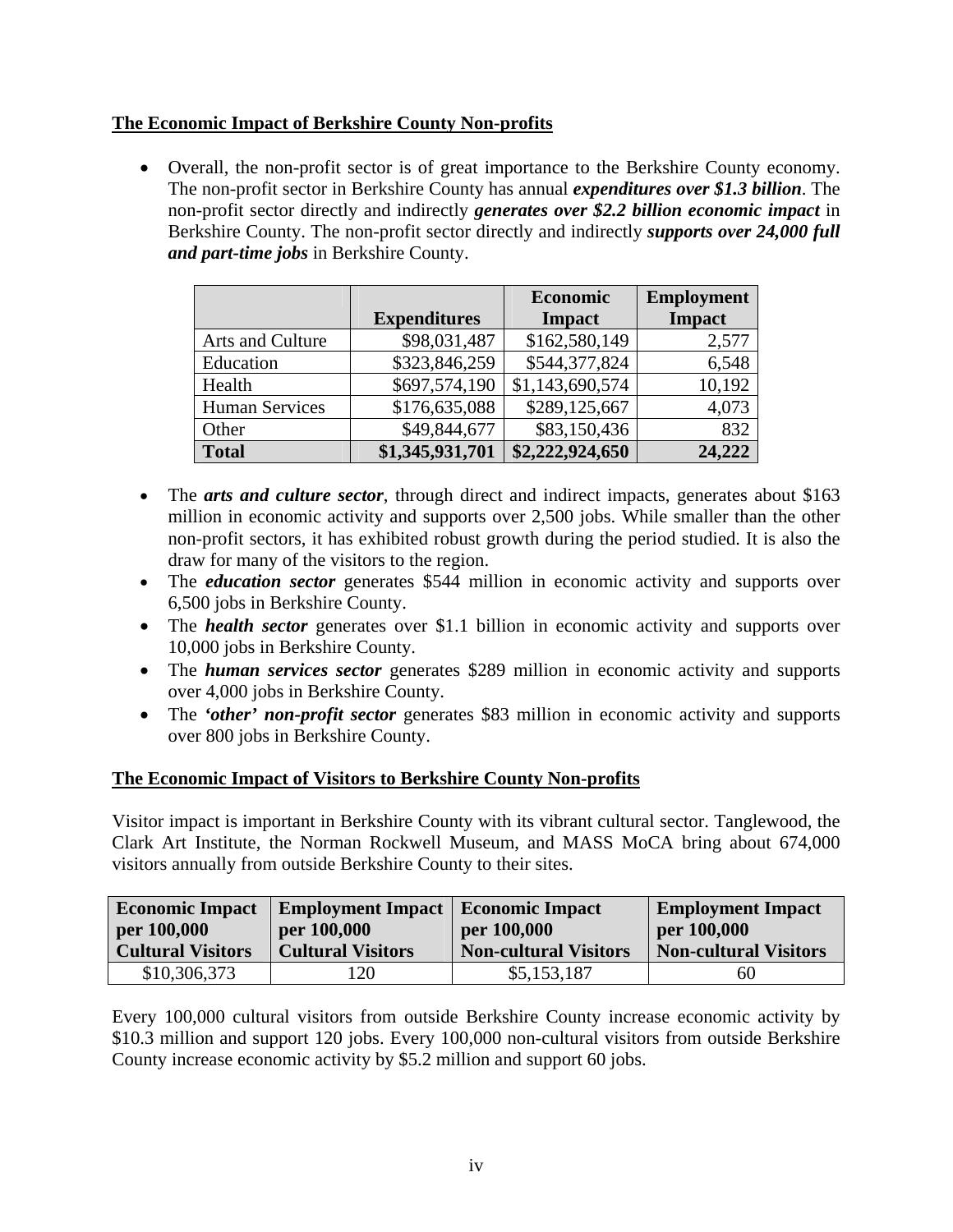## **I. Brief Introduction to the Non-profit Sector**

#### **What are non-profit organizations?**

The goal of most businesses is to generate a profit for its owners. A non-profit organization has a different overarching goal. It might be to provide a community service, to engage in research or to provide a safety net for individuals in need. Although a non-profit organization does not generate a profit that is distributed to owners of the business, it can and frequently does have revenues that exceed total costs of its activities during the year. This excess revenue, rather than being distributed to an owner or to shareholders, contributes to the assets of the organization, which can grow from year to year. Assets will be used in future years to support the mission of the non-profit.

## **Public charities and other non-profits**

Non-profit organizations include a very wide variety of groups and organizations ranging from traditional churches and charities to social clubs, veterans groups and sports associations. There are two characteristics that feature prominently in public perceptions of non-profits: that they pay no taxes and that donations made to them are exempt from individual income taxation. Neither of these characteristics is universally true for all non-profits. While all non-profit organizations are exempt from federal taxation of their excess revenues (which would correspond to profits), many are required to pay property taxes on some of the property they own, and many are required to collect sales taxes on products sold and the incidence or burden of these taxes falls partially on the organizations. The tax deductibility of donations or gifts to non-profit organizations is dependent upon the IRS classification of the organization.

The type of non-profit organization that is of central interest for this report is labeled by the IRS as the *Public Charity*. About half of all non-profits nationwide are public charities.<sup>2</sup> Most people naturally think of a charity in the sense defined by the Oxford English Dictionary: *A bequest,*  foundation, institution, etc., for the benefit of others, esp. of the poor or helpless.<sup>3</sup> While organizations identified by the IRS as *public charities* are indeed organized "for the benefit of others" they are not all oriented towards serving the poor or helpless.

Public charities are often referred to by the section of the IRS code that grants them their tax exempt status:  $501(c)(3)$ . Organizations whose non-profit status is authorized under section 501(c)(3) are of two types: *public charities* and *private foundations*. From the perspective of evaluating local economic impact, it is appropriate in most cases to focus exclusively on the 'public charity' type of 501(c)(3) organization. While private foundations may in some cases generate local economic benefits, often they are focused on broader institutional goals and serving a population that is national or even global in nature. When their giving is local in nature, it often consists of grants and gifts to other non-profits in the region. Most of these will already be accounted for in our analysis of  $501(c)(3)$  'public charities' and it would not be accurate to

 $\overline{a}$ 

 $\frac{2 \text{http://nccs.urban.org/resources/faq.cfm}}{3 \text{http://diction.org/resources/an.fr/5002}}$ 

 $h_{\text{http://dictionary.oed.com/cei/entry/50036948?}\sin \text{gle}=1\&\text{query\_type}=word\&\text{queryword=charitv}\&\text{first}=1\&\text{max\_to}$ show=10 accessed June 3, 2009.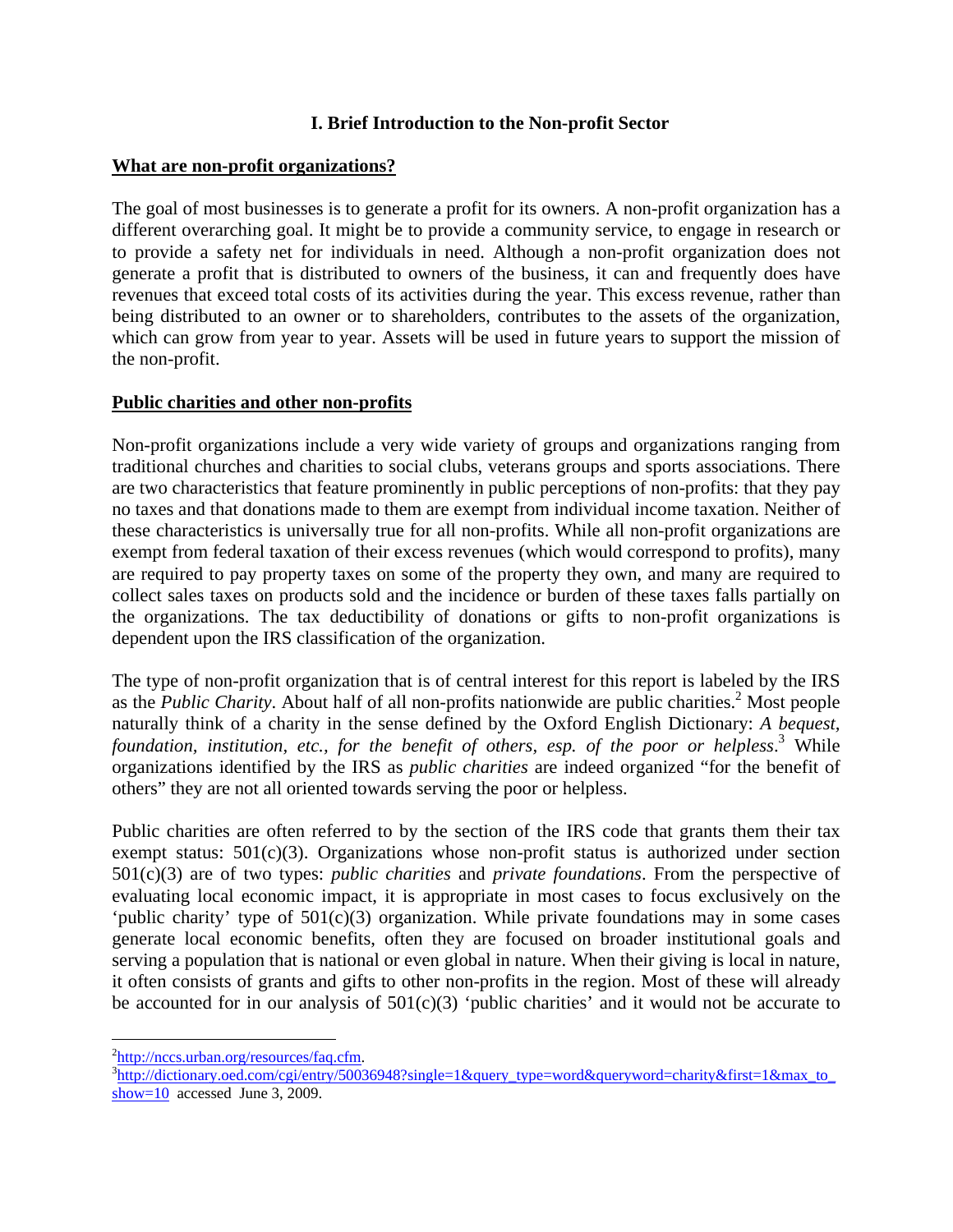count them as generating a county economic impact when they are given to the local non-profit and then again when the non-profit spends the funds. Finally, in the case of Berkshire County, private foundations are a small part of the total  $501(c)(3)$  non-profit sector, comprising less than 1.4% of total expenditures by the sector. While we provide some descriptive statistics about the size and number of private foundations and how these figures have changed, the analysis of economic impacts in this report excludes private foundations.

While the focus of this report is on  $501(c)(3)$  public charity non-profits, there are other types of tax exempt organizations: social welfare organizations  $501(c)(4)$ ; labor and agricultural associations 501(c)(5); business leagues 501(c)(6); and fraternal beneficiary societies 501(c)(8). The categories refer to sections, subsections and paragraphs of the Internal Revenue Code that define each type of organization. While the law has provided different ways for an organization to achieve non-profit tax-exempt status, the term " $501(c)(3)$ " has become almost synonymous with "tax-exempt organization." An important characteristic of 501(c)(3) status is that contributions to these organizations are tax-deductible for the donor. This provides a special advantage when raising revenues, and is generally seen as being associated with an obligation to pursue a mission or set of activities that are broadly beneficial to the public rather than of benefit only to a small group of designated members, participants or key stakeholders.

#### **Primary data sources**

 $\overline{a}$ 

Just as individual households must report their income every year to the Internal Revenue Service using some version of Form 1040, there is a Form 990 that must be completed annually and filed with the IRS by  $501(c)(3)$  organizations that have been certified by the Internal Revenue Service. This form provides information on the non-profit's programs and finances. Non-profits with incomes less than \$25,000 are not required to file,<sup>4</sup> nor are churches. These forms provide valuable details about each organization's assets, expenditures and revenue sources. Unlike an individual's tax return, Form 990s are publicly available. In exchange for tax exempt status, non-profits must accept that their financial reporting is open to public scrutiny. The IRS creates digital images of the Form 990s and makes them available to selected organizations that collect them specifically to make them publicly available. It is currently possible to view, free of charge at www.guidestar.org, the most recent Form 990s of non-profits that are required to file (although registration at the site is required).

The National Center for Charitable Statistics (NCCS) is located at the Urban Institute, a nonpartisan, non-profit research organization located in Washington, D.C. NCCS has an arrangement with the Internal Revenue Service to maintain and make publicly available data on the non-profit sector in the U.S. The data available through NCCS come primarily from information that tax-exempt non-profit organizations file with the IRS.<sup>5</sup> Data are collected from the forms used to request IRS tax-exempt status and from Form 990s that are filed annually with the IRS to report financial information for tax-exempt non-profit organizations. While summary data on the number and basis for IRS certification of all non-profits at the county level is

<sup>&</sup>lt;sup>4</sup> The limit for filing a complete Form 990 has been raised to \$50,000 but was \$25,000 throughout the period

studied. Smaller organizations are now required to submit a Form 990EZ that provides more limited information.<br><sup>5</sup> A discussion of the IRS data collected by NCCS can be found at http://nccsdataweb.urban.org/kbfiles/742/NCC data-guide-2006c.pdf , accessed 4/22/2009.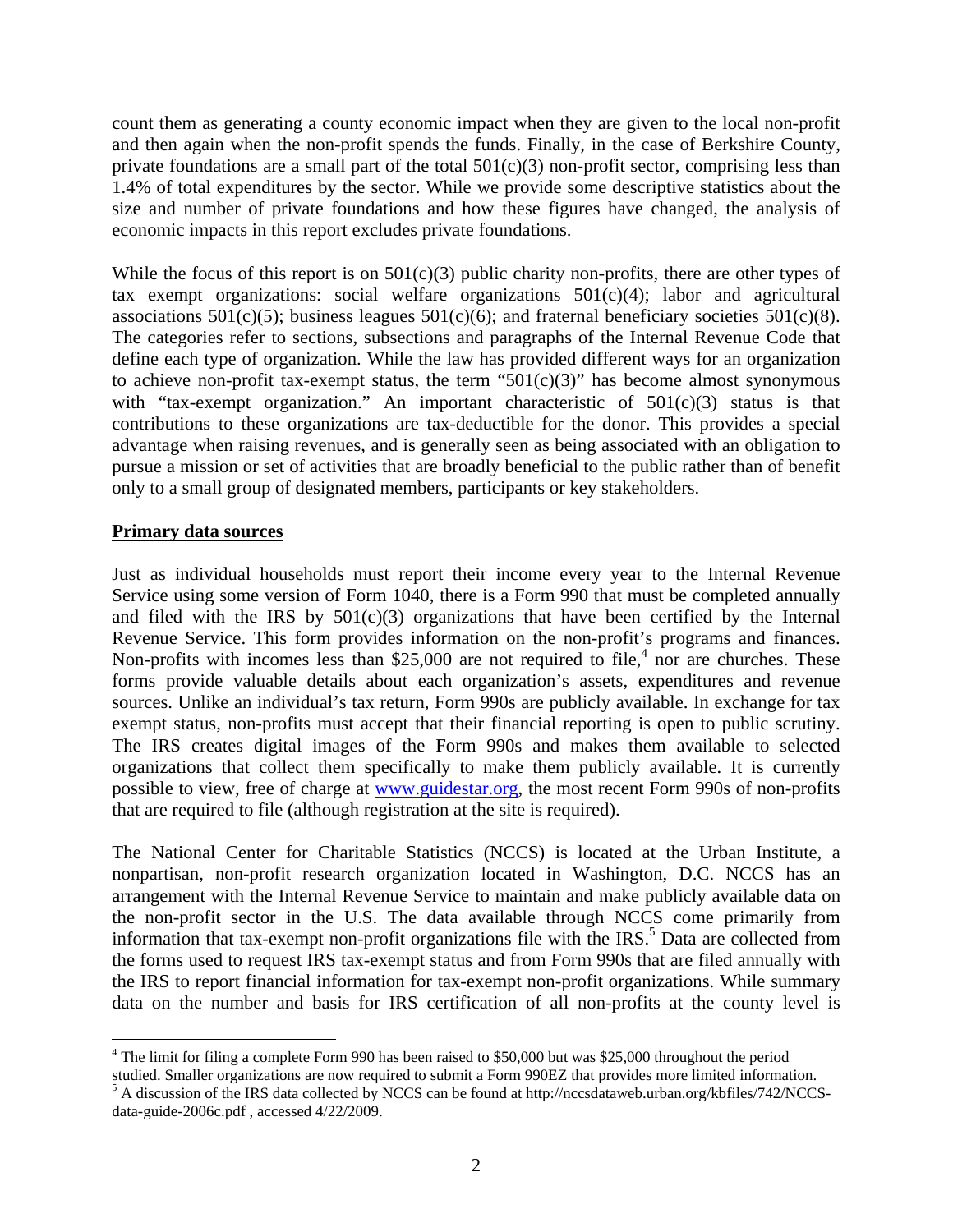available from the NCCS web site, obtaining detailed information on the individual organizations and their activities requires obtaining access to the complete NCCS data. The information presented here is derived from these complete data sets, obtained through NCCS for the years 1996, 2001, 2006, and 2008. Some of the limitations of working with NCCS data are discussed in *Appendix A.*

#### **Assessing the impact of non-profit organizations**

<u>.</u>

Understanding and assessing the combined economic impact of the non-profit sector involves two general approaches: the descriptive and the analytic. In this report we use both approaches. We begin by describing the sector: the number of organizations, the broad types of activities in which they are engaged, and the level of their revenues, expenditures, and total assets. For each of these questions we present descriptive comparisons that show how the quantities have changed over the period under study, and we examine how these trends and values compare with the state of Massachusetts and the United States as a whole.

Organizations in the non-profit sector are classified by the IRS into ten major categories<sup>6</sup> indicating general area of activity and service using the National Taxonomy of Exempt Entities  $(NTEE)$ .<sup>7</sup> These classifications have been double-checked and in some cases updated by NCCS. We provide comparison and separate descriptive information for the arts and culture, education, health, and human services sectors, as well as a combined category for 'other' non-profits that includes the environment, animal welfare, international and foreign affairs, public/social benefit, and religion.

In 2010 there were 1106 certified non-profit organizations based in Berkshire County. $8$  There were 730 organizations that were certified under the requirements of section  $501(c)(3)$ . Of these 730, about 360 had annual revenues of less than \$25,000 and so were not required by the IRS to file Form 990. There were 347 organizations that filed Form 990 in 2008, and were 'public charities' 501(c)(3). In addition, we include expenditure data for Tanglewood and Bard College at Simon's Rock even though they do not file Form 990 separately from their parent organizations the Boston Symphony Orchestra and Bard College, respectively. This brings the number of non-profits in Berkshire County to 349. For these organizations we have reasonably complete data on their function and economic status.

*Table 1* lists the ten major NTEE categories, with the number of organizations in each category, the combined expenditures and assets for each category and an example of a non-profit organization in Berkshire County to provide a representative illustration of the category.

 $6$  The ten major categories of the NTEE-CC system are further broken down into 26 subcategories. The full list of codes is available at http://nccs.urban.org/classification/NTEE.cfm. 7

 $<sup>7</sup>$  The NTEE-CC is used by both the IRS and the National Center for Charitable Statistics. A good history and</sup> description of the NTEE is available at http://nccs.urban.org/classification/NTEE.cfm, accessed 1/14/2009.

<sup>&</sup>lt;sup>8</sup> Data on the number of organizations, assets and gross receipts is made available by the NCCS more quickly than the more complete data that include assets, expenditures and other factors. Throughout this report we use the most recent data to which we have access.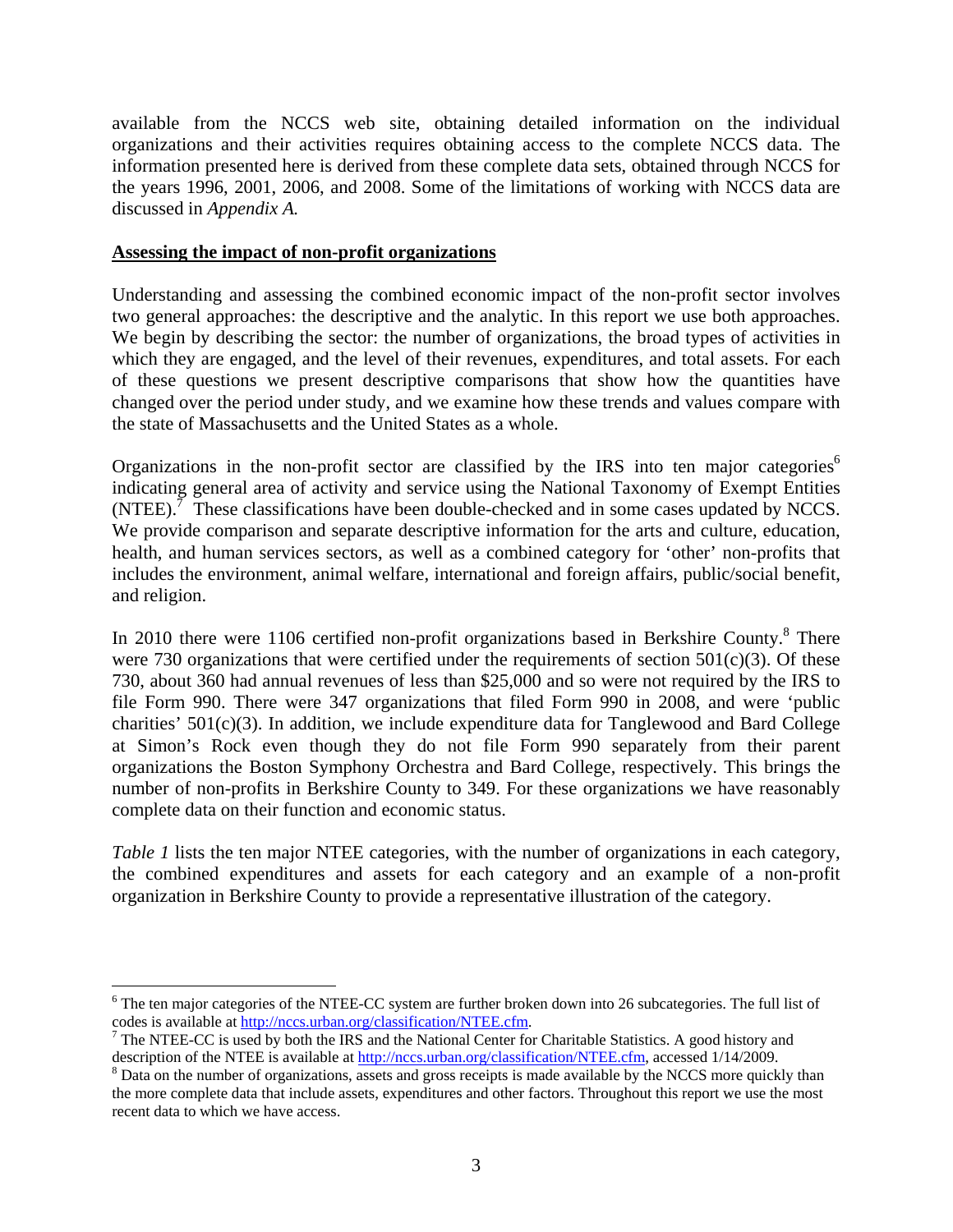| <b>NTEE</b>                             | <b>NTEE Sector</b>               | <b>Berkshire County example</b>                                                                    | <b>Reporting</b>   | <b>Combined</b>        | <b>End of Year</b>             | <b>Ratio of</b>     |
|-----------------------------------------|----------------------------------|----------------------------------------------------------------------------------------------------|--------------------|------------------------|--------------------------------|---------------------|
| <b>Codes</b>                            | <b>Description</b>               | organization                                                                                       | <b>Non-profits</b> | <b>Expenditures in</b> | <b>Combined Assets in</b>      | Assets to           |
|                                         |                                  |                                                                                                    | in Category        | Category               | <b>Category</b>                | <b>Expenditures</b> |
| $\mathbf{A}$                            | Arts, Culture, &<br>Humanities   | Shakespeare & Co; Colonial<br>Theatre                                                              | 74                 | $$98,031,487^9$        | $$607,149,176$ <sup>10</sup>   | $7.95^{11}$         |
| $\bf{B}$                                | Education                        | <b>MCLA Foundation</b> ; Hillcrest<br><b>Educational Centers</b>                                   | 56                 | $$323,846,259^{12}$    | $$2,712,107,228$ <sup>13</sup> | $9.06^{14}$         |
| C, D                                    | Environment, Animals             | Berkshire Humane Society;<br><b>Hoosic River Watershed</b><br>Association                          | 30                 | \$11,024,344           | \$35,887,506                   | 3.26                |
| E, F,<br>G, H                           | Health                           | United Cerebral Palsy;<br><b>Berkshire Health Systems</b>                                          | 58                 | \$697,574,190          | \$715,082,206                  | 1.03                |
| I, J, K,<br>L, M,<br>N, O,<br>${\bf P}$ | <b>Human Services</b>            | <b>Berkshire County Regional</b><br>Employment Board; Berkshire<br><b>Community Action Council</b> | 95                 | \$176,635,088          | \$249,847,610                  | 1.41                |
| Q                                       | International/Foreign<br>Affairs | <b>Institute for International</b><br>Cooperation & Development;<br>Hands in Outreach              | 4                  | \$2,544,204            | \$910,337                      | 0.36                |
| R, S,<br>T, U,<br>V, W                  | Public/Society Benefit           | <b>Berkshire Taconic Community</b><br>Foundation; Berkshire United<br>Way                          | 30                 | \$36,024,611           | \$211,950,912                  | 5.88                |
| $\boldsymbol{X}$                        | Religion                         | MercySong                                                                                          | $2^{15}$           | \$251,518              | \$160,695                      | 0.64                |
| $\mathbf Y$                             | <b>Mutual Benefit</b>            | None                                                                                               | $\boldsymbol{0}$   | \$0                    | \$0                            |                     |
| Z                                       | Non-classifiable                 | None                                                                                               | $\overline{0}$     | \$0                    | \$0                            |                     |
|                                         | <b>Total</b>                     |                                                                                                    | 349                | \$1,345,931,701        | \$4,533,095,670                | 3.49                |

**Table 1 501(c)3 Non-profits Based in Berkshire County (2008)** 

<sup>&</sup>lt;sup>9</sup> This figure includes the expenditures of Tanglewood. Tanglewood is embedded in the Boston Symphony Orchestra and as such does not file a separate Form 990. We do, however, have an estimate of Tanglewood's annual expenditures.

<sup>&</sup>lt;sup>10</sup> Tanglewood's assets are not included here as they are held entirely by the Boston Symphony Orchestra.

<sup>&</sup>lt;sup>11</sup> The ratio of assets to expenditures for the arts and culture sector is calculated without Tanglewood, since assets are not separately available for Tanglewood.

<sup>&</sup>lt;sup>12</sup> This figure includes expenditures of Simon's Rock College. Although it is embedded in Bard College, we have separate expenditures for Simon's Rock.

<sup>&</sup>lt;sup>13</sup> The assets of Simon's Rock College are held as part of Bard College and are not available separately, so Simon's Rock College is not included in this amount .

<sup>&</sup>lt;sup>14</sup> The ratio of assets to expenditures for the education sector is calculated without Simon's Rock College, since assets are not separately available for it.

<sup>&</sup>lt;sup>15</sup> There are no churches included in this number. Generally speaking, churches are not required to file IRS Form 990.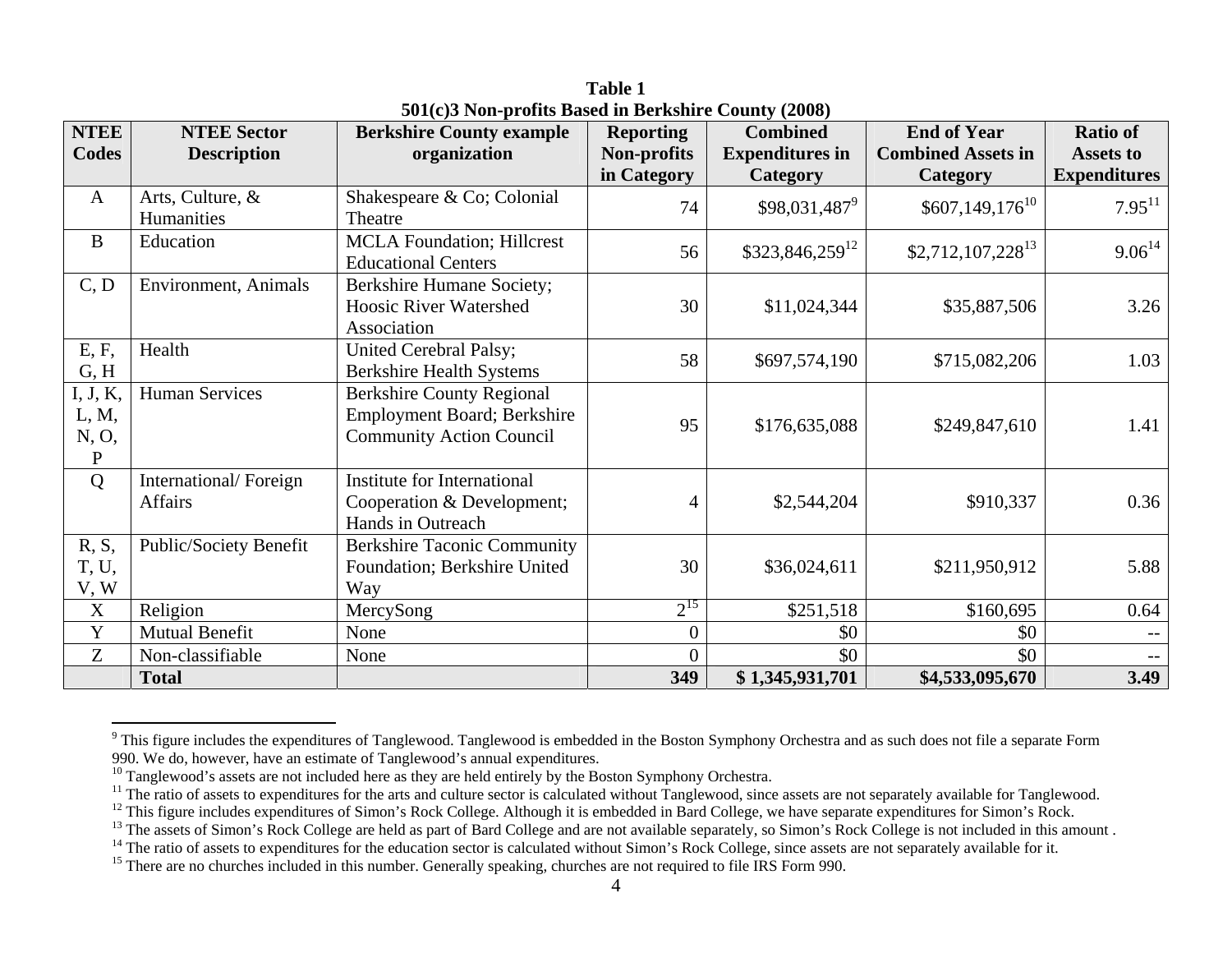*Table 1* reveals 89% of expenditures in Berkshire County by non-profits occur in health, education, and human services organizations. Of assets held by non-profits in Berkshire County, 89% are held by education, health, and arts and cultural organizations. Additionally, the high ratio of assets to expenditures for arts and culture, education, and public/social benefit organizations is very noticeable. These organizations are most likely to have endowments, and to be limited by the percentage of their endowments they can draw upon for expenses each year. Given the high level of expenditures by health organizations, their low ratio of assets to expenditures is also notable, although the ratio is even lower for religious and international organizations.

To provide a more complete analysis of the non-profit sector on the Berkshire economy, this report makes use of a detailed inter-industry model of the local economy. This is the analytic part of our discussion. The model divides the local economy into 440 sectors based on the type of good or service produced, plus purchases from and sales to local households, and imports from and exports to firms and households outside the region. It is based on data collected by the United States Bureau of Economic Analysis that cover the patterns of goods and services that local producers buy and sell to each other as well as to local consumers or for export.

The detailed information about each local non-profit is important for this process because each organization must be assigned to one of the sectors of the economy. It might seem that this would be easy – simply assign the organization to the "non-profit" sector, but the sectors are based not on the tax status of the organization but on the type of good produced. For example, there can be both for-profit and non-profit publishers, schools, clinics or film producers. To estimate their economic impact we use the detailed information from the Form 990 to determine the type of good or service being produced, and assign the organization to the appropriate industrial sector. This process is discussed at length below.

# **II. Berkshire County Non-profits Relative to Massachusetts and the US**

How do non-profits in Berkshire County compare with each other, and with non-profits elsewhere in the United States? In this section we present detailed descriptions and comparisons of the Berkshire non-profit sector. We present breakdowns of the change over time in five major categories – arts, culture, and humanities;  $\frac{1}{6}$  education; heath; human services; and 'other' – over the periods 1996, 2001, 2006, and 2008. Making these comparisons over time can be difficult when organizations change their classification.

The activity classification of twenty-five county non-profit organizations changed between 1996 and 2008. This can happen for several reasons. The organizations can actually change their activities and mission, and this can be recognized by the IRS which then changes the official classification of the organization. The NCCS (from whom the data are obtained) also undertakes regular checks of organization classifications and corrects errors or misclassifications that are found. For example, MASS MoCA, Barrington Stage Company, and Hancock Shaker Village all reported themselves as education organizations in 1996 and 2001 but as arts and culture organizations in 2006 and 2008. This change in reporting can cause problems in that a

 $\overline{a}$ 

<sup>&</sup>lt;sup>16</sup> For shorthand, we refer to this category as arts and culture.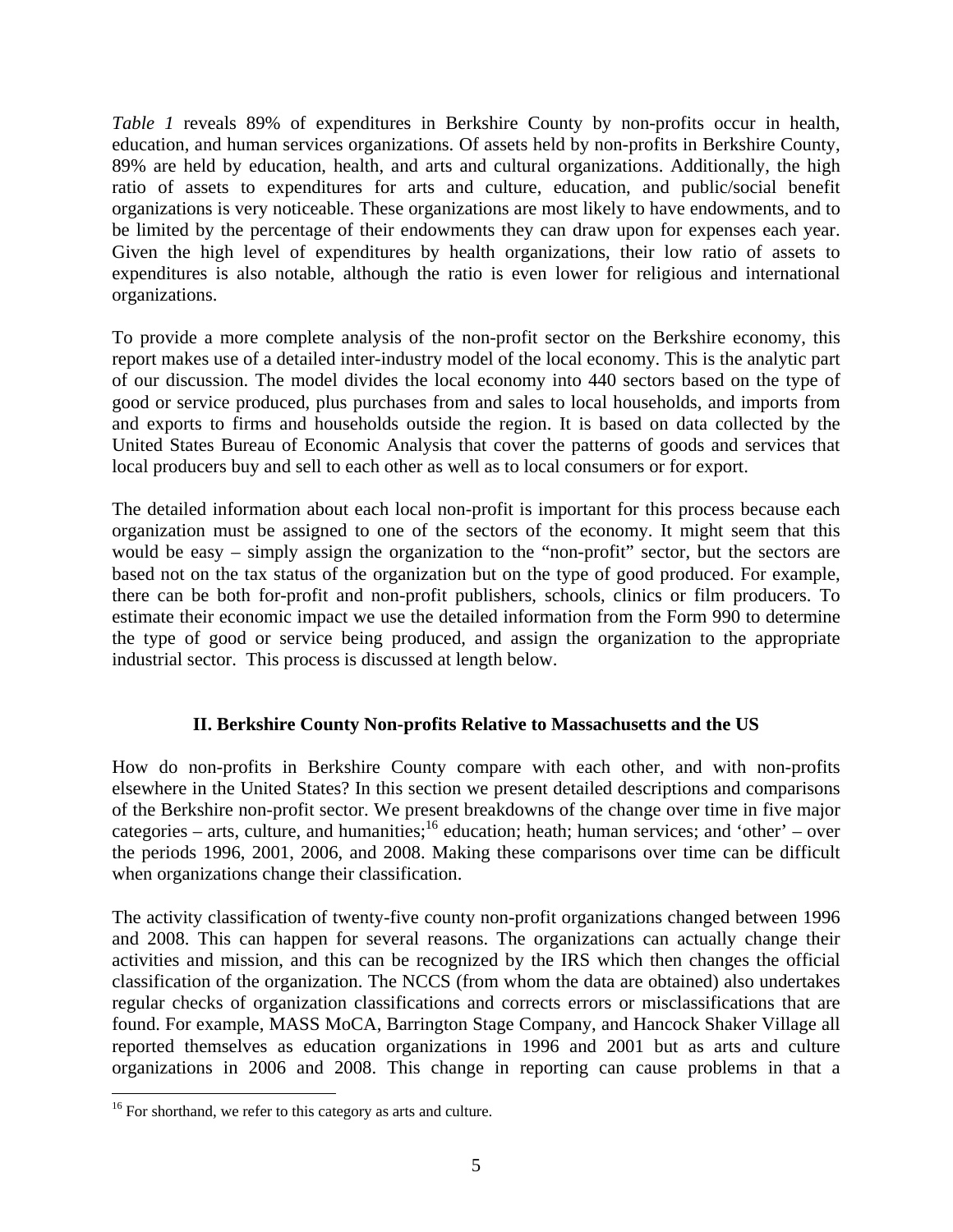longitudinal look at county non-profits would show a greater growth in arts and culture than actually occurred. Therefore, for the 25 organizations whose major category changed during the decade, we assign their more recent category for all four years of 1996, 2001, 2006, and 2008.

We begin by comparing Berkshire County with the Commonwealth of Massachusetts and the United States as a whole. We will see instances where the non-profit sector in the county parallels that in the US, and we will see instances where the non-profit sector in Berkshire County differs significantly from non-profits in the nation or Commonwealth. *Table 2* details the number of non-profit organizations in the years 1996, 2001, 2006, and 2008. *Table 2* shows significant growth in the number of non-profits in all three geographical areas.

|                         | 1996    | 2001    | 2006    | 2008    |
|-------------------------|---------|---------|---------|---------|
| <b>US</b>               | 200,161 | 264,821 | 328,690 | 356,728 |
| Massachusetts           | 6.964   | 8,658   | 10.482  | 11.107  |
| <b>Berkshire County</b> | 226     | 258     | 327     | 349     |

**Table 2 Total Number of Non-profits** 

*Table 3* presents the number of non-profits in each region per 10,000 individuals. Examining *Table 3*, we see that Berkshire County is well-endowed with non-profit organizations. In each time period the number of non-profits per 10,000 individuals is higher in Berkshire County than in Massachusetts, and more than double that of the US. In 2008 there were 27.0 non-profits in Berkshire County per 10,000 population, compared to 17.1 in Massachusetts and 11.7 in the US.

|                         | 1996  | 2001  | 2006  | 2008  |
|-------------------------|-------|-------|-------|-------|
| <b>US</b>               | 7.43  | 9.29  | 11.00 |       |
| <b>MA</b>               | 11.27 | 13.51 | 16.29 | 17.09 |
| <b>Berkshire County</b> | 16.54 | 19.29 | 25.09 | 26.97 |

**Table 3 Non-profits per 10,000 Persons**

*Table 4* provides a reciprocal restatement of the data in *Table 3*, giving the number of residents per non-profit. In Berkshire County in 2008 there was one non-profit for every 371 individuals. This compares with the Massachusetts figure of one per 585 individuals, and the US figure of one non-profit for every 852 individuals.

| <b>Table 4</b>                               |
|----------------------------------------------|
| <b>Residents per Non-profit Organization</b> |

|                         | 1996  | 2001  | 2006 | 2008 |
|-------------------------|-------|-------|------|------|
| US                      | 1,346 | 1.077 | 909  | 852  |
| MA                      | 887   | 740   | 614  | 585  |
| <b>Berkshire County</b> | 605   | 518   | 399  | 371  |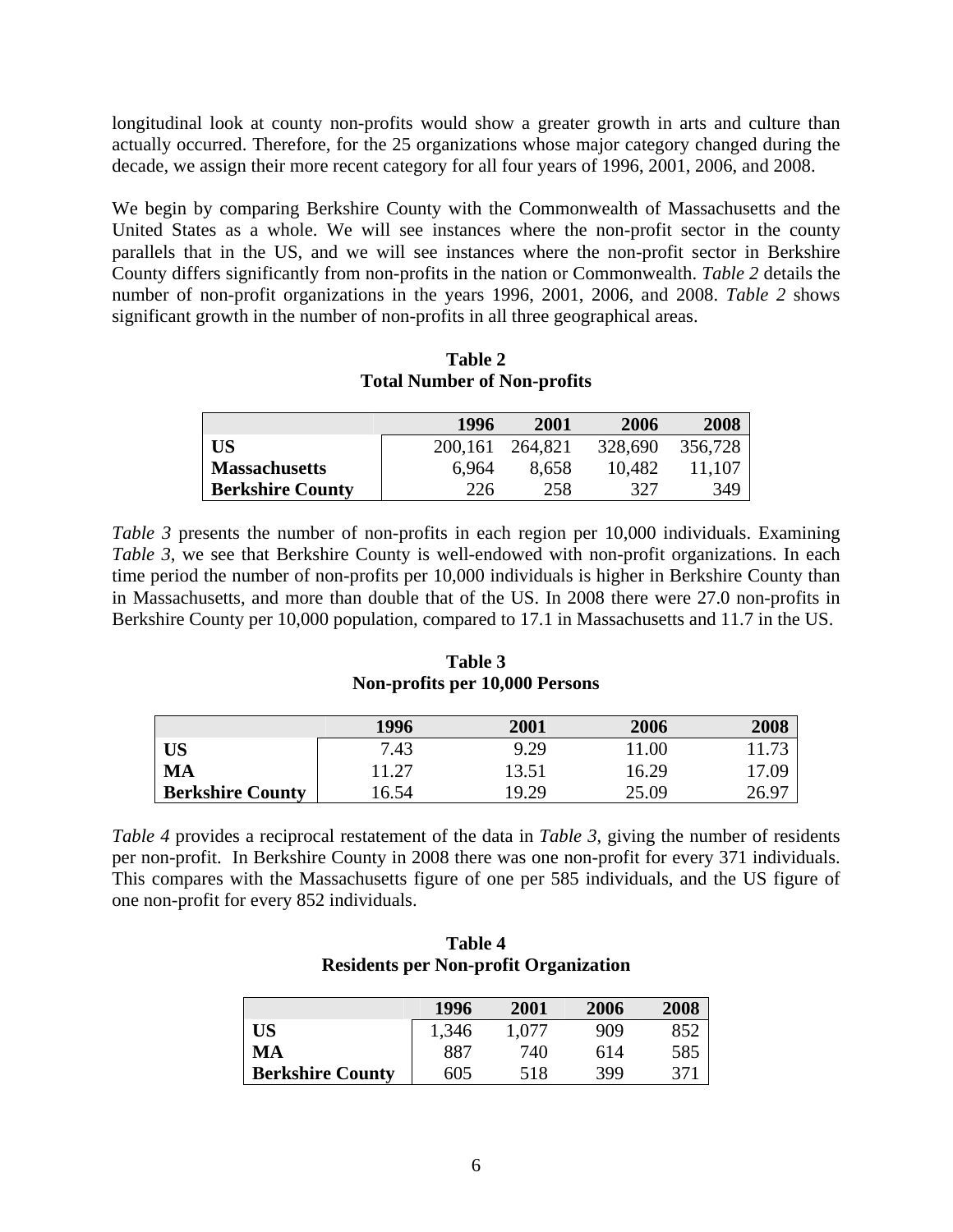We focus on three economic measures for non-profit organizations: total revenue, or the monies that flow into the organization; expenses, or the monies that flow out of the organization; and assets measured at the end of each fiscal year, which provide a sense of the level of investment in the organization and its robustness to economic difficulty.

# **Revenues**

*Table 5* provides a comparison of the mean and median revenue of non-profit organizations. We see that in 2008 the mean revenue for Massachusetts non-profit organizations is \$8.3 million. Mean revenue for Berkshire County non-profits, at \$4.4 million, is slightly higher than the national mean of \$4.2 million. We also see that mean revenue of non-profit organizations declined in the US between 1996 and 2001, and in 2008 was still below 1996 levels.

Mean revenue grew in Berkshire County between 1996 and 2001, and in 2008 was at about 2001 levels. In Massachusetts mean revenue grew at every time period. Looking at median revenue of non-profit organizations we see that the figure of \$205,507 for Berkshire County in 2008 is noticeably higher than that for the state (\$155,591) or the US (\$135,241). For a county whose per capita income is significantly lower than the state, this suggests both a great willingness of county residents to support the sector as well as the revenue-raising skills of the county's nonprofit organizations.

|                         | 1996        | 2001        | 2006        | 2008        |  |
|-------------------------|-------------|-------------|-------------|-------------|--|
|                         | Mean        |             |             |             |  |
| <b>US</b>               | \$4,588,264 | \$4,033,693 | \$4,329,612 | \$4,165,286 |  |
| <b>MA</b>               | \$6,714,252 | \$7,119,828 | \$7,613,445 | \$8,317,082 |  |
| <b>Berkshire County</b> | \$3,965,833 | \$4,436,842 | \$4,519,727 | \$4,424,366 |  |
|                         | Median      |             |             |             |  |
| <b>US</b>               | \$228,981   | \$186,969   | \$154,342   | \$135,241   |  |
| <b>MA</b>               | \$302,917   | \$232,546   | \$174,150   | \$155,591   |  |
| <b>Berkshire County</b> | \$398,703   | \$334,912   | \$244,837   | \$205,507   |  |

**Table 5 Mean and Median Revenue of Non-profit Organizations (2008 dollars)**

The trajectory of median figures for all three areas from 1996 to 2008 is notable. Generally speaking, median revenue for non-profit organizations in 2008 is about half that in 1996. In the US the 2008 median is 59% its 1996 level, in constant dollars; in Massachusetts it is 51%; and in Berkshire County it is 52%. In part this downward trend is the counterpart to the significant growth in the number of non-profit organizations. Over the past 12 years, the non-profit sector has seen a 54% increase in the number of organizations in Berkshire County. These newer organizations tend to be smaller and have fewer revenues than older, more established organizations. As a result, the median revenue has declined.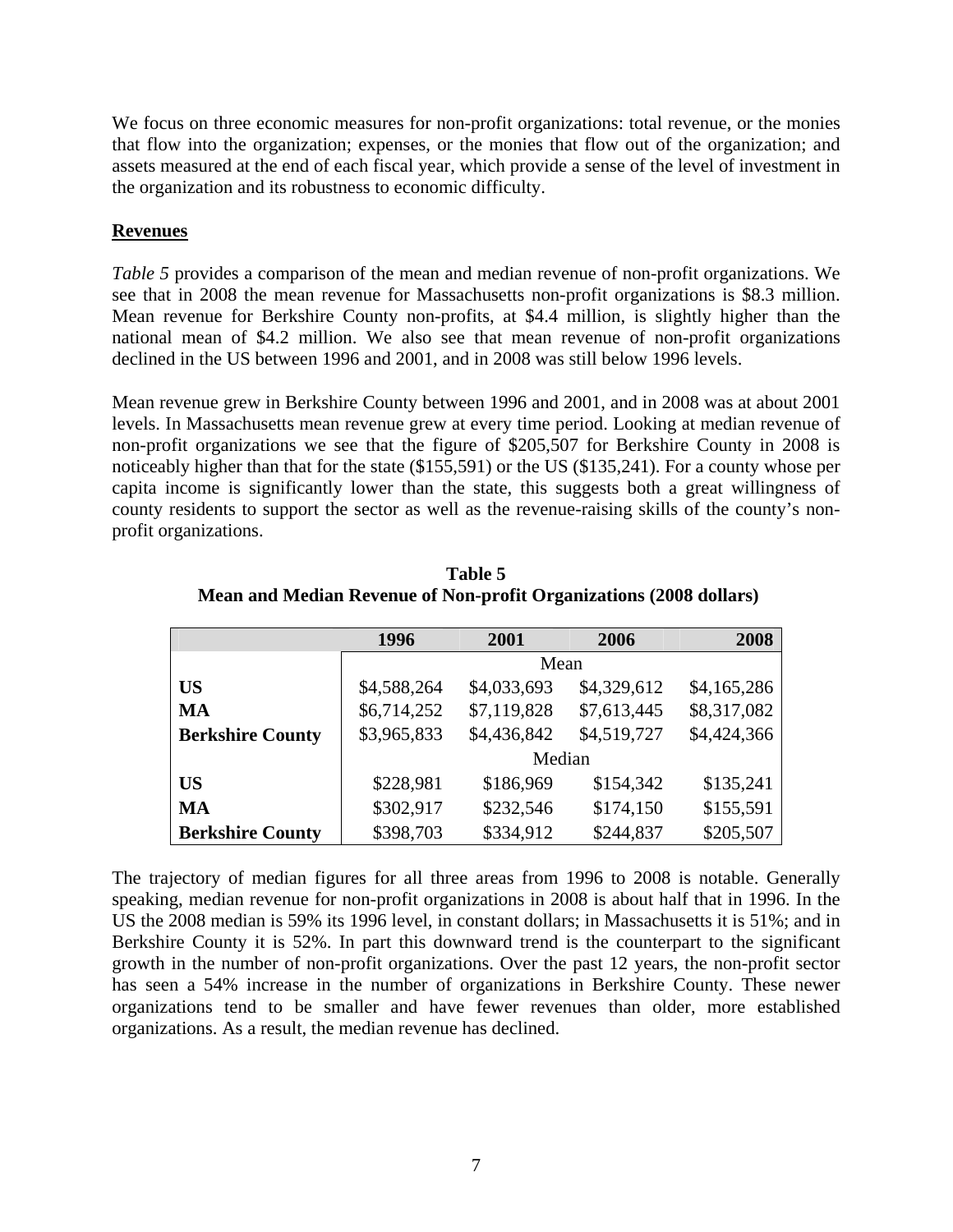# **Expenditures**

While revenue can be thought of as a driver for the organization, expenditures of non-profits are of special significance since it is through expenditures that economic impact occurs. Expenditures are associated with the purchase of inputs (labor, utilities, supplies, etc.) for producing the goods or services, and these purchases create local economic impact. *Table 6* shows that the non-profit sector in the US had total expenditures of \$1.4 trillion in 2008. In Massachusetts the non-profit sector spent \$76.2 billion, and in Berkshire County the non-profit sector had expenditures of \$1.3 billion.

| Table 6                                                    |
|------------------------------------------------------------|
| <b>Non-profit Sector Total Expenditures (2008 dollars)</b> |

|                        | 1996              | 2001             | 2006                                                      | 2008             |
|------------------------|-------------------|------------------|-----------------------------------------------------------|------------------|
| US                     | \$834,526,347,992 |                  | \$990,253,280,632 \$1,284,000,000,000 \$1,383,933,410,560 |                  |
| МA<br><b>Berkshire</b> | \$39,802,696,602  | \$52,882,935,982 | \$67,535,627,139                                          | \$76,167,806,229 |
| <b>County</b>          | \$791,659,130     | \$874,408,872    | \$1,181,221,135                                           | \$1,345,931,701  |

The expenditure figures indicate a real impact on their respective economies. Total expenditures of the non-profit sector in Berkshire County, for example, constituted about 25% of the total purchase of goods and services in the county. This is an increase from 21% only two years earlier, suggesting that the non-profit sector is helping to support the economy of the county during the severe recession that began in late 2007. The \$1.4 trillion spent by non-profits in the US constituted 9.7% of total US GDP, so in this sense we can say that the non-profit sector is more than twice as important in Berkshire County than it is in the entire US.

We see in *Table 7* that mean expenditure per non-profit is \$6.9 million for Massachusetts, while it is \$3.9 million for US non-profits, and \$3.7 million for Berkshire County non-profits. The pattern of median expenditures exhibits the same trend as median revenues. In all three geographic areas, median expenditures decline across all time periods. For US non-profits, 2008 median expenditures are 63% their 1996 level; in Massachusetts it is 57%; and in Berkshire County it is 54%.

**Table 7 Mean and Median Expenditures of Non-profit Organizations (2008 dollars)** 

|                         | 1996        | 2001        | 2006        | 2008        |  |
|-------------------------|-------------|-------------|-------------|-------------|--|
|                         |             | Mean        |             |             |  |
| <b>US</b>               | \$4,169,275 | \$3,739,331 | \$3,906,416 | \$3,879,520 |  |
| <b>MA</b>               | \$5,715,494 | \$6,107,985 | \$6,443,009 | \$6,857,640 |  |
| <b>Berkshire County</b> | \$3,502,917 | \$3,389,182 | \$3,612,298 | \$3,746,251 |  |
|                         | Median      |             |             |             |  |
| <b>US</b>               | \$197,580   | \$166,274   | \$136,037   | \$125,344   |  |
| <b>MA</b>               | \$260,957   | \$204,912   | \$156,225   | \$147,794   |  |
| <b>Berkshire County</b> | \$345,982   | \$291,500   | \$230,077   | \$187,361   |  |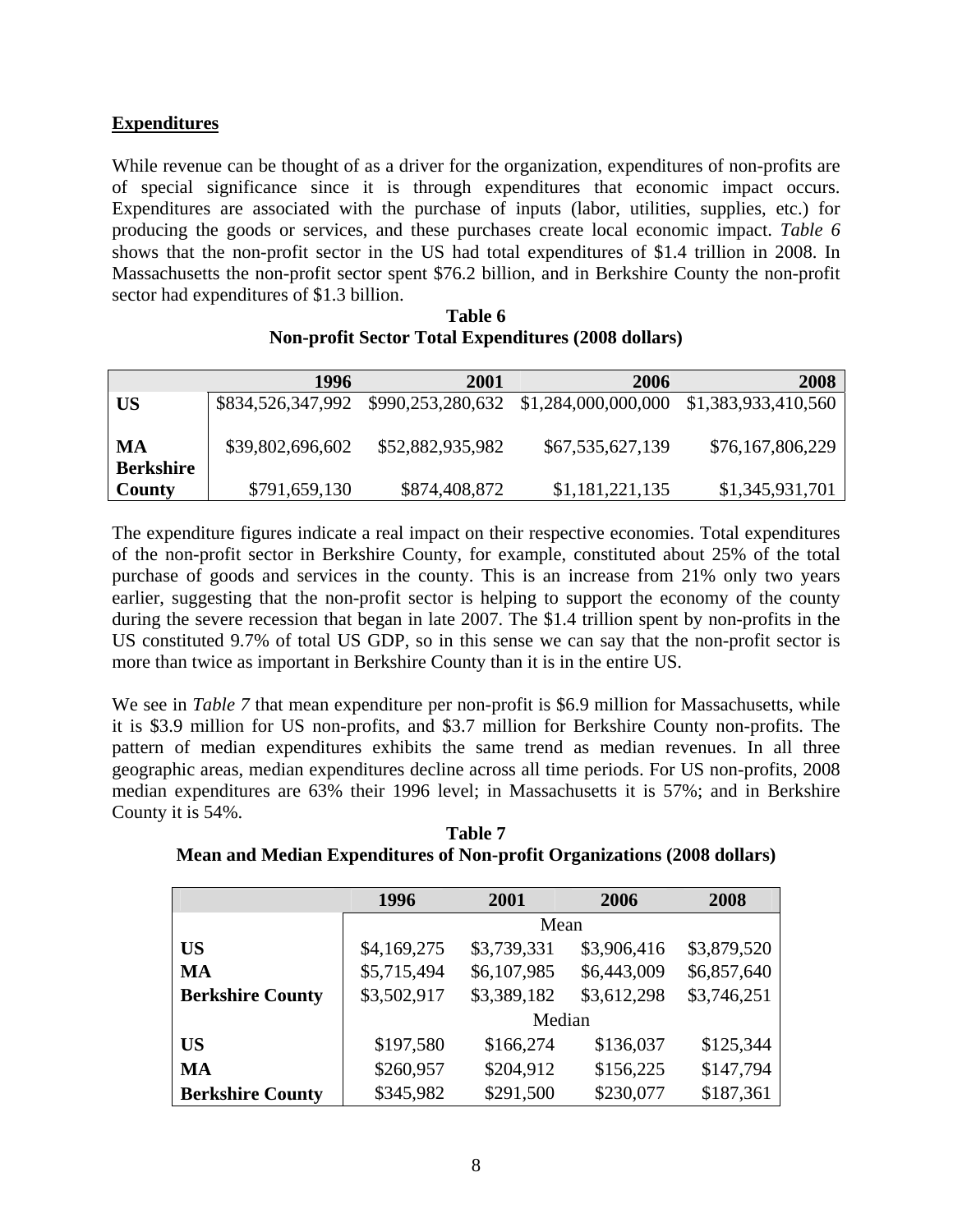## **Assets**

Assets can provide real strength to a non-profit by providing funds that can be drawn upon for major projects or can be used as a cushion during rough economic times. To the extent that assets are used to provide annual operating funds, market fluctuations can lead to budget uncertainties and cutbacks. *Table 8* shows that non-profit organizations in the US hold a total of \$2.7 trillion in assets; Massachusetts non-profits have \$226 billion in assets; and Berkshire County nonprofits have \$4.5 billion in assets.

| Table 8                                                        |
|----------------------------------------------------------------|
| <b>Total Assets of Non-profit Organizations (2008 dollars)</b> |

|                        | 1996                                    | 2001              | 2006                | 2008                |
|------------------------|-----------------------------------------|-------------------|---------------------|---------------------|
| <b>US</b>              | \$1,594,811,472,275 \$1,912,297,233,201 |                   | \$2,514,500,000,000 | \$2,718,049,399,192 |
| MA<br><b>Berkshire</b> | \$89,902,597,149                        | \$133,754,049,722 | \$184,844,040,085   | \$226,173,945,452   |
| County                 | \$1,834,757,863                         | \$3,332,865,475   | \$4,393,383,402     | \$4,533,095,670     |

The figures presented in *Table 8* are impressive, but they do not tell us how the non-profit sector in Berkshire County is doing compared to the state or nation as a whole. *Table 9* presents mean and median assets of non-profit organizations.

**Table 9 Mean and Median Total Assets of Non-profit Organizations (2008 dollars)** 

|                         | 1996         | 2001         | 2006         | 2008         |  |  |
|-------------------------|--------------|--------------|--------------|--------------|--|--|
|                         |              | Mean         |              |              |  |  |
| <b>US</b>               | \$7,967,644  | \$7,221,094  | \$7,650,066  | \$7,619,389  |  |  |
| <b>MA</b>               | \$12,909,621 | \$15,448,609 | \$17,634,425 | \$20,363,189 |  |  |
| <b>Berkshire County</b> | \$8,118,397  | \$12,918,083 | \$13,435,423 | \$13,063,676 |  |  |
|                         | Median       |              |              |              |  |  |
| <b>US</b>               | \$221,365    | \$207,429    | \$159,999    | \$142,622    |  |  |
| <b>MA</b>               | \$324,195    | \$281,375    | \$222,760    | \$192,806    |  |  |
| <b>Berkshire County</b> | \$454,446    | \$491,047    | \$355,949    | \$314,073    |  |  |

Mean assets for Berkshire County (\$13.1 million) and Massachusetts non-profits (\$20.4 million) are significantly higher than mean assets for US non-profits (\$7.6 million). Looking at median assets, we see that the figure for Berkshire County non-profits is 2.2 times that for the US, and 1.6 times that for Massachusetts. Median assets rose in Berkshire County between 1996 and 2001; otherwise median assets of non-profit organizations fell in every time period in all three geographic area.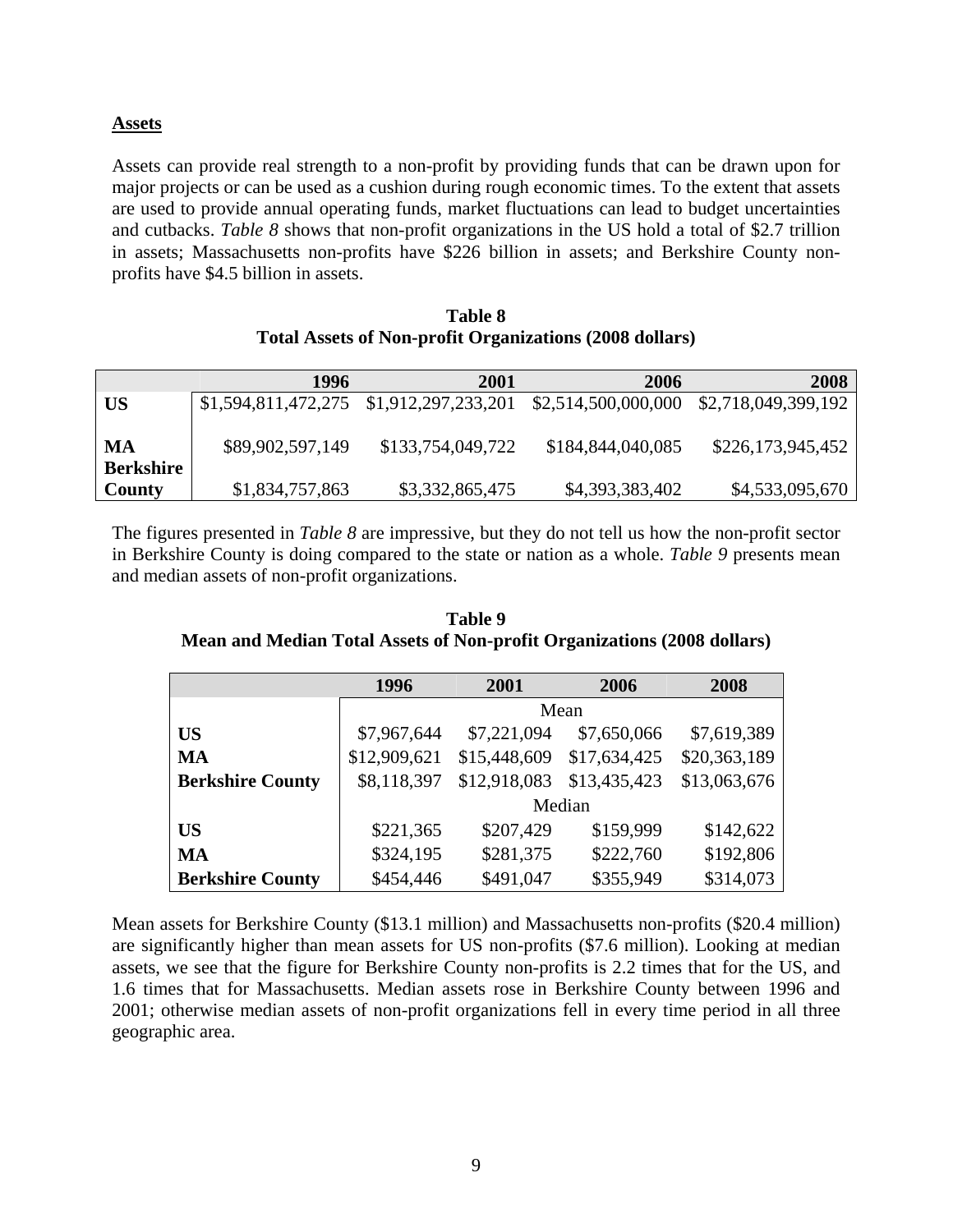#### **III. Exploring Berkshire County Non-profits, by Sector**

We present descriptive data for five categories based on NTEE categories – arts, culture and humanities, education, health, human services and 'other.' In this section we take a closer look at the non-profits in Berkshire County that are required to report on the IRS Form 990.

|                         | 1996 | 2001 | 2006 | 2008 |
|-------------------------|------|------|------|------|
| <b>Arts and Culture</b> | 37   | 51   | 68   | 74   |
| <b>Education</b>        | 32   | 35   | 51   | 56   |
| <b>Health</b>           | 47   | 40   | 59   | 58   |
| <b>Human Services</b>   | 67   | 77   | 86   | 95   |
| <b>Other</b>            | 43   | 55   | 63   | 66   |
| <b>Total</b>            | 226  | 258  | 32.7 | 349  |

**Table 10 Number of Berkshire County Non-profits** 

We examine data for 1996, 2001, 2006, and 2008 to look for trends. All figures are reported in 2008 dollars. This takes inflation into account and allows us to examine real economic growth over the period. The variables we examine include the number of non-profits; total revenues; gifts and grants; expenditures; and assets. The data presented in *Table 10* on the number of nonprofits in Berkshire County during the years 1996 to 2008 are shown visually in *Chart 1*.



**Chart 1 Number of Berkshire County Public Charities** 

*Chart 1* shows both the number of non-profits in each of the five sectors, as well as the growth of non-profits within each type. We see that the education sector has the smallest number of nonprofits reporting throughout the period, and the human services sector has the largest number of non-profits in all four time periods. All areas except health show a continuous increase in the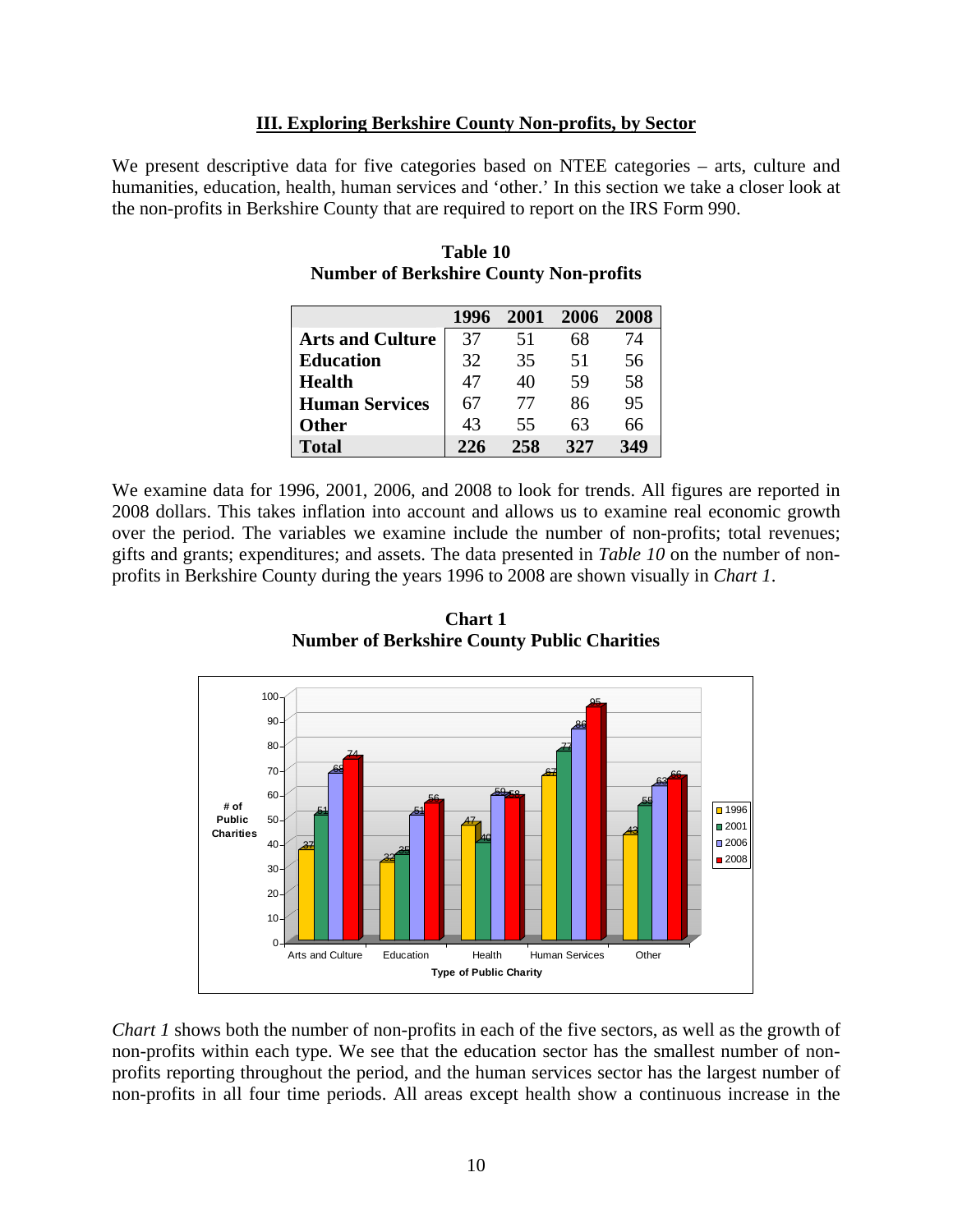number of organizations; health shows a decrease in the number of organizations between 1996 and 2001. In 2008, there were 2.0 times as many arts and cultural non-profits in Berkshire County as in 1996; there were 1.8 times as many education non-profits; 1.2 times as many health organizations; 1.4 times as many human services non-profits; and 1.6 times as many 'other' nonprofits as in 1996. *Chart 2* maps the growth rate of non-profits in each of the five sectors. The greatest growth in the number of non-profit organizations in Berkshire County occurred in the arts and culture sector.



**Chart 2 Growth Rate of Number of Non-profits** 

# **Revenues**

While *Chart 1* makes it clear that the number of non-profits in Berkshire County grew during the period 1996 to 2008, it is perhaps even more important to know whether the financial situation of non-profits changed during this period.

**Table 11 Total Revenues of Non-profits in Berkshire County (2008 dollars)** 

|                         | 1996          | 2001            | 2006            | <b>2008</b>     |
|-------------------------|---------------|-----------------|-----------------|-----------------|
| <b>Arts and Culture</b> | \$29,274,223  | \$61,674,413    | \$93,954,665    | \$101,545,858   |
| <b>Education</b>        | \$288,735,337 | \$455,698,970   | \$470,545,384   | \$481,132,241   |
| <b>Health</b>           | \$466,311,827 | \$436,720,341   | \$683,176,529   | \$724,236,045   |
| <b>Human Services</b>   | \$89,863,246  | \$144,090,035   | \$183,589,039   | \$176,021,095   |
| <b>Other</b>            | \$22,093,738  | \$46,521,266    | \$46,685,236    | \$52,319,734    |
| <b>Total</b>            | \$896,278,371 | \$1,144,705,025 | \$1,477,950,853 | \$1,535,254,973 |

*Table 11* provides data on total revenues of non-profit organizations in Berkshire County from 1996 to 2008. *Chart 3* maps the data in *Table 11* in a more visual form. We can see that, after the "other" sector, the arts and culture sector is the smallest non-profit sector in Berkshire County in terms of total revenues, and the health sector is the largest in all periods except 2001, when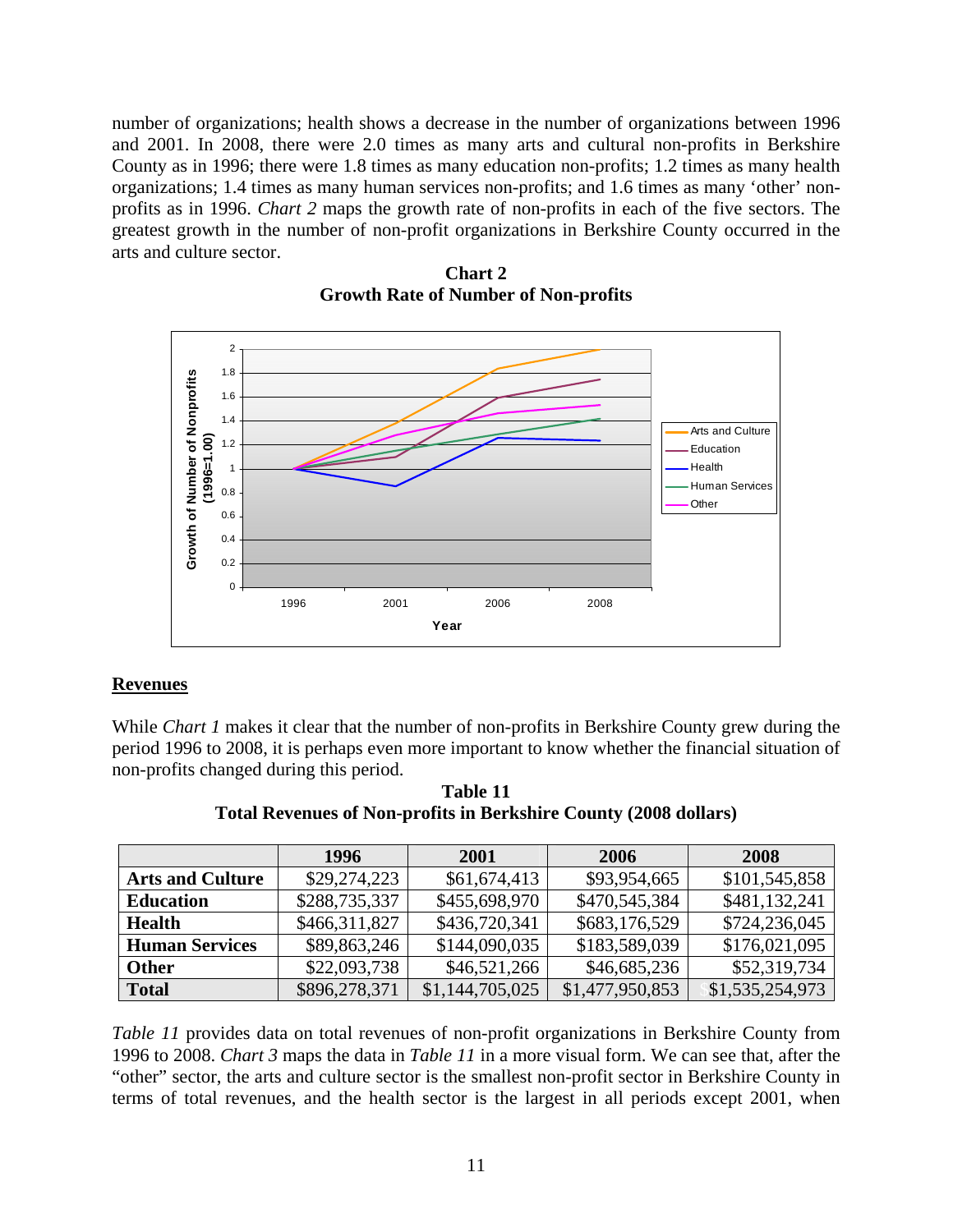education is the largest. We see that while the human services sector has the largest number of organizations, the health sector has the greatest total revenues in 2008.



**Chart 3 Total Revenues of Non-profits in Berkshire County** 

*Chart 4* shows the growth rate of total revenues among the sectors during the period 1996 to 2008, with 1996 values set to 1.00. While arts and culture is the smallest non-profit sector in terms of total revenues (after 'other'), it is the fastest growing. *Chart 4* shows that the real value of total revenues in the arts and culture sector in 2008 was 3.5 that in 1996. On the other hand, the health sector is the largest non-profit sector in the county, but has the lowest growth rate. Real value of total revenues in the health sector in 2008 was 1.6 times its level in 1996.



**Chart 4 Growth Rate of Total Revenues**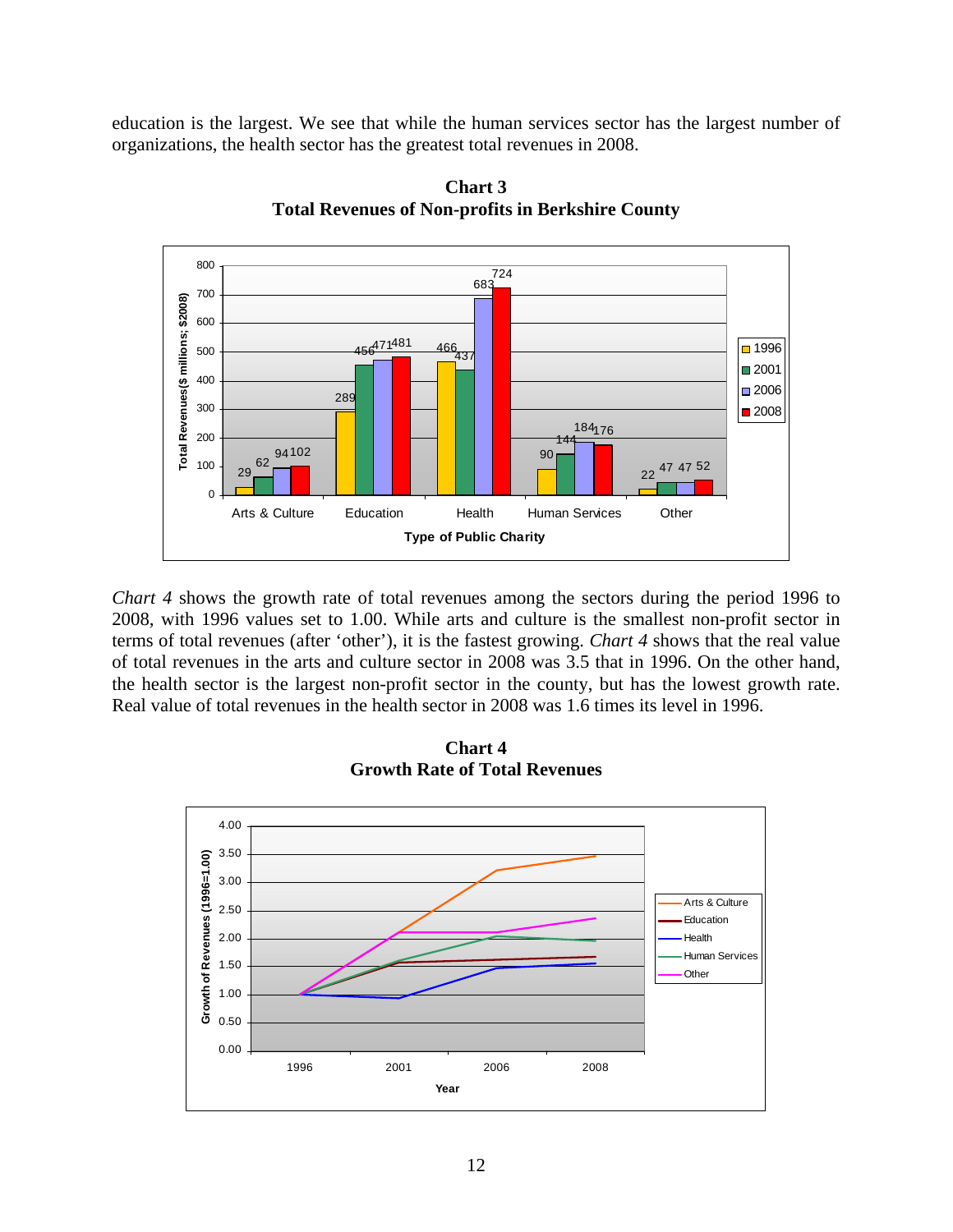## **Gifts and Grants**

Part of an organization's revenue comes from gifts and grants. "Gifts and grants" consist of *public contributions, public gifts, and government grants* to the organization. Other sources of revenue for the organization include program revenue, membership dues, dividends, interest, rent, and the sale of inventory.

In this section we examine gifts and grants to non-profit organizations. Since gifts and grants play an important role in the financial well-being of a non-profit, the relative strength of this part of revenue is of particular interest to the study of the non-profit sector. *Table 12* provides the data for public contributions, gifts and government grants to the five sectors over the period 1996 to 2008.

|                         | 1996         | <b>2001</b>   | 2006          | 2008          |
|-------------------------|--------------|---------------|---------------|---------------|
| <b>Arts and Culture</b> | \$8,937,055  | \$18,921,192  | \$40,858,920  | \$47,106,000  |
| <b>Education</b>        | \$37,464,343 | \$65,164,702  | \$119,015,925 | \$104,362,221 |
| <b>Health</b>           | \$14,897,380 | \$11,527,568  | \$12,276,645  | \$15,237,599  |
| <b>Human Services</b>   | \$23,510,802 | \$35,389,293  | \$36,243,944  | \$15,052,830  |
| <b>Other</b>            | \$11,989,032 | \$26,780,815  | \$23,218,899  | \$28,634,339  |
| <b>Total</b>            | \$96,798,613 | \$157,783,571 | \$231,614,334 | \$210,392,989 |

**Table 12 Gifts and Grants to Non-profits in Berkshire County (2008 dollars)** 

*Chart 5* provides a visual representation of the gift and grant data. *Chart 5* reveals the tremendous growth in gifts and grant giving to the education sector, particularly in the period 2001 to 2006. We also see that, in real terms, gifts and grants to the health sector was about the same in 2008 as it was in 1996.

**Chart 5 Gifts and Grants to Non-profits in Berkshire County** 

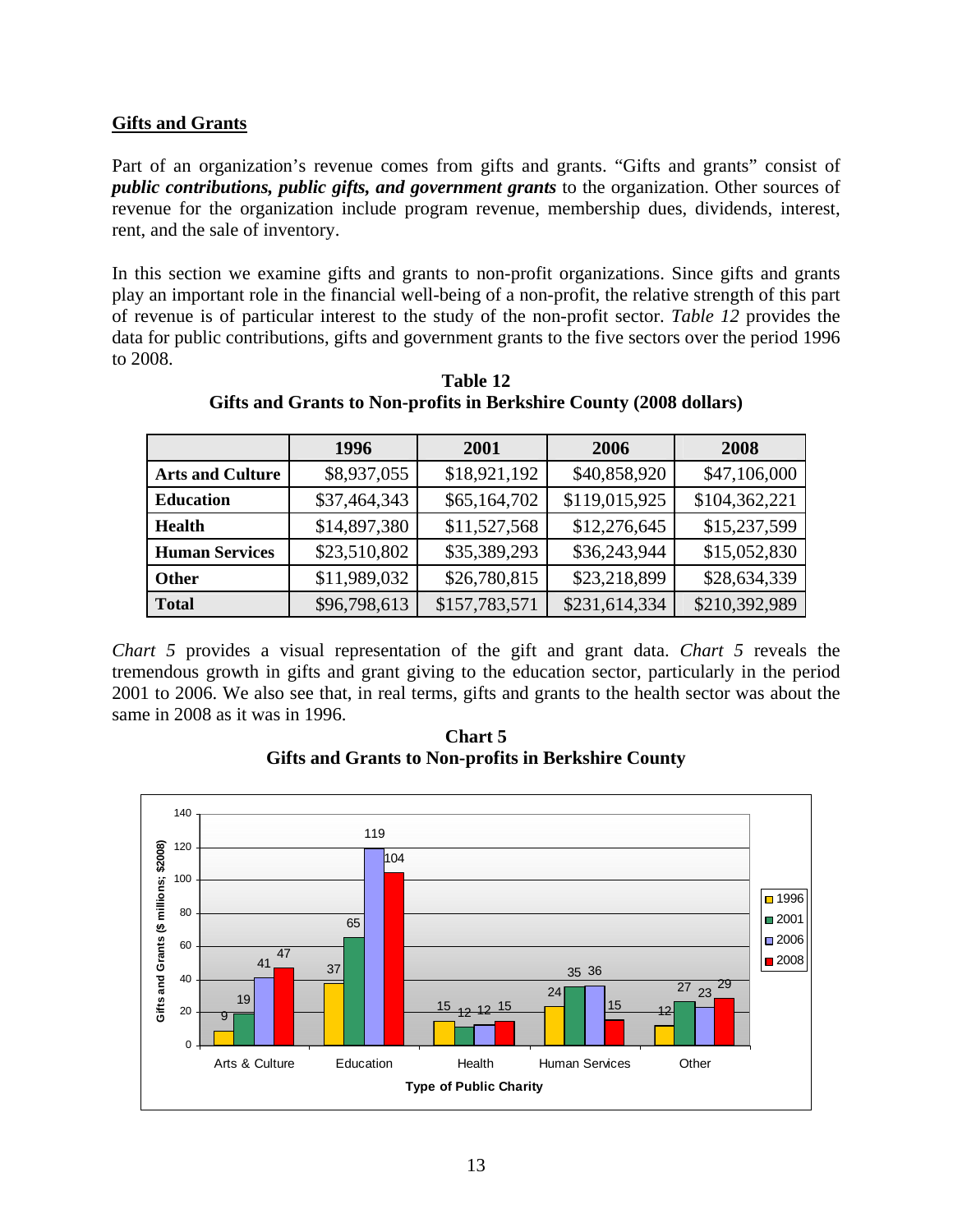*Chart 5* shows that the education sector receives by far the largest amount of gift and grant dollars. Indeed, in 2008 the amount of gifts and grants to the education sector (\$104 million) is close to gifts and grants to all other sectors combined (\$106 million).

*Chart 6* shows the growth of public gifts and government grants over the period 1996 to 2008. We see in *Chart 6* that gifts and grants grew most rapidly in the arts and culture sector (with the 2008 amount approximately 5.3 times the 1996 amount), followed by the education sector (where the 2008 amount is 2.8 times the 1996 amount). Gifts and grants to the human services sector grew somewhat between 1996 and 2001, was level from 2001 to 2006, and saw a serious decline between 2006 and 2008. Gifts and grants in the 'other' sector grew between 1996 and 2001, and then declined between 2001 and 2006. During the period of 2006 and 2008 gifts and grants to the 'other' sector experienced more than a 20% growth. Gifts and grants in the health sector is virtually the same in 2008 as it was in 1996.



**Chart 6 Growth Rate of Gifts and Grants** 

What percentage of non-profit revenues are made up of gifts and grants, and is that share stable over time? *Chart 7* addresses this question. What we see in *Chart 7* is that non-profits in the 'other' category rely most heavily on public gifts and government grants as a share of their revenues. Gifts and grants make up 55% of the revenue of 'other' non-profits. We also see in *Chart 7* that non-profits in the health sector rely least on gifts and grants as part of their revenue. Two percent of total revenues of health non-profits come from gifts and grants. The period 2001 to 2006 showed a particularly high increase in the arts and culture sector and the education sector in the percentage of total revenue that was derived from gifts and grants. There was an even greater *decline*, however, in human services non-profits, where gifts and grants made up only 9% of revenue in 2008, compared to 26% in 1996. Human services non-profits appear to be under increasing pressure to identify alternative sources of revenue to compensate for this decline.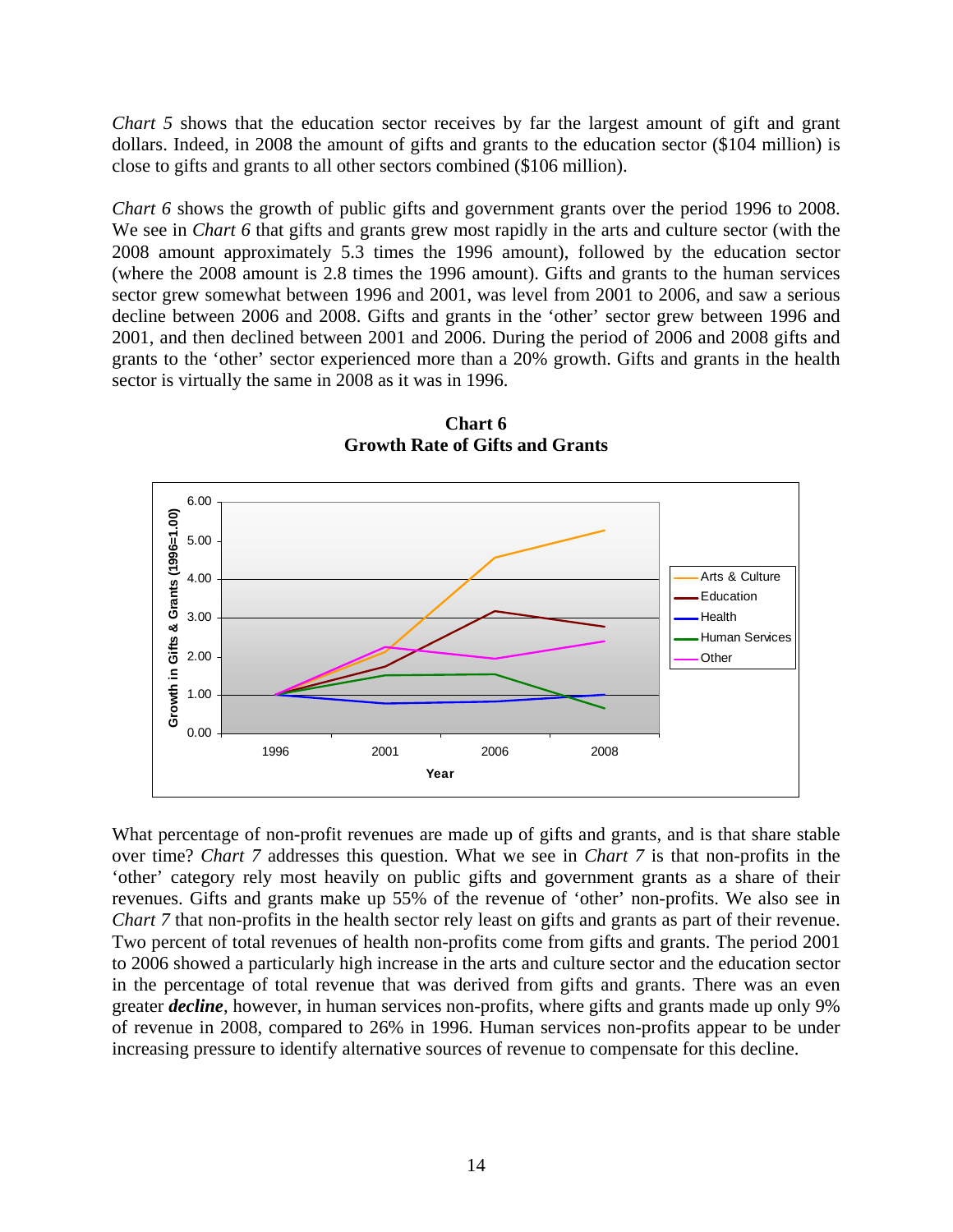**Chart 7 Percentage of Revenue made up of Gifts and Grants** 



# **Expenditures**

The relationship between total revenues and gifts and grants raises the question of what happened to expenditures during the period 1996 to 2008, as well as assets. We look at these two financial variables next, starting with expenditures. When total revenues increase, an organization can increase its annual expenditures in a like amount, or it can keep expenditures steady and build assets. *Table 13* provides information on the annual expenditures of non-profits during the years 1996 to 2008.

| Table 13                                                              |
|-----------------------------------------------------------------------|
| <b>Expenditures of Non-profits in Berkshire County (2008 dollars)</b> |

|                  | 1996          | 2001          | 2006            | 2008            | $2008^{17}$     |
|------------------|---------------|---------------|-----------------|-----------------|-----------------|
| Arts and         | \$27,169,519  | \$57,006,524  | \$66,262,823    | \$76,408,927    | \$98,031,487    |
| <b>Culture</b>   |               |               |                 |                 |                 |
| <b>Education</b> | \$208,467,080 | \$212,269,539 | \$273,057,044   | \$299,486,259   | \$323,846,259   |
| <b>Health</b>    | \$445,317,798 | \$426,405,121 | \$639,615,439   | \$697,574,190   | \$697,574,190   |
| <b>Human</b>     | \$90,795,028  | \$139,755,632 | \$163,622,048   | \$176,635,088   | \$176,635,088   |
| <b>Services</b>  |               |               |                 |                 |                 |
| <b>Other</b>     | \$19,909,705  | \$38,972,056  | \$38,663,781    | \$49,844,677    | \$49,844,677    |
| <b>Total</b>     | \$791,659,130 | \$874,408,872 | \$1,181,221,135 | \$1,299,949,141 | \$1,345,931,701 |

 $\overline{a}$ <sup>17</sup> The figures in this column include expenditures for Tanglewood and Bard College at Simon's Rock, which were available to us even though these entities are embedded in the Boston Symphony Orchestra and Bard College, respectively.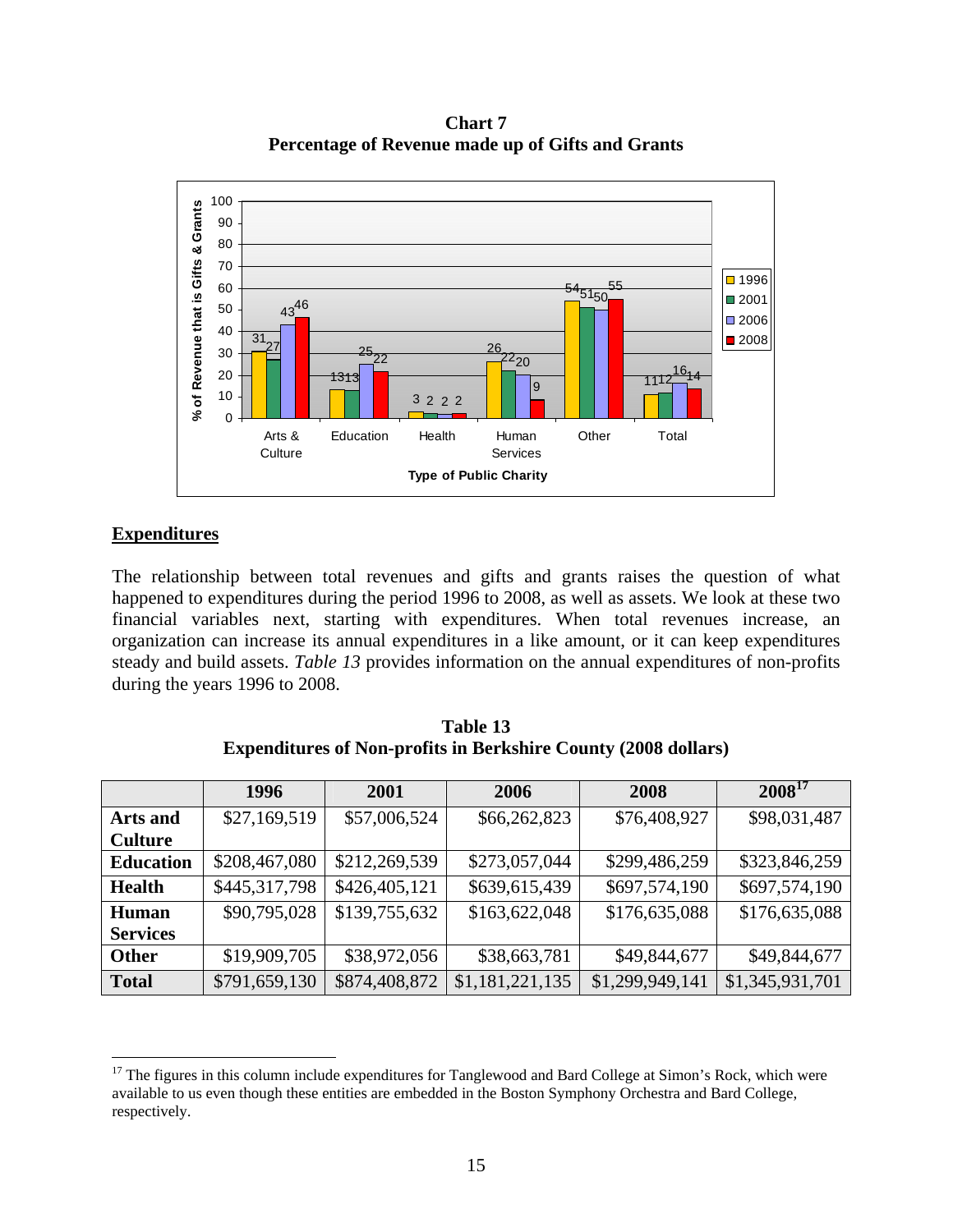The annual expenditures made by an organization, or a sector, are extremely important for the local economy. Expenditures flow from the organization into the local economy, where a certain proportion of the money circulates, causing additional economic impact, until they eventually 'leak' out of the local economy into the larger regional, national, and international economies. In a later section of this report we will return to expenditures of non-profits in Berkshire County and their economic impact. For now, we can see from *Table 13* that non-profits in Berkshire County had expenditures of \$1.3 billion, and more than half of these expenditures (\$698 million) came from the health sector.

*Chart 8* provides a visual representation of the data in *Table 13*,<sup>18</sup> and makes it easy to see that the health sector has the largest annual expenditures. Its 2008 expenditures of \$698 million are more than double those of the next sector, education. Next is the human services sector (\$177 million), followed by arts and culture, and 'other.'



**Chart 8 Expenditures of Non-profits in Berkshire County** 

*Chart 8* shows the absolute amount of annual expenditures (in 2008 dollars) made by each sector; *Chart* 9 shows the relative rate at which expenditures grew in each sector over the years 1996 to 2008. While the expenditures of the arts and culture sector were small compared to all other sectors except 'other', the rate of growth of expenditures was highest in the arts and culture sector, increasing 2.8 times during the period 1996 to 2008.

1

<sup>&</sup>lt;sup>18</sup> For appropriate growth comparison over the period 1996 to 2008, *Chart 8* does not include expenditures of Tanglewood or Bard College at Simon's Rock.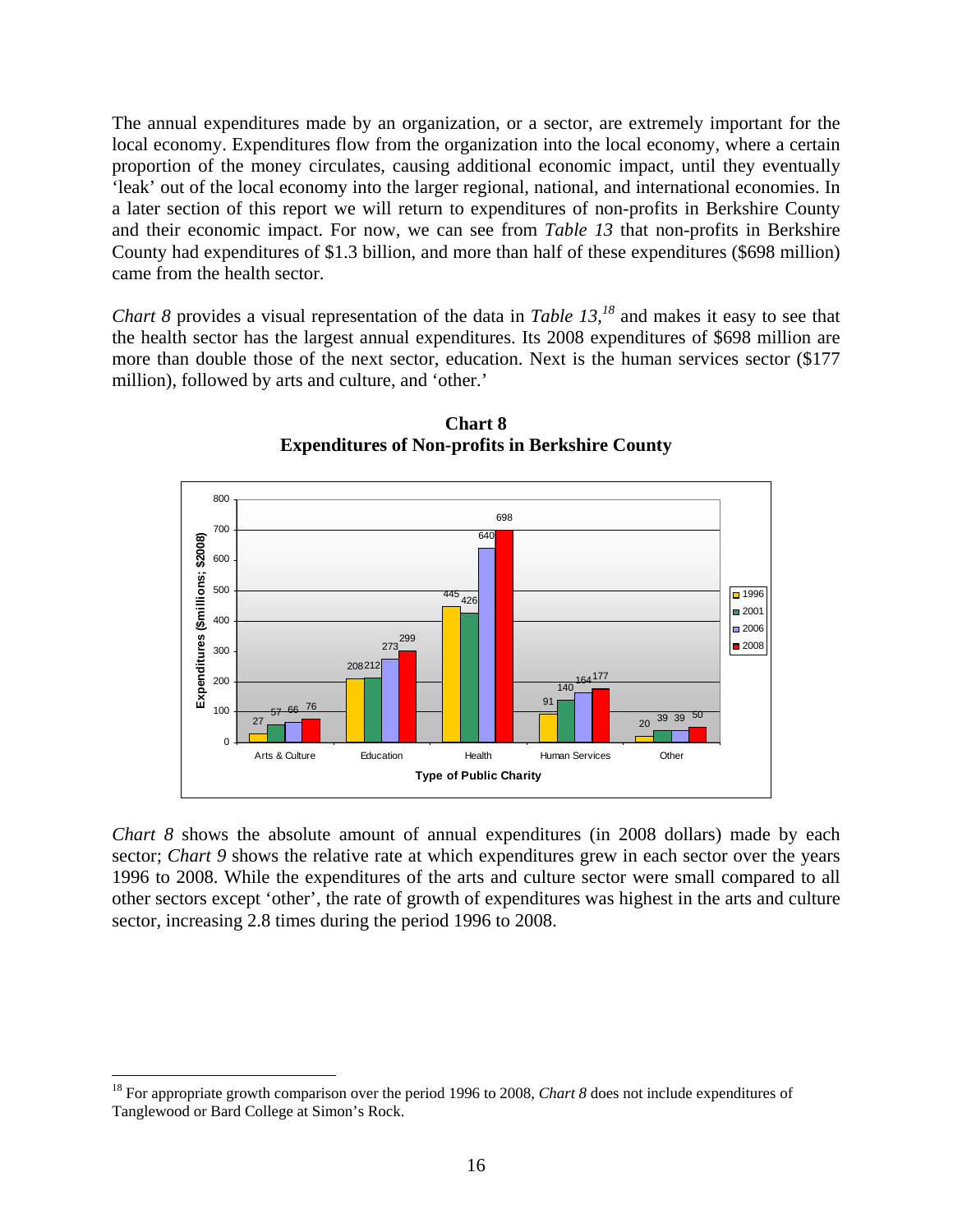3.00 Growth of Expenditures (1996=1.00) **Growth of Expenditures (1996=1.00)** 2.50 2.00 Arts & Culture Education 1.50 Health Human Services Other 1.00 0.50 0.00 1996 2001 2006 2008 **Year**

**Chart 9 Growth Rate of Expenditures** 

## **Assets**

Having looked at revenues and expenditures of non-profits in Berkshire County, we will now look at the amount of assets held by these sectors. *Table 14* provides the assets of non-profits in Berkshire County over the period 1996 to 2008.

|                         | 1996            | 2001            | 2006            | 2008            |
|-------------------------|-----------------|-----------------|-----------------|-----------------|
| <b>Arts and Culture</b> | \$61,065,035    | \$452,206,664   | \$541,727,104   | \$607,149,176   |
| <b>Education</b>        | \$1,169,205,275 | \$2,106,256,210 | \$2,548,002,146 | \$2,712,107,228 |
| <b>Health</b>           | \$433,245,995   | \$461,800,129   | \$744,190,462   | \$715,082,206   |
| <b>Human Services</b>   | \$126,876,803   | \$210,691,886   | \$252,167,874   | \$249,847,610   |
| <b>Other</b>            | \$44,364,757    | \$101,910,587   | \$307,295,816   | \$248,909,450   |
| <b>Total</b>            | \$1,834,757,865 | \$3,332,865,476 | \$4,393,383,402 | \$4,533,095,670 |

**Table 14 Assets of Non-profits in Berkshire County (2008 dollars)** 

We see in *Table 14* that between 1996 and 2001 assets grew significantly in all sectors except health, which experienced modest growth. Growth continued in all sectors from 2001 to 2006. During the period 2006 to 2008 the change in assets is more variable by sector. There is growth in arts and culture, and growth in education, with a decline in 'other' non-profits. Assets in the health sector and the human services sector between 2006 and 2008 were basically stable, with only a small decline.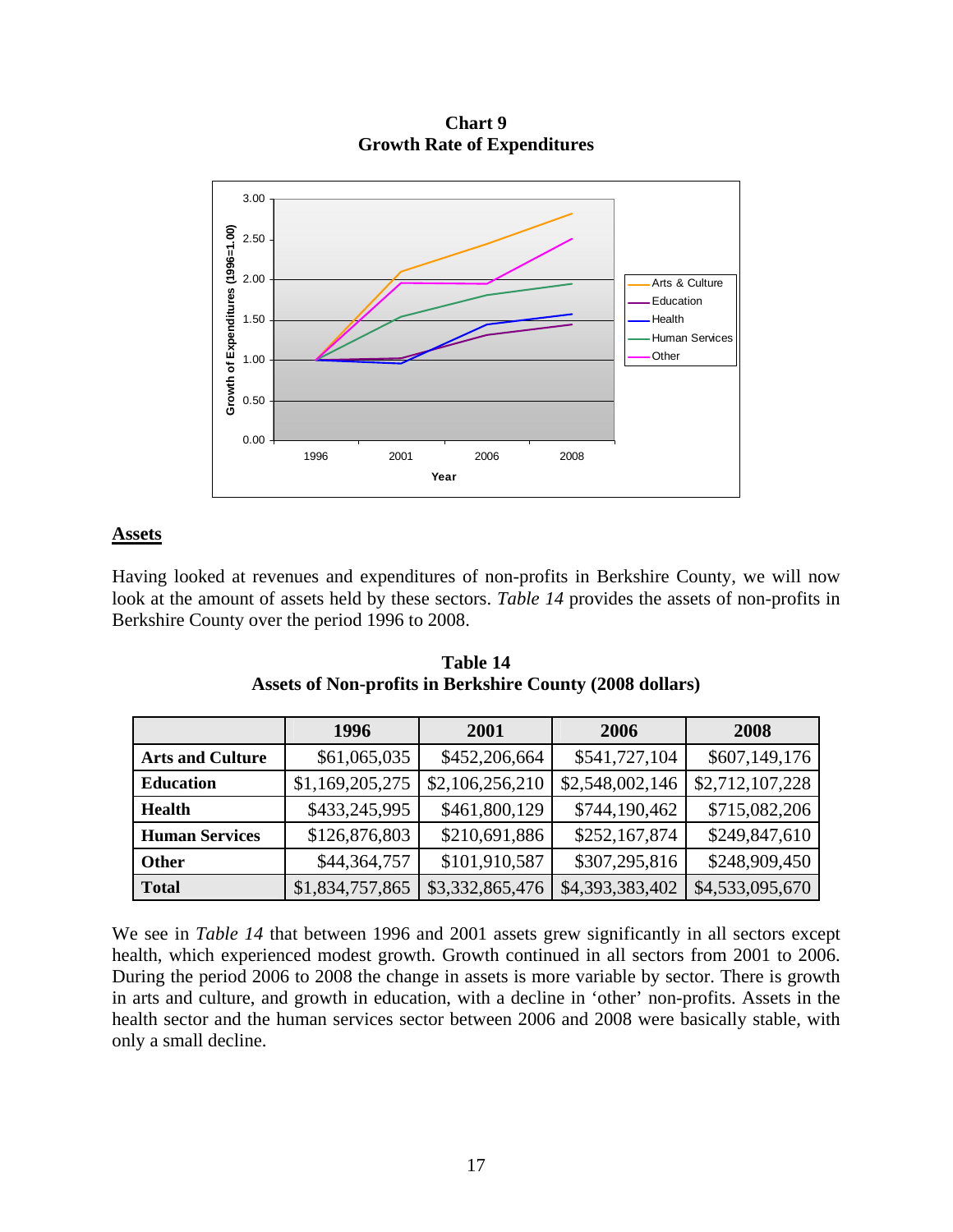**Chart 10 Assets of Non-profits in Berkshire County (2008 dollars)** 



We see in *Chart 10*, and it is confirmed in *Chart 11*, that the assets of arts and culture organizations grew dramatically during the period, particularly from 1996 to 2001. Indeed, the assets of arts and culture organizations in 2008 were almost 10 times their 1996 level. Assets of 'other' non-profits grew 5.6 times between 1996 and 2008. The sectors of education (2.3), human services (2.0) and health (1.7) all saw more modest growth, about doubling their assets during the period.



**Chart 11 Growth Rate of Assets**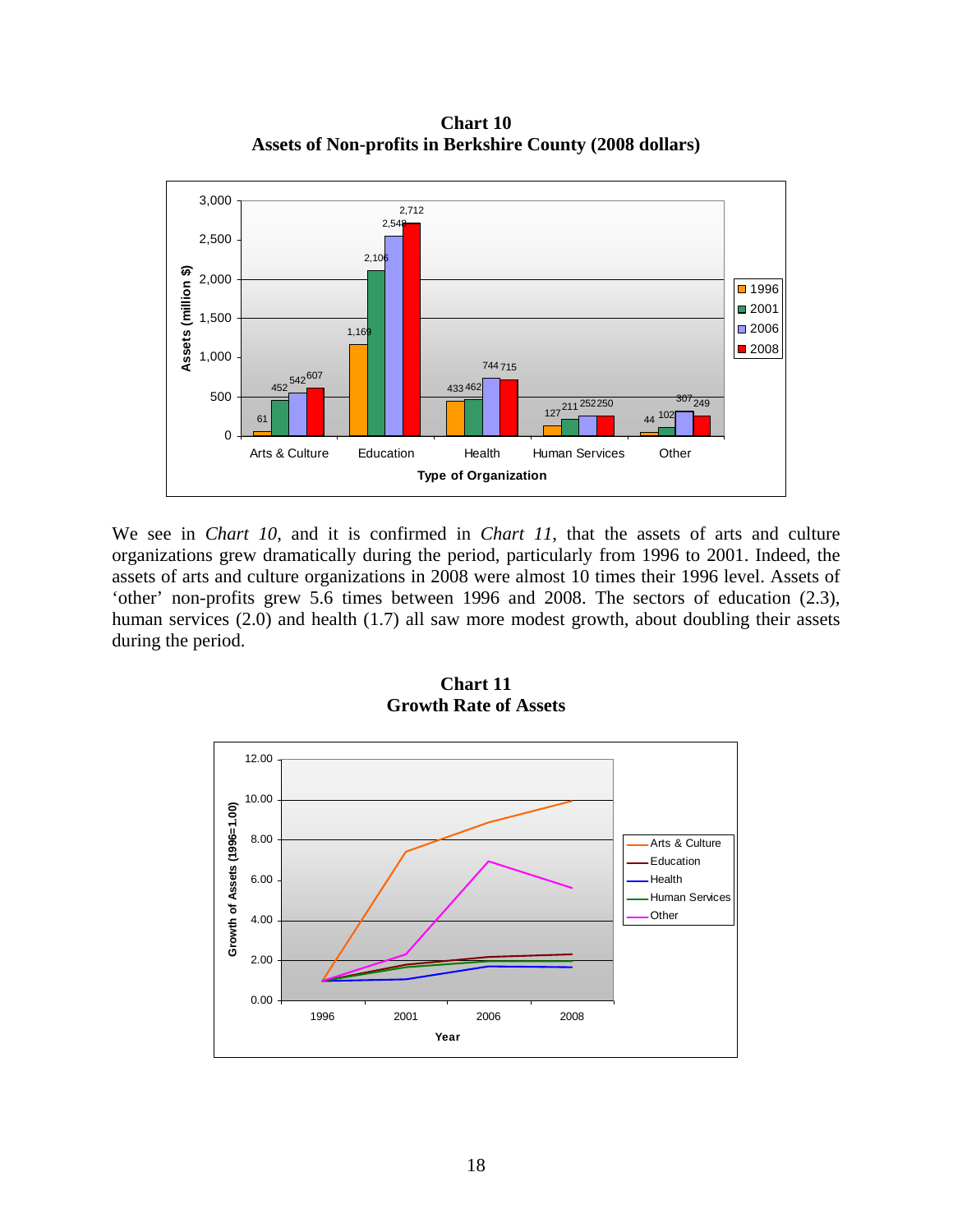#### **Private Foundations**

 $\overline{a}$ 

As discussed earlier,  $501(c)(3)$  non-profit organizations consist of two groups – public charities and private foundations. *Table 15* presents data on private foundations in Berkshire County. We see that expenditures of private foundations in 2008 were \$17.7 million. This is much smaller than the nearly \$1.3 billion expenditures by public charities in 2008 (*Table 13* above).

|                     | 1996         | 2001                        | 2006                      | 2008         |
|---------------------|--------------|-----------------------------|---------------------------|--------------|
| <b>Number</b>       | 36           | 53                          | 66                        | 74           |
| <b>Revenues</b>     | \$7,740,578  | \$11,727,356                | \$31,781,847              | \$12,837,632 |
| <b>Expenditures</b> | \$7,918,870  | \$12,869,451                | \$16,542,784 \$17,714,827 |              |
| <b>Assets</b>       | \$38,597,731 | \$113,821,265 \$181,144,819 |                           | \$90,754,886 |

**Table 15 Private Foundations in Berkshire County (2008 dollars)** 

Private foundations can nevertheless play an important role in the community in that they often provide grants to public charities to support their non-profit missions. Both the assets and revenues of private foundations in Berkshire County were particularly hard hit by the collapse of financial asset markets in 2008. While expenditures of private foundations increased slightly between 2006 and 2008, assets decreased to half their 2006 levels and revenues declined to forty percent of 2006 levels. Expectations are that private foundations will recover their economic footing as the general economy and financial markets improve.

# **IV. Berkshire County Non-profits Relative to Ten Comparison Communities**

We have seen that the Berkshire County non-profit sector has per-capita numbers of organizations, median revenues, median expenditures and median assets that are large relative to similar figures for both the entire US and the state of Massachusetts. It is not clear whether Berkshire County's non-profit sector is unique, is unusual in a national context but typical for the region, or perhaps typical of all regions that share some of the characteristics of Berkshire County (such as being centered around a relatively modest-sized city; having a strong local tourist industry that attracts visitors from around the country; or is popular as a location for second homes or for households whose primary earners have retired). In order to provide a more complete context for comparison and evaluation, we examine and compare the Berkshire County non-profit sector with non-profits in ten other cities that have been used in previous studies as a basis for comparison with Berkshire County.<sup>19</sup> We use ten communities that were selected as comparable regions nationwide or as regional neighbors, and present data for the county that contains each community. The comparison regions are listed in *Table 16*.

<sup>&</sup>lt;sup>19</sup> See *Rural Clusters of Innovation: Berkshires Strategy Project*, prepared by Monitor Company Group for the United States Department of Commerce and the Berkshire Economic Development Corporation, 2006.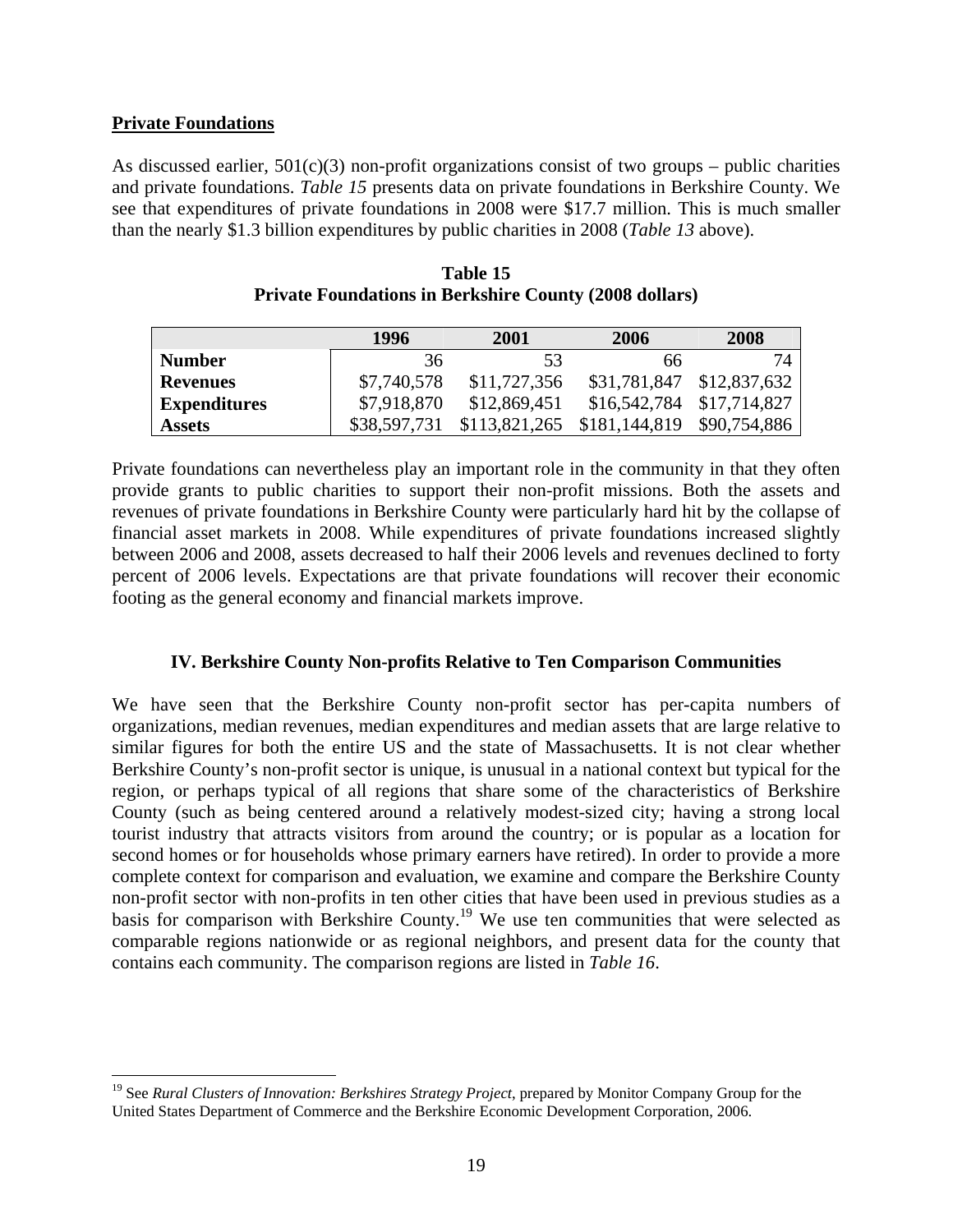| <b>Regional Neighbors</b> | <b>Comparable Regions Nationwide</b> |
|---------------------------|--------------------------------------|
| Providence, Rhode Island  | Boone, North Carolina                |
| Portland, Maine           | Taos, New Mexico                     |
| Barnstable, Massachusetts | Vail-Edwards, Colorado               |
| Burlington, Vermont       | Santa Fe, New Mexico                 |
| Lewiston-Auburn, Maine    | St. George, Utah                     |

**Table 16 Comparison Regions for Evaluation** 

These regions include some with important, nationally or regionally-recognized colleges or universities (Providence with Brown University, Lewiston-Auburn with Bates College, Burlington with the University of Vermont, and Boone with Appalachian State University). They include regions with significant local tourism and cultural attractions (Vail-Edwards and Santa Fe) and general large tourism and/or retirement communities (Boone, Taos, and St. George). They also include cities in the region that, like Pittsfield and other Berkshire County cities, have experienced significant economic transformations from manufacturing or other local industries to economies that are more diverse, more service-oriented and have an emphasis on increasing tourism and local amenities.

*Charts 12* and *13* below compare each of these regions with Berkshire County over the period 1996 to 2008, showing non-profit organizations per 10,000 residents and total non-profit revenues per capita in constant (inflation-adjusted) 2008 dollars.



**Chart 12 Non-profit Organizations per 10,000 County Residents**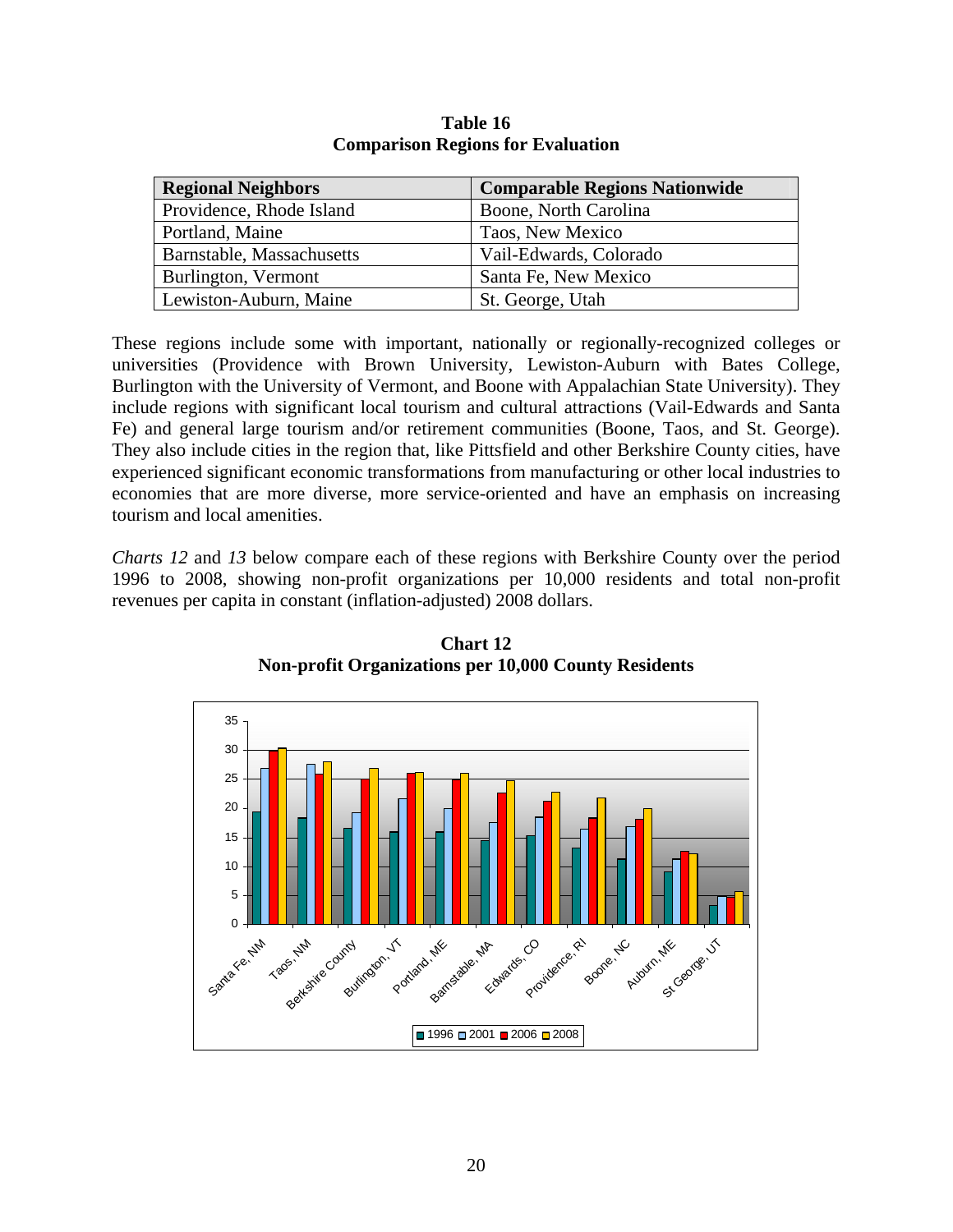The regions are ordered in the chart according to the number of non-profits per capita in 2008, and this ordering is preserved for ease of comparison for all charts presented through the end of this section. For all regions except Berkshire County, we list the name of the city that serves as the focus of the region. The data presented, however, are for the entire county that contains that city. Thus each region includes both the urban center and some surrounding suburbs and rural area, and this facilitates comparison with the Berkshire County data.

*Chart 12* shows that Berkshire County has the third highest number of non-profits per 10,000 residents of the 11 region group. It has 4.6 times the number of organizations per person as St. George and 2.2 times the number for Auburn. It is generally comparable to the other regions, being about equal to Taos, Burlington, and Portland, with only Santa Fe being noticeably higher. All of the regions except Taos, Auburn, and St George have shown consistent growth from each period to the next; it must be noted, though, that price increases during the timeframe studied have resulted in more organizations crossing the \$25,000 threshold that requires them to file a Form 990. Our revenue figures are adjusted for inflation, but the filing threshold itself is not indexed to the price level.

# **Revenues**

*Chart 13* indicates that real revenues per capita in the non-profit sector have been growing in every region except Santa Fe between 2006 and 2008. Taos also saw a decline during 2006 to 2008 but it was negligible. Berkshire County is a standout, however, with the highest per capita revenues in 2008. It has experienced a high rate of growth of per capita revenues (1.8 times its 1996 level), but Boone (2.9), St George (2.4), Auburn (2.0), and Taos (1.8) all experienced similar or greater growth.



**Chart 13 Total Revenues of Non-profit Organizations per capita (2008 dollars)**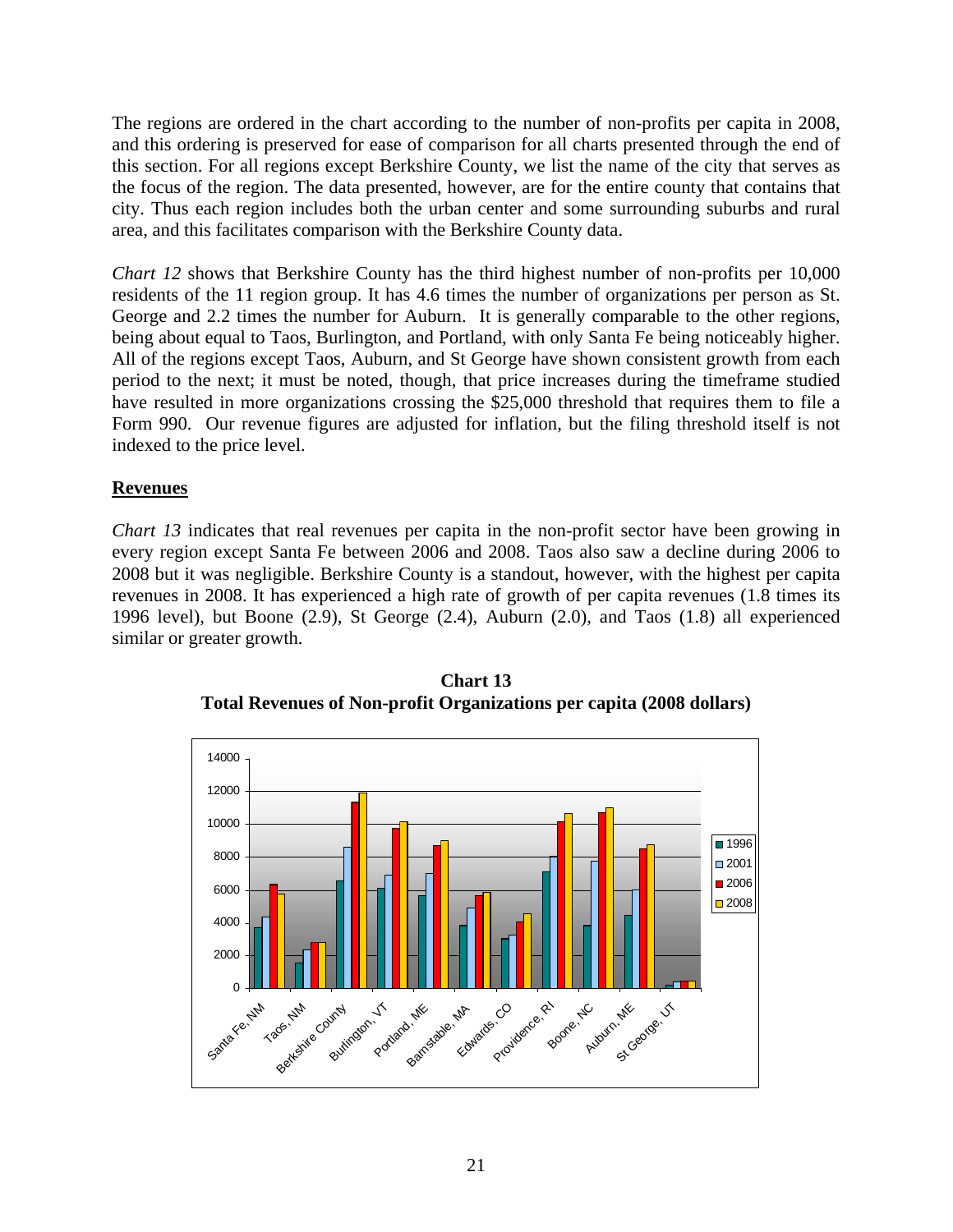*Chart 14* presents comparative analysis of the median revenues of all non-profit organizations (that file Form 990) in the regions. With the exceptions of Boone and Auburn, there is a general pattern of declining median revenues of non-profits. In the case of Boone we see a significant drop in the most recent period of 2006 to 2008, and in Auburn basically a leveling in this period. Juxtaposed against the data presented in *Chart 13* showing increasing per capita revenues, *Chart 14* implies not a decreasing non-profit sector, but rather a non-profit sector with growing numbers of smaller non-profit organizations. This increase in small non-profits, without a proportional increase in high-revenue organizations causes a decline in the median size of organizations in the sector.

There are numerous reasons that might be put forward for this situation. There may be a proliferation of social needs, along with expectations that smaller more carefully targeted nonprofit organizations might be better able to address these needs. There may be an increase in awareness of the usefulness of non-profit organizations and/or an increase in understanding of how to form such organizations. Whatever is the case, the general pattern is clear. Amongst these regions, Berkshire County stands out has having generally larger non-profits than other regions. In 1996 Berkshire was second only to St. George in the median revenues of non-profits. In 2008 the County still had the second largest median revenues, although Auburn was the highest.



**Chart 14 Median Revenues of Non-profits in County (2008 dollars)** 

# **Expenditures**

*Chart 15* shows that per capita expenditures have increased in every region in every time period. Comparing the per capita revenue figures in *Chart 13* with the per capita expense figures in *Chart 15*, it is the case that in 2008 Berkshire County, Santa Fe, Providence, and St George are all spending only 85 to 90% of their per capita revenues.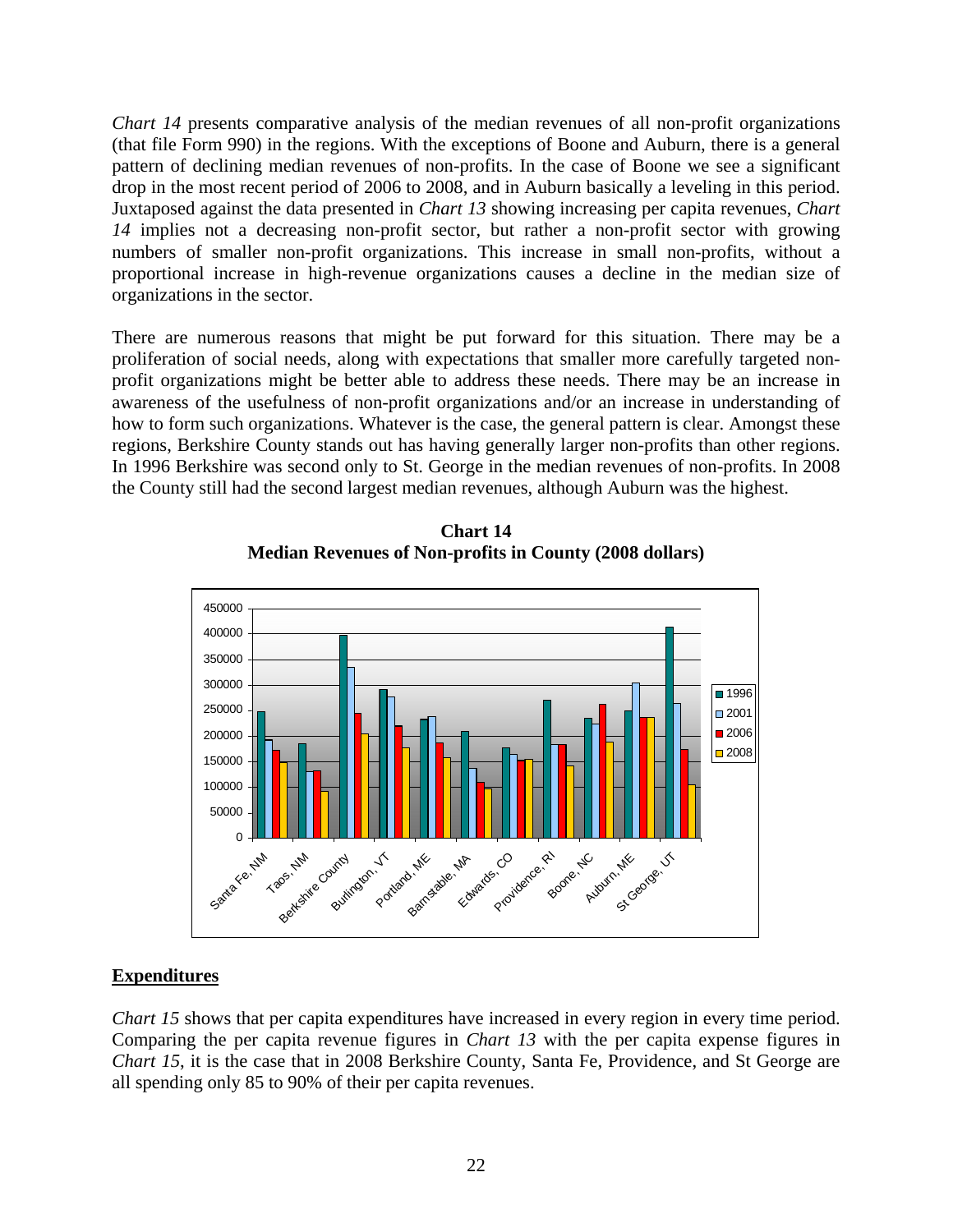**Chart 15 Total Expenditures of Non-profit Organizations per capita (2008 dollars)** 



The pattern of median organization expenditure levels in the eleven regions shown in *Chart 16* follows the general pattern observed in revenues. Most regions show a decline in the median level of expenditures over the period. Only Auburn saw an increase in median expenditures during the period 2006 to 2008.



**Chart 16 Median Expenditures of Non-profits in County (2008 dollars)**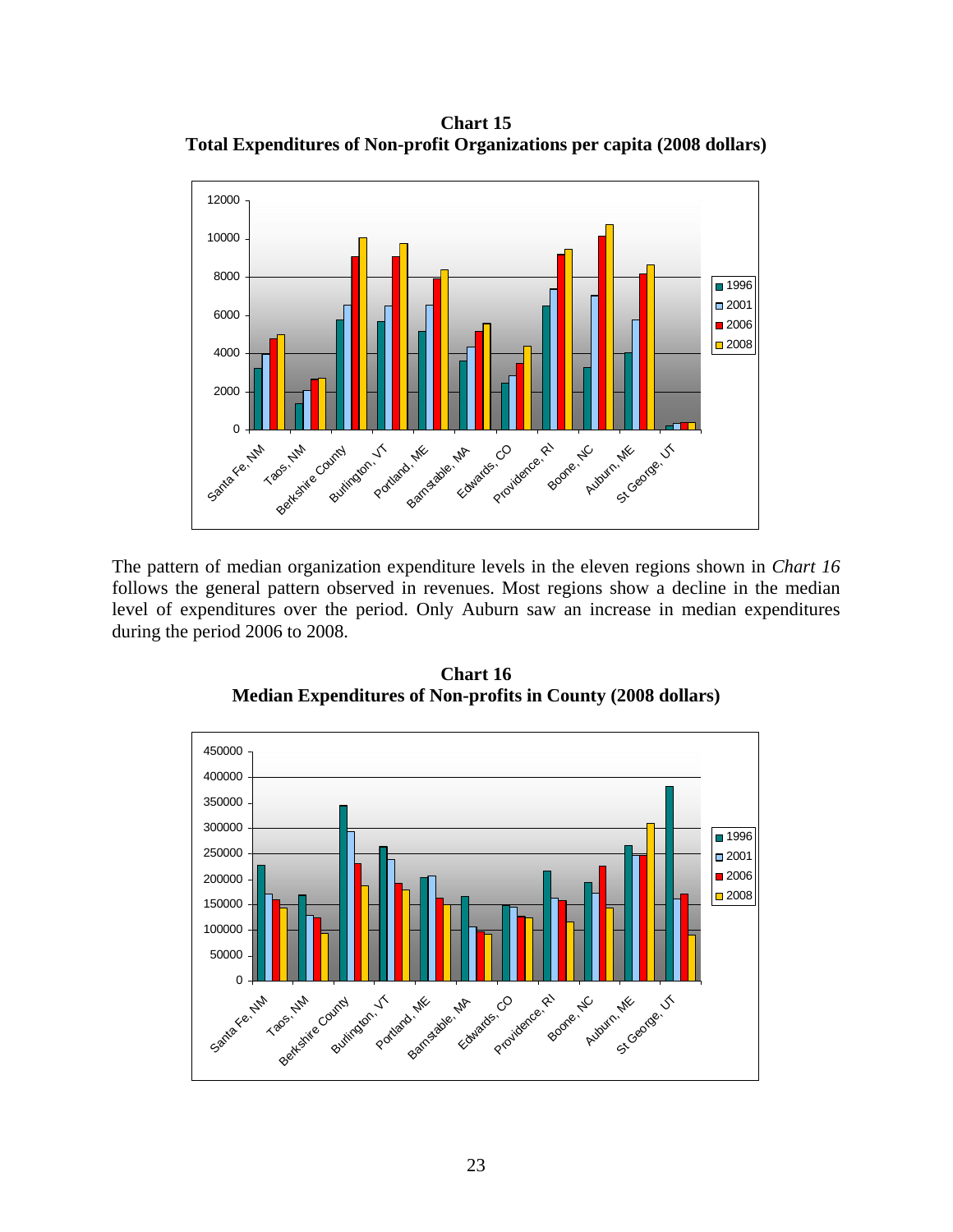Again, Berkshire County's non-profits have a higher median expenditure than the non-profits in most of the other regions, second only to St. George in 1996, and second to Auburn in 2008. Combining knowledge of declining median expenditures (*Chart 16*) with increasing total expenditures (*Chart 15*) implies a non-profit sector that consists of larger numbers of organizations with small expenditure levels.

# **Assets**

While four regions seem to be following a pattern of "saving for a rainy day," per capita assets as shown in *Chart 17* shows a clear difference between Berkshire County and the other regions. In every year from 1996 through 2008, Berkshire County non-profit assets per capita were much larger than those enjoyed by non-profits in the comparison regions. In 2008 per capita assets of non-profits in Berkshire County were more than double every other region except Providence. In part this is due to the unique economic model of private sector higher education and the success of Williams College in building its endowment. This interpretation is supported by the fact that the region with the second largest assets per capita is Providence, Rhode Island, home to Brown University.

These strong financial assets in the education sector can provide for continued stability of some portions of the local non-profit sector compared to regions without a strong private education sector. As the sharp decline in financial asset markets that occurred in 2008 reveals, however, this can also be a source of vulnerability. Difficult economic periods can sometimes be weathered more comfortably by non-profit organizations whose revenues are less dependent on asset earnings and more dependent on program service revenues. Berkshire County is clearly notable in its level of non-profit assets, and this fact warrants careful monitoring and perhaps more detailed study to determine its implications for the local economy.



**Chart 17 Total Assets of Non-profit Organizations per Capita (2008 dollars)**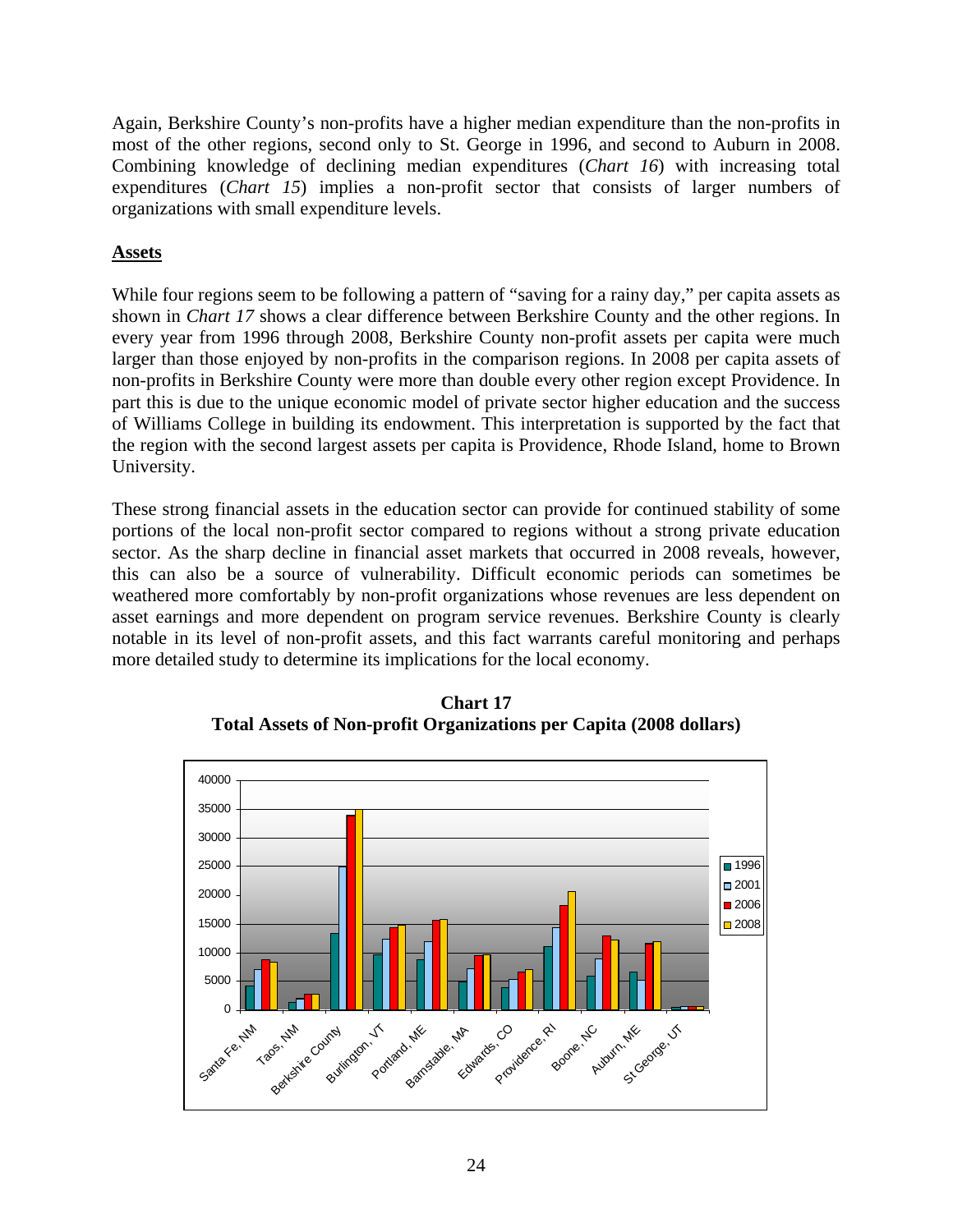*Chart 18* shows that this pattern is similar, but not as smooth for the median levels of assets of non-profit organizations. Every region has experienced decline in median asset levels from 1996 to 2008, except Edwards which has experienced a small increase. The change has not been a continuous one, however. Several regions show increases for 2001 followed by sharp declines in 2006. Berkshire County, which as seen in *Chart 17* is a standout in terms of non-profit assets per capita, is high but less unusual in terms of the median level of non-profit assets.



**Chart 18 Median Assets of Non-profits in County (2008 dollars)** 

The median level of assets of non-profits in Berkshire County in 2008 was somewhat lower than non-profits in Auburn and significantly lower than in Providence. These three regions, however, have considerably larger median asset levels than the other comparison regions. It seems likely that this difference is due in some measure to the presence of important private colleges or universities with relatively large endowments (Williams College, Bates College, and Brown University).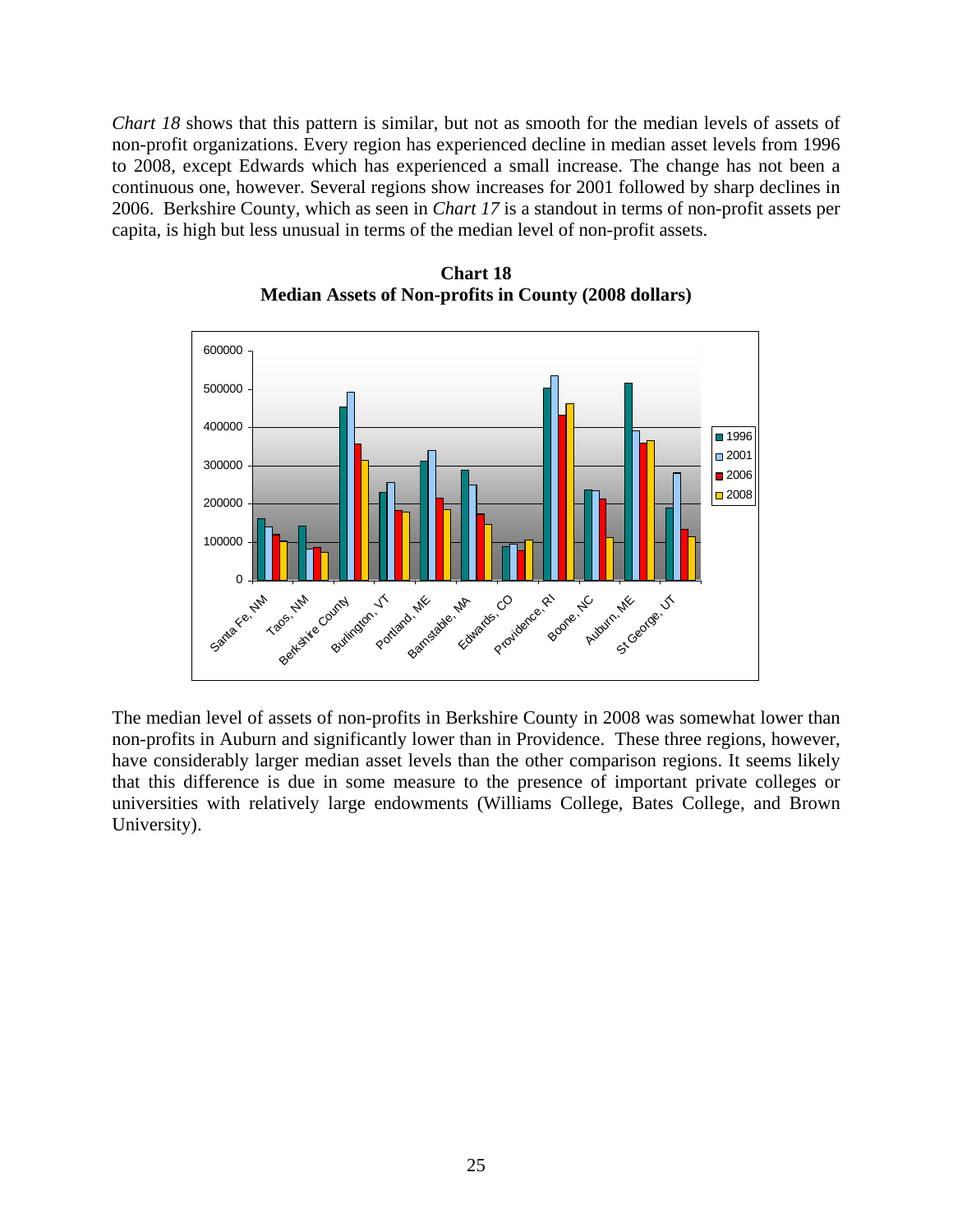#### **V. The Economic Impact of Berkshire County Non-profits**

The preceding sections provided a description of the non-profit sector in Berkshire County; comparisons among Berkshire County, Massachusetts, and the US; and comparisons of Berkshire County with ten "peer" cities. The data show that the non-profit sector is relatively more important locally than it is in the state or national economy, and that the local sector as a whole is less dominated by large organizations. Even these data, however, fail to capture the full importance of the sector. Expenditures made by non-profits for inputs generate secondary local effects for local businesses, households, and other non-profits. These expenditures generate employment not only in the non-profit organizations themselves, but also in the retailers, restaurants, law offices and other businesses that either sell goods and services directly to the non-profits or to the people who work for them or travel to Berkshire County to visit them.

This section presents an analysis of these effects, including the direct effects of the spending of non-profits, the indirect effects of the businesses that trade directly with the non-profits, and the induced effects of the sales of goods and services to those who find employment or increase their incomes because of the presence of the non-profit sector. To estimate these effects we rely upon a model of the local economy that tracks the patterns of purchases and sales in 440 sectors of the economy. The model uses data on purchases and sales collected by the US Department of Commerce Bureau of Economic Analysis (BEA), along with data on employment patterns collected by the Bureau of Labor Statistics' Quarterly Census of Employment and Wages (the ES202 data). These are combined so that our models can produce an estimate of the total impact on the local levels of economic activity and the total number of jobs associated with a change in each part of the non-profit sector.

The sectors in our economic model are based on the type of good or service being produced. The BEA collects data on the inputs purchased by sectors identified according to the North American Industrial Classification System (NAICS). The NAICS sectors are combined to produce 440 sectors in our model that range from "accounting and bookkeeping services" to "wood preservation". We use the reported NTEE activity code from the Form 990 data to determine the sector of the economy that best represents the activity of each organization. The non-profit organizations in Berkshire County are active in 27 different sectors of our economy. The analysis presented here considers the direct expansion in each of these sectors that results from the activity of the non-profit organizations, and then calculates the indirect and induced impacts all of the sectors. Using the estimated levels of economic activity for each sector attributable to the operation of the non-profits, we use the ES202 data to estimate the total number of jobs in Berkshire County associated with the increased level of economic activity.

For many policy makers and labor market analysts, the total number of jobs generated in a sector is of greater interest than the FTE employment count, because it identifies the number of individuals whose livelihood is fully or partially sustained by the organization. Thus, the employment estimates are for total jobs, not "full time equivalent" employment positions. In the analysis presented below, it is perhaps most helpful to think of the estimated economic and employment impacts as the total income and number of livelihoods that would be lost in Berkshire County if the sector or subsector disappeared, and were not replaced by other local organizations.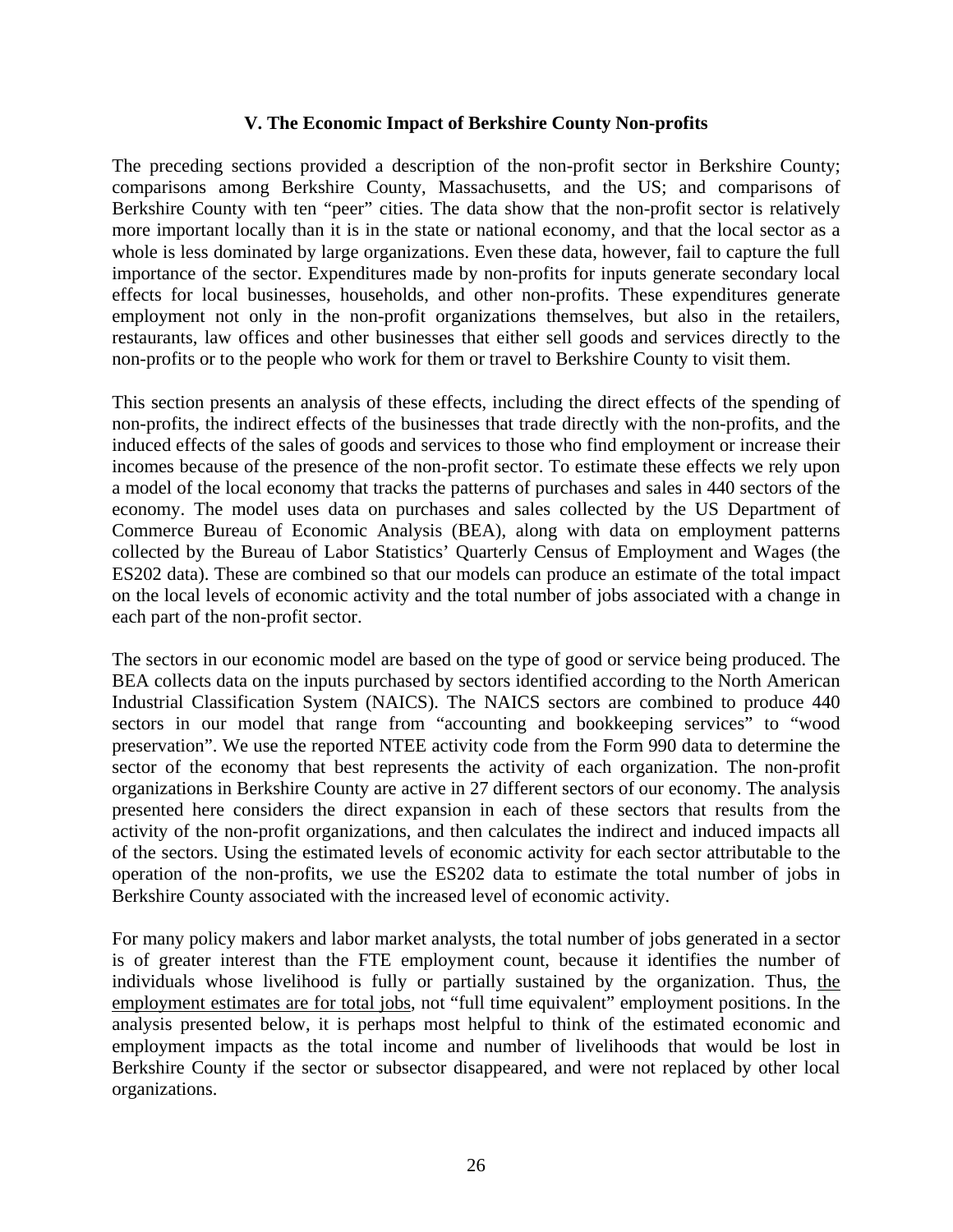#### **Arts and Culture**

 $\overline{a}$ 

Berkshire County's arts and culture non-profits fall into ten economic sectors. *Table 17* presents these sectors, the 2008 annual expenditures of these arts and culture non-profits, and the local economic impact of arts and culture non-profits in Berkshire County.

|                                         | # of Non-      | 2008                | <b>Economic</b> | <b>Employment</b> |
|-----------------------------------------|----------------|---------------------|-----------------|-------------------|
| <b>Economic Sector</b>                  | profits        | <b>Expenditures</b> | <b>Impact</b>   | <b>Impact</b>     |
| Civic, social & professional            |                | \$30,679            | \$50,517        | 0.7               |
| Grantmaking & social                    |                |                     |                 |                   |
| advocacy                                | $\overline{4}$ | \$11,935,336        | \$20,194,251    | 205.0             |
| Independent artists, writers &          |                |                     |                 |                   |
| performers                              | $\overline{2}$ | \$2,457,846         | \$3,774,192     | 28.8              |
| Motion picture & video                  |                |                     |                 |                   |
| industries                              | 4              | \$840,507           | \$1,218,378     | 10.8              |
| Museums, historical sites &             |                |                     |                 |                   |
| parks                                   | 21             | \$33,822,805        | \$52,329,489    | 431.2             |
| Other educational services              | 4              | \$3,100,900         | \$4,857,621     | 74.7              |
| Performing arts companies <sup>20</sup> | 23             | \$40,381,626        |                 | 1,712.5           |
|                                         |                |                     | \$70,891,569    |                   |
| Printing $&$ publishing                 | $\overline{2}$ | \$198,644           | \$297,941       | 1.6               |
| Promoters of performing arts            | 9              | \$4,279,835         | \$7,317,525     | 100.5             |
| Radio & television                      |                |                     |                 |                   |
| broadcasting                            | 4              | \$983,309           | \$1,648,666     | 10.8              |
| <b>Total</b>                            | 74             | \$98,031,487        | \$162,580,149   | 2,577             |

**Table 17 Economic Impact of Arts and Culture Non-profits, 2008** 

All of the seventy-four non-profits in this sector are involved in arts and culture but, as reflected in Table 17, in different ways. Forty-four of the organizations are museums and historical sites or performing arts companies. There are also non-profits dedicated to motion pictures, radio and television broadcasting, and publishing. The arts and culture sector, one of the five major sectors analyzed in this report, is itself made up of a rather diverse group of non-profits. In 2008 the 74 arts and culture non-profits in Berkshire County had combined expenditures of \$98 million. Without these expenditures, economic activity in Berkshire County would have been \$162.6 million less and there would have been 2,577 fewer jobs.

 $20$  We have included an estimate of the 2008 expenditures of Tanglewood, even though Tanglewood is embedded in the larger organization of the Boston Symphony Orchestra and does not file a separate Form 990.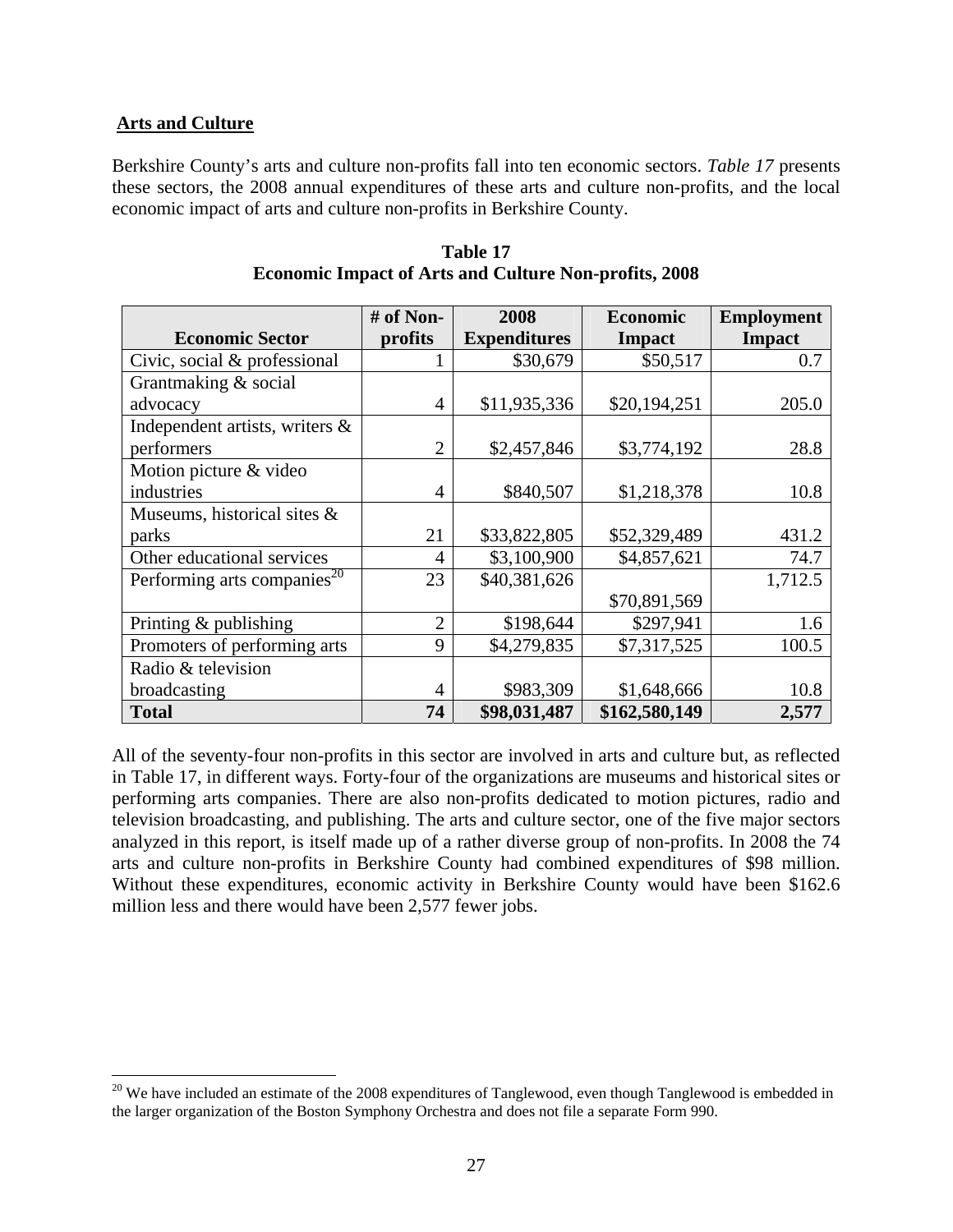# **Education**

<u>.</u>

Berkshire County's education non-profits fall into seven economic sectors. *Table 18* presents these sectors, as well as annual expenditures in 2008 and economic impact of each economic sector.

|                            | # of Non-      | 2008                | <b>Economic</b> | <b>Employment</b> |
|----------------------------|----------------|---------------------|-----------------|-------------------|
| <b>Economic Sector</b>     | profits        | <b>Expenditures</b> | Impact          | <b>Impact</b>     |
| Civic, social &            | 11             | \$685,213           | \$1,128,289     | 15.5              |
| professional               |                |                     |                 |                   |
| Colleges &                 | $\overline{2}$ | \$230,360,000       | \$390,069,712   | 4,058.4           |
| universities <sup>21</sup> |                |                     |                 |                   |
| Elementary & secondary     | 13             | \$55,259,595        | \$92,877,509    | 1,488.4           |
| schools                    |                |                     |                 |                   |
| Grantmaking & social       | 7              | \$2,302,199         | \$3,861,894     | 36.7              |
| advocacy                   |                |                     |                 |                   |
| Information services       | 4              | \$1,209,169         | \$2,028,982     | 21.2              |
| Management consulting      | 4              | \$1,598,188         | \$2,611,524     | 20.3              |
| services                   |                |                     |                 |                   |
| Other educational          | 15             | \$32,431,895        | \$51,799,914    | 907.8             |
| services                   |                |                     |                 |                   |
| <b>Total</b>               | 56             | \$323,846,259       | \$544,377,824   | 6,548             |

#### **Table 18 Economic Impact of Education Non-profits, 2008**

When we think of the education sector in Berkshire County, we may think first of colleges. *Table*  18 shows that while non-profit colleges are indeed a large portion of the education sector, there are fifty-four non-profits that are not colleges yet are dedicated to education, including private elementary and secondary schools and providers of other educational services. In 2008 the 56 education non-profits had combined expenditures of \$323.8 million. Without these expenditures, economic activity in Berkshire County would have been \$544.4 million less and there would have been 6,548 fewer jobs.

<sup>&</sup>lt;sup>21</sup> We have included Bard College at Simon's Rock 2008 annual expenditures even though it is embedded in Bard College and does not file a separate Form 990. Its 2008 budget was available at the Simon's Rock web site. http://www.simons-rock.edu/newsroom/media-toolkit/quick-facts/?searchterm=operating%20AND%20budget ,accessed 2/23/2009.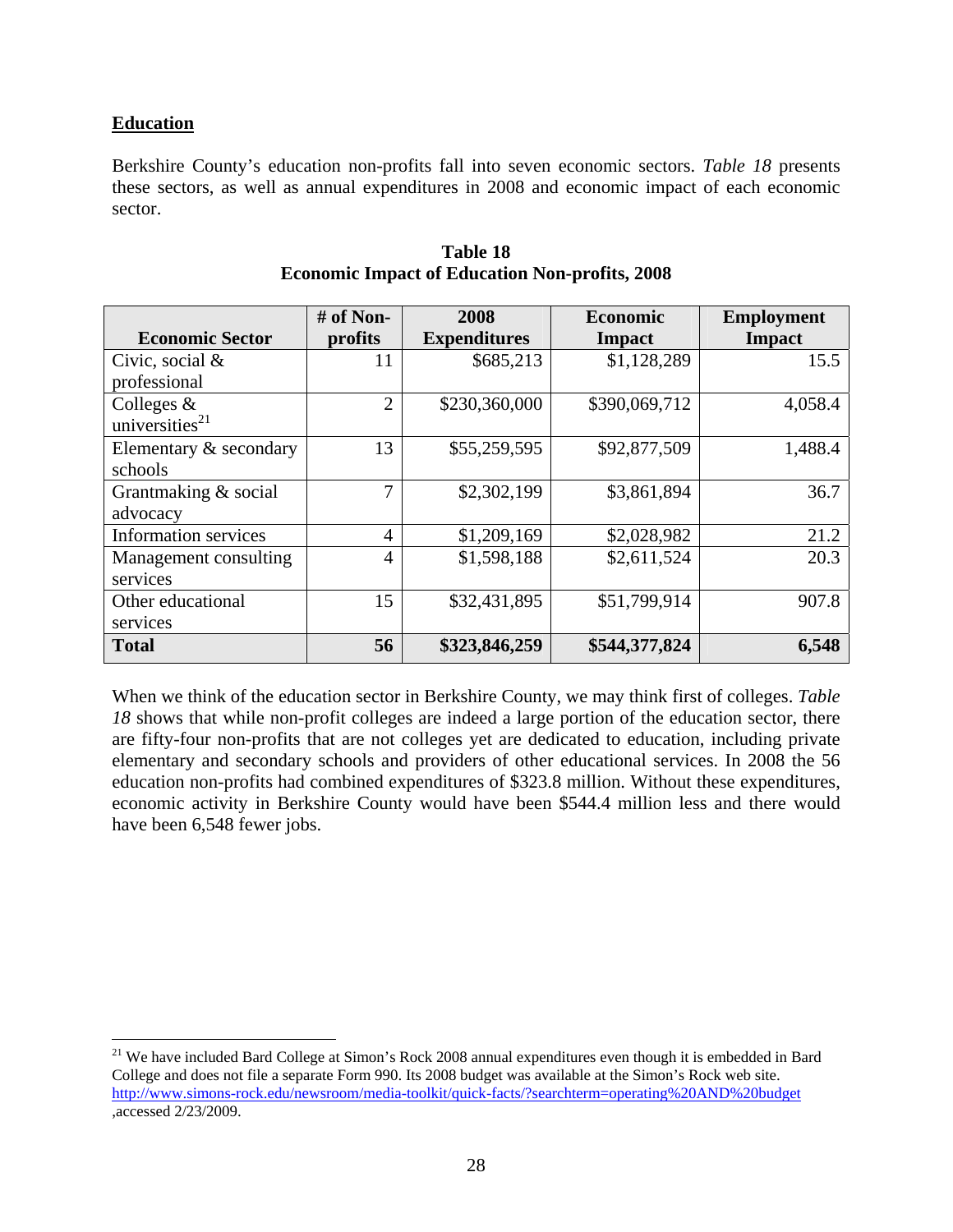# **Health**

 $\overline{a}$ 

The non-profit health organizations in Berkshire County operate in eight economic sectors. *Table 19* presents the 2008 expenditures of health non-profits and their economic impact on Berkshire County.

|                              | $#$ of Non-    | 2008                | <b>Economic</b> | <b>Employment</b> |
|------------------------------|----------------|---------------------|-----------------|-------------------|
| <b>Economic Sector</b>       | profits        | <b>Expenditures</b> | <b>Impact</b>   | <b>Impact</b>     |
| Civic, social & professional | 3              | \$18,677,231        | \$30,754,409    | 421.2             |
| Grantmaking & social         | 9              | \$44,067,356        | \$73,922,130    | 701.7             |
| advocacy                     |                |                     |                 |                   |
| Group health practice $\&$   | 13             | \$43,699,323        | \$71,279,872    | 631.2             |
| ambulatory health care       |                |                     |                 |                   |
| services                     |                |                     |                 |                   |
| Home health care services    | $\overline{4}$ | \$9,100,691         | \$14,813,164    | 218.2             |
| Hospitals & community        | 6              | \$425,488,112       | \$698,991,423   | 5,143.6           |
| health systems <sup>22</sup> |                |                     |                 |                   |
| Management consulting        | 3              | \$463,095           | \$756,722       | 5.9               |
| services                     |                |                     |                 |                   |
| Nursing & residential care   | 18             | \$154,039,890       | \$249,770,369   | 3,045.6           |
| facilities                   |                |                     |                 |                   |
| Scientific research &        | $\overline{2}$ | \$2,038,492         | \$3,402,485     | 24.7              |
| development                  |                |                     |                 |                   |
| <b>Total</b>                 | 58             | \$697,574,190       | \$1,143,690,574 | 10,192            |

#### **Table 19 Economic Impact of Health Non-profits, 2008**

There are fifty-eight non-profits in Berkshire County dedicated to health. The largest group of these health non-profits includes the eighteen nursing and residential care facilities in Berkshire County. While there are only six non-profits in 'hospitals and community health systems' by comparison, the expenditures and economic impact of these organizations are responsible for a large portion of the non-profit expenditures in the health sector. In 2008 the 58 health non-profits had combined expenditures of \$697.6 million. Without these expenditures, economic activity in Berkshire County would have been \$1.14 billion less and there would have been 10,192 fewer jobs.

 $^{22}$  This sector includes North Adams Regional Hospital, Fairview Hospital, Berkshire Medical Center, Austen Riggs Center, Northern Berkshire Health System and Berkshire Health Systems.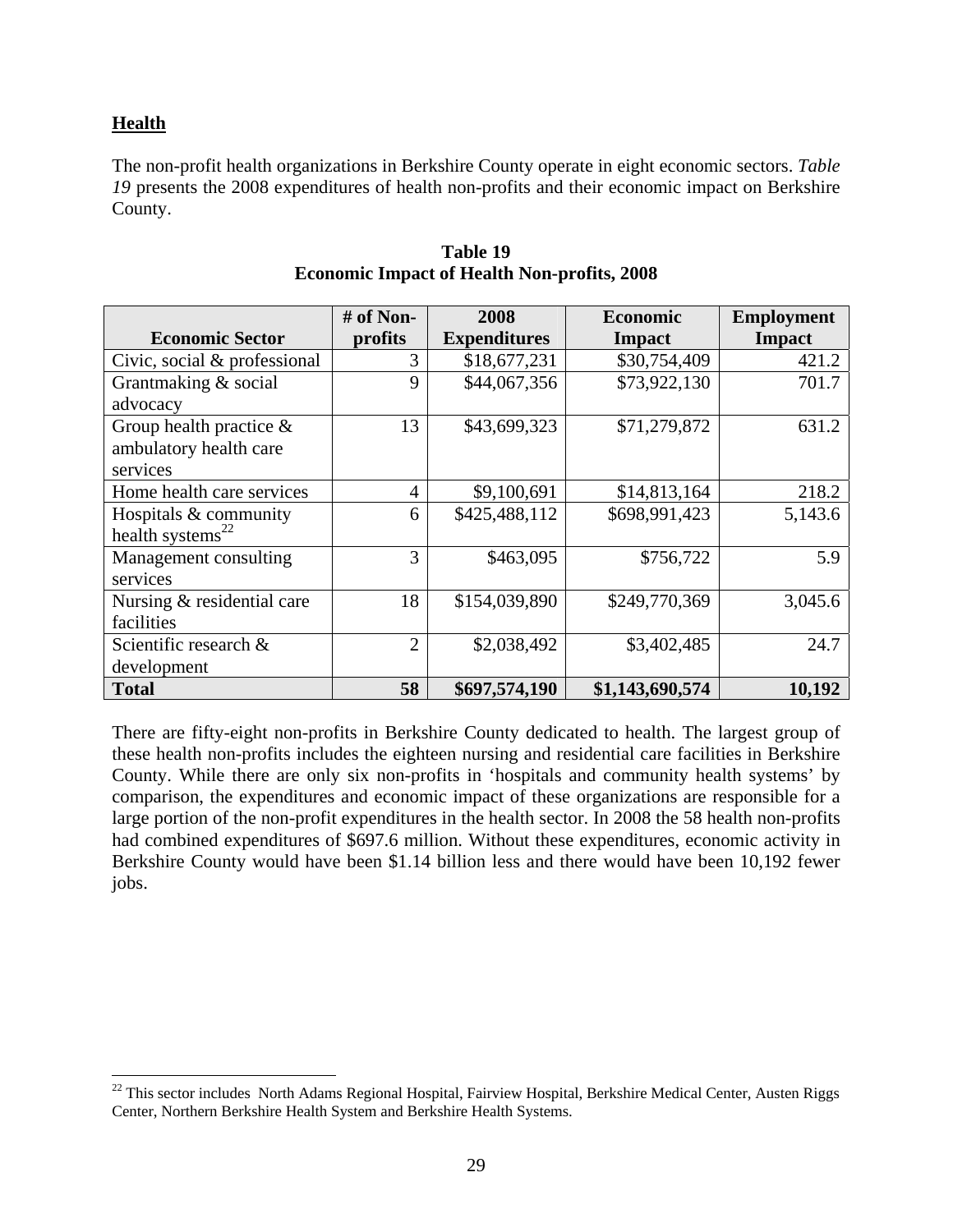#### **Human Services**

There are human services non-profits in eleven economic sectors of the Berkshire County economy. *Table 20* shows those sectors as well as the 2008 expenditures of non-profit human services organizations and their economic impact.

|                                                | $#$ of Non-    | 2008                | <b>Economic</b> | <b>Employment</b> |
|------------------------------------------------|----------------|---------------------|-----------------|-------------------|
| <b>Economic Sector</b>                         | profits        | <b>Expenditures</b> | <b>Impact</b>   | <b>Impact</b>     |
| Spectator sports                               |                | \$52,974            | \$84,010        | 0.6               |
| Agriculture & forestry support<br>activities   |                | \$176,656           | \$291,706       | 8.7               |
| Management consulting<br>services              |                | \$256,395           | \$418,963       | 3.3               |
| Other amusement & recreation<br>industries     | 10             | \$646,266           | \$974,641       | 13.0              |
| Civic, social & professional<br>organizations  | $\overline{2}$ | \$825,297           | \$1,358,955     | 18.6              |
| Fitness & recreation centers                   | $\overline{2}$ | \$1,030,057         | \$1,715,136     | 36.8              |
| Grantmaking & social<br>advocacy               | 5              | \$3,127,200         | \$5,245,817     | 49.8              |
| Community food, housing $&$<br>relief services | 21             | \$6,270,956         | \$10,493,271    | 159.9             |
| Child day care services                        | 3              | \$12,124,433        | \$19,496,744    | 292.3             |
| Nursing & residential care<br>facilities       | 12             | \$55,197,308        | \$89,500,531    | 1,091.3           |
| Individual & family services                   | 37             | \$96,927,546        | \$159,545,893   | 2,398.7           |
| <b>Total</b>                                   | 95             | \$176,635,088       | \$289,125,667   | 4,073             |

**Table 20 Economic Impact of Human Services Non-profits, 2008** 

There are ninety-five non-profits in Berkshire County dedicated to working in the human services sector. The largest group of these non-profits (37) are providers of individual and family services. It is notable that while there are twenty-one non-profits working on issues of food, housing and relief services, the expenditures of this group is about half that of the three child day care services non-profits in Berkshire County. In 2008 the 95 human services non-profits had combined expenditures of \$176.6 million. Without these expenditures, economic activity in Berkshire County would have been \$289.1 million less and there would have been 4,073 fewer jobs.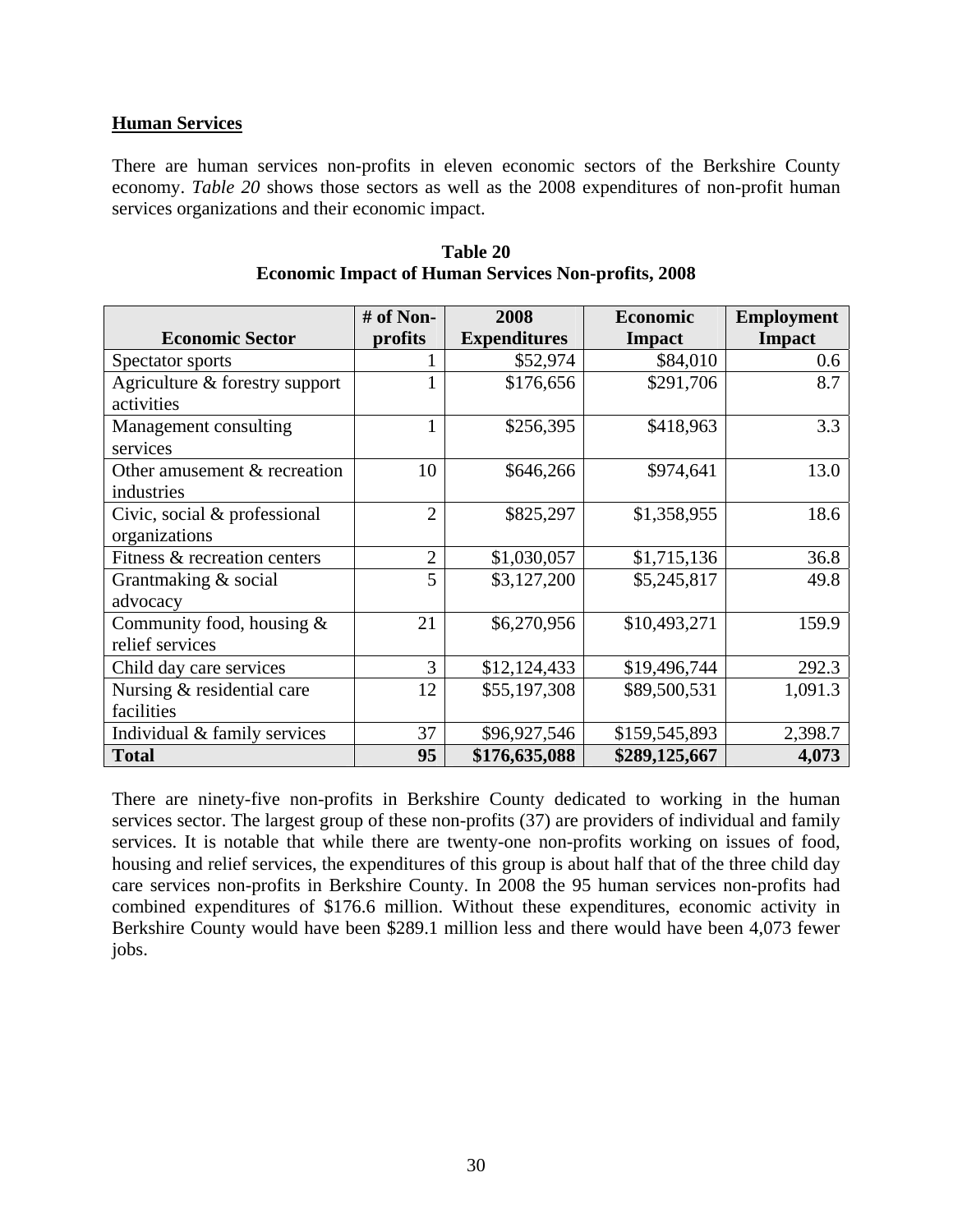## **'Other' Non-profits**

The remaining non-profit organizations in Berkshire County, which we group under the category of 'other', operate in six economic sectors. *Table 21* shows these sectors as well as 2008 expenditures and the economic impact of these expenditures.

|                               | $#$ of Non-    | 2008                | <b>Economic</b> | <b>Employment</b> |
|-------------------------------|----------------|---------------------|-----------------|-------------------|
| <b>Economic Sector</b>        | profits        | <b>Expenditures</b> | <b>Impact</b>   | <b>Impact</b>     |
| Civic, social & professional  | 18             | \$9,218,188         | \$15,178,906    | 207.9             |
| Grantmaking & social advocacy | 42             | \$33,960,847        | \$56,968,658    | 540.8             |
| Museums, historical sites &   | $\overline{2}$ | \$1,143,467         | \$1,778,255     | 15.7              |
| parks                         |                |                     |                 |                   |
| Other educational services    |                | \$15,684            | \$24,569        | 0.4               |
| Religious organizations       | 2              | \$251,518           | \$428,873       | 3.1               |
| Scientific research &         |                |                     |                 |                   |
| development                   |                | \$5,254,973         | \$8,771,175     | 63.7              |
| <b>Total</b>                  | 66             | \$49,844,677        | \$83,150,436    | 832               |

**Table 21 Economic Impact of 'Other' Non-profits, 2008** 

The 'other' category includes non-profits dedicated to the environment, animal welfare, international and foreign affairs, public/social benefit, and religion. The bulk of this group consists of non-profits that engage in grantmaking and social advocacy for these issues. In 2008 the 66 'other' non-profits had combined expenditures of \$49.8 million. Without these expenditures, economic activity in Berkshire County would have been \$83.2 million less and there would have been 832 fewer jobs.

#### **Impacts of tourism and visitors to non-profit organizations**

In addition to the economic impact generated by the expenditures of non-profit organizations, many of the non-profits in Berkshire County attract visitors from outside of the county to their site, and these visitors spend money in the county that otherwise would not be spent. Cultural venues, health care, and colleges all attract visitors in varying degrees to partake in their services and offerings.

It is difficult to provide a precise estimate of the economic impact generated by visitors to all Berkshire County non-profits since most non-profits do not collect data on the number of visitors they have per year nor their addresses. This makes it impossible to distinguish those who are coming into the county and bringing income that they would otherwise spend in their home region. We can, however, discuss generally the impact of visitors so that any non-profit that has data on its number of non-local visitors per year can estimate the economic impact of these visitors. We can also provide examples where we do have data in the areas of culture, education, and health care.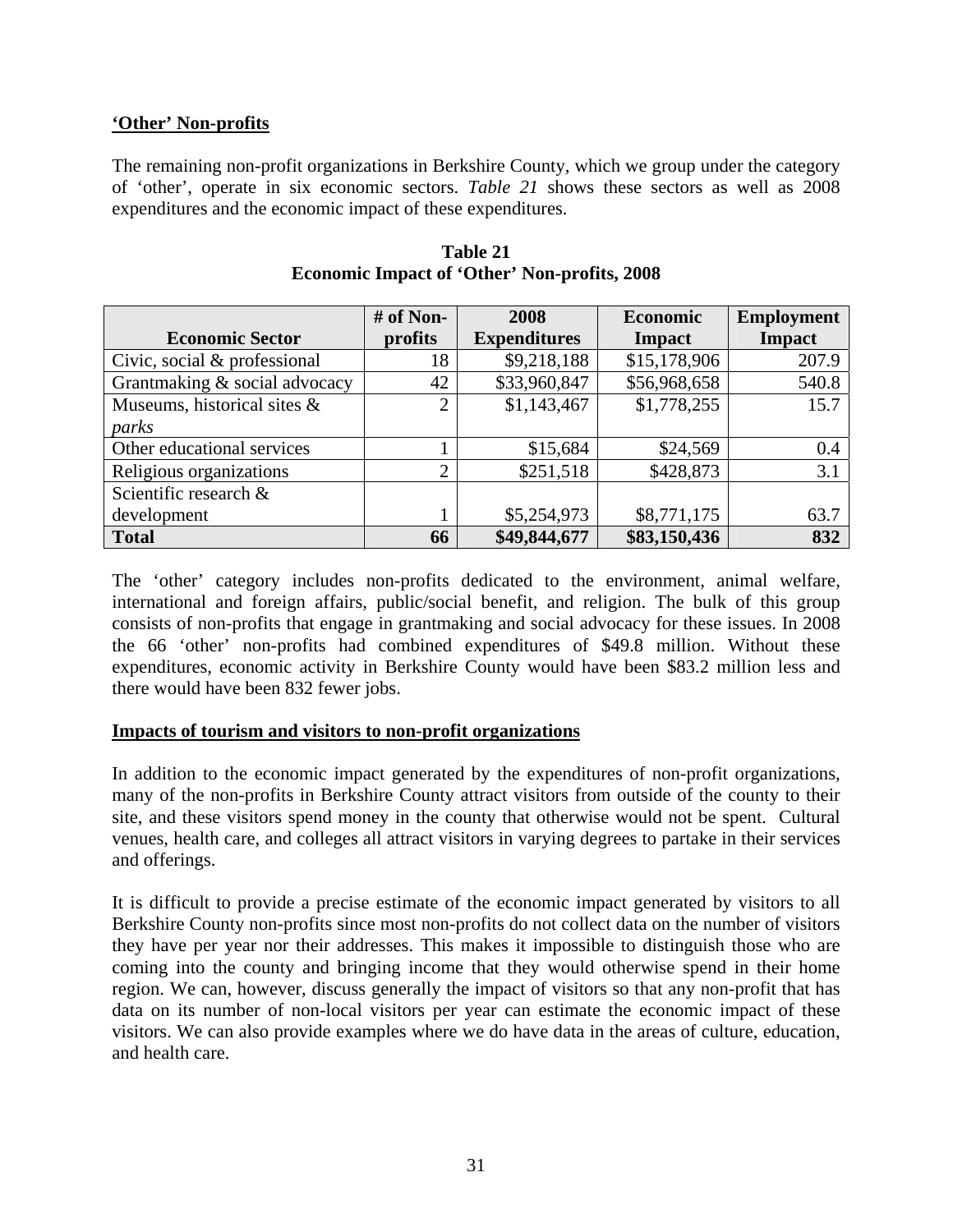| <b>Economic Impact</b><br>per 100,000 Cultural | <b>Employment</b> per<br>100,000 Cultural | <b>Economic Impact</b><br>per 100,000 Non- | <b>Employment</b> per<br>100,000 Non-cultural |
|------------------------------------------------|-------------------------------------------|--------------------------------------------|-----------------------------------------------|
| <b>Visitors</b>                                | <b>Visitors</b>                           | cultural Visitors                          | Visitors                                      |
| \$10,306,373                                   | 20                                        | \$5,153,187                                | 60                                            |

**Table 22 Visitor Impact (2008 dollars)** 

*Table 22* provides the economic and employment impact of 100,000 nonlocal visitors to the county. We differentiate visitors to cultural venues from non-cultural visitors because research in Massachusetts has found that cultural visitors spend approximately twice as much as non-cultural visitors during their visit. We see from *Table 22* that every 100,000 nonlocal visitors to Berkshire County cultural organizations increase economic activity in Berkshire County by \$10.3 million and support 120 jobs. The figure for visitors to non-cultural organizations is onehalf this amount. *Appendix B* presents a more detailed look at the impacts of visitors. *Table B1* lists all sectors in the Berkshire County economy that realize at least a \$10,000 per year increase in economic activity for every 100,000 nonlocal visitors to Berkshire County non-profits.

**Table 23 Impact of Visitors to Illustrative Berkshire County Non-profits (2008 dollars)** 

|                                | # Nonlocal               | Economic     | <b>Employment</b> |
|--------------------------------|--------------------------|--------------|-------------------|
| <b>Non-profit Organization</b> | <b>Visitors Annually</b> | Impact       | <b>Impact</b>     |
| Tanglewood                     | 310,000                  | \$31,949,756 | 372               |
| <b>Clark Art Institute</b>     | 157,000                  | \$16,181,006 | 188               |
| Norman Rockwell Museum         | 117,000                  | \$12,058,456 | 140               |
| <b>MASS MoCA</b>               | 90,000                   | \$9,275,736  | 108               |
| Williams College               | 12,000                   | \$618,382    |                   |
| North Adams Regional Hospital  | 11,000                   | \$566,851    |                   |

*Table 23* presents data we have on a subset of non-profits in the county in terms of their nonlocal visitors and the economic and employment impact of these visitors. It is important to keep in mind that these are the number of visitors to the organization from outside of the county, not the total number of annual visitors. We see from *Table 23* that many non-profit organizations in Berkshire County have significant economic impact beyond that generated by their organizational expenditures alone. Attracting visitors into the county, where they spend money that would not otherwise be spent here, creates its own significant level of economic impact.

#### **Summary of the economic impact of Berkshire County non-profits**

We are now in a position to summarize the impact of the entire non-profit sector on the Berkshire County local economy. Before doing so, it is worth emphasizing the special character of the non-profit sector. One of the primary reasons for granting tax-exempt status to these organizations is that they exist to serve a broader mission that includes public service and the creation of public benefits. This organizing principal is scrutinized and certified by the Internal Revenue Service in granting them status under section 501c3 of the Internal Revenue Code.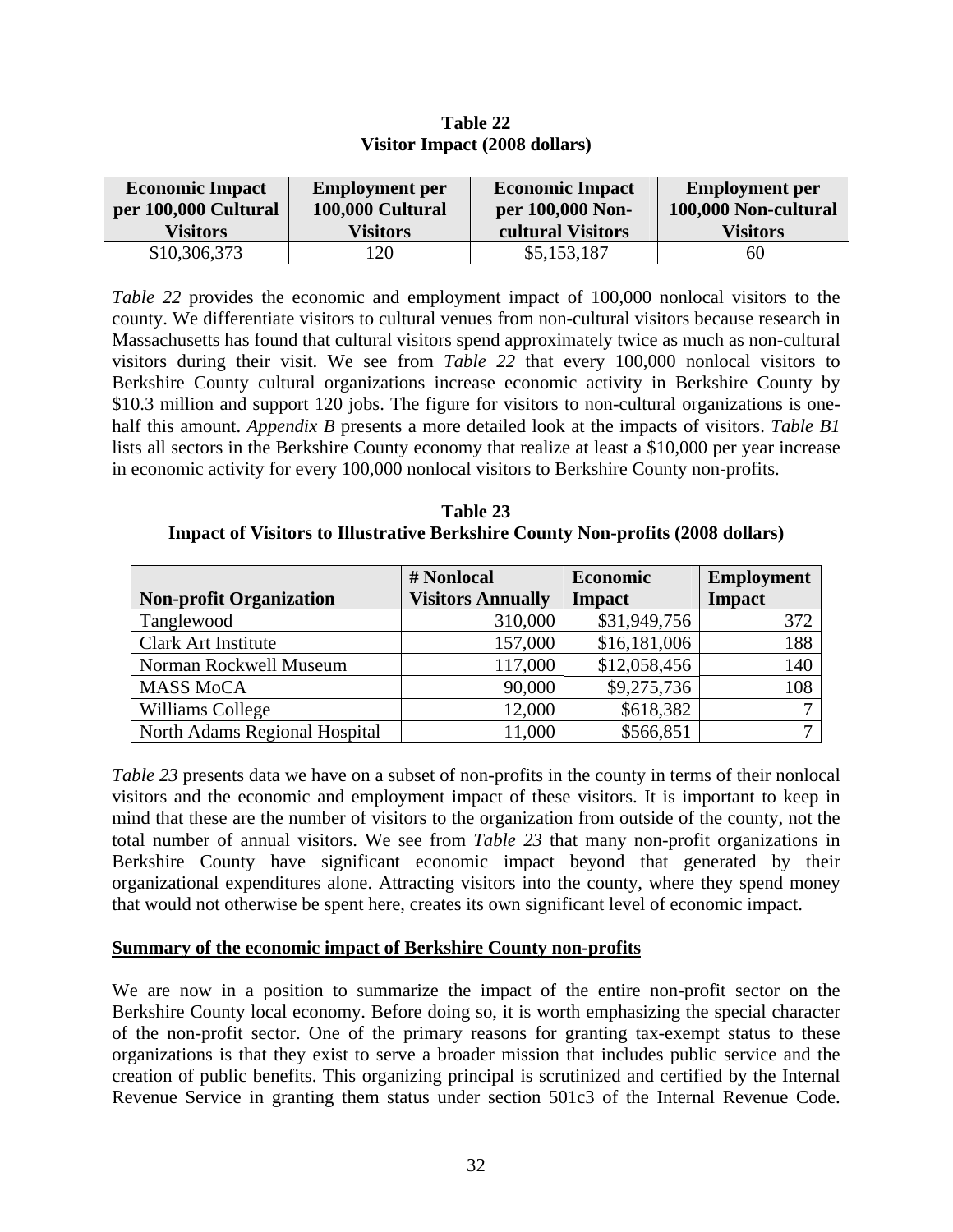Debates persist about the ability or responsibility of non-profits to serve their communities or even to make payments-in-lieu of taxes. Despite this, each of these organizations has been determined to be contributing to a community-service or charitable goal, and many Berkshire County communities would be less attractive and less livable places without them.

|                       | <b>2008 Expenditures</b> | <b>Economic Impact</b> | <b>Employment Impact</b> |
|-----------------------|--------------------------|------------------------|--------------------------|
| Arts & Culture        | 98,031,487               | 162,580,149            | 2,577                    |
| <b>Education</b>      | 323,846,259              | 544, 377, 824          | 6,548                    |
| <b>Health</b>         | 697,574,190              | \$1,143,690,574        | 10,192                   |
| <b>Human Services</b> | 176,635,088              | 289,125,667            | 4,073                    |
| <b>Other</b>          | 49,844,677<br>\$         | 83,150,436             | 832                      |
| <b>Total</b>          | \$1,345,931,701          | \$2,222,924,650        | 24,222                   |

**Table 24 Expenditures and Economic Impact of the Non-profit Sector in Berkshire County, 2008** 

Beyond the services non-profits make available to Berkshire County residents and visitors, we have seen in the pages above how they compare with other communities and regions and how they contribute to the local economy. *Table 24* summarizes the expenditures and economic impacts of non-profits in Berkshire County. The non-profit sector in Berkshire County has annual expenditures over \$1.3 billion. The impact of non-profits on the Berkshire County economy exceeds \$2.2 billion annually. Berkshire County non-profits directly or indirectly support over 24,000 jobs. *Chart 19* illustrates the distribution of economic impact among the five non-profit sectors.

**Chart 19 Distribution of Economic Impact of Non-profits in Berkshire County, 2008** 

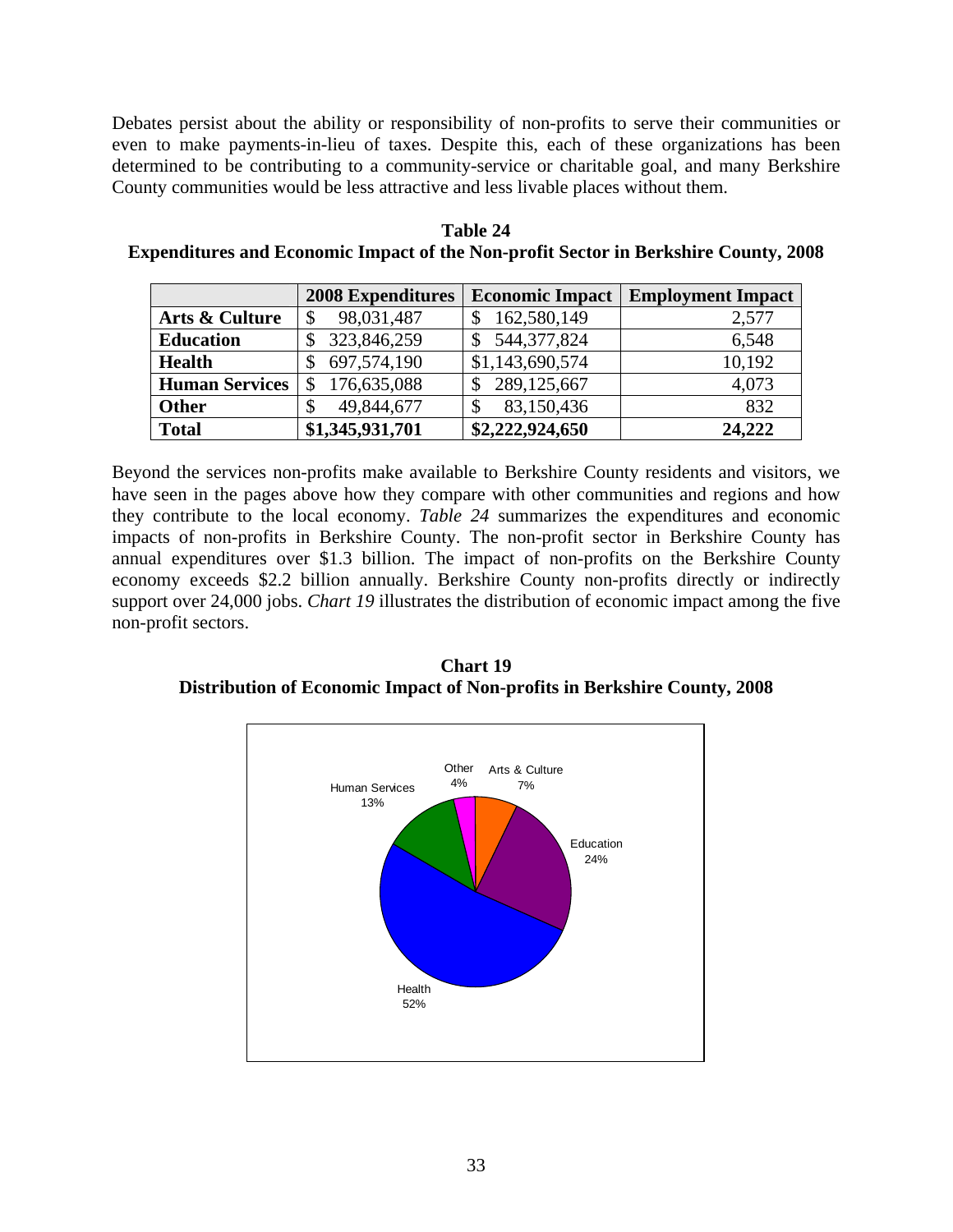We see from *Chart 19* that health non-profit organizations are responsible for over half of the economic impact generated by non-profits in Berkshire County. *Chart 20* shows the distribution of employment impact among the five non-profit sectors. *Chart 20* shows that the distribution of employment impacts of non-profits is the same as for economic impact in terms of rank of the five sectors. In the case of employment, however, the health sector is responsible for 42 % of employment impact compared with its 52% share of the economic impact of non-profits on Berkshire County.



**Chart 20 Distribution of Employment Impact of Non-profits in Berkshire County, 2008** 

The economic and employment impacts of each economic sector in which Berkshire County non-profits operate are presented in *Table 25*. Economic impact is the result of a specific pattern of input purchases as they flow through the local economy. It is not the result of the organization being non-profit or for-profit. Nor is it the result, for instance, of a non-profit working in scientific research and development in the health sector rather than in the 'other' sector. Scientific research and development organizations are more like each other economically than they are like hospitals or nursing homes, even though they may all focus on health.

The first two columns of figures in *Table 25* show the economic and employment impacts of the economic sector in which Berkshire County non-profits operate. The last two columns can be used to estimate the economic impacts of changes in expenditures in any of these sectors. In Berkshire County all the non-profits operating in "child day care services" are in the human services sector. Their economic impact of \$19,496,744 in *Table 25* matches their economic impact in *Table 20.* Two non-profits working on "scientific research and development," however, focus on health and one is in the 'other' sector. While the economic impact of all nonprofits in scientific research and development as \$12,173,660, as shown in *Table 25*, we see from *Table 19* that \$3,402,485 of this impact is in the health sector, and from *Table 21* that \$8,771,175 of this impact is in the 'other' sector.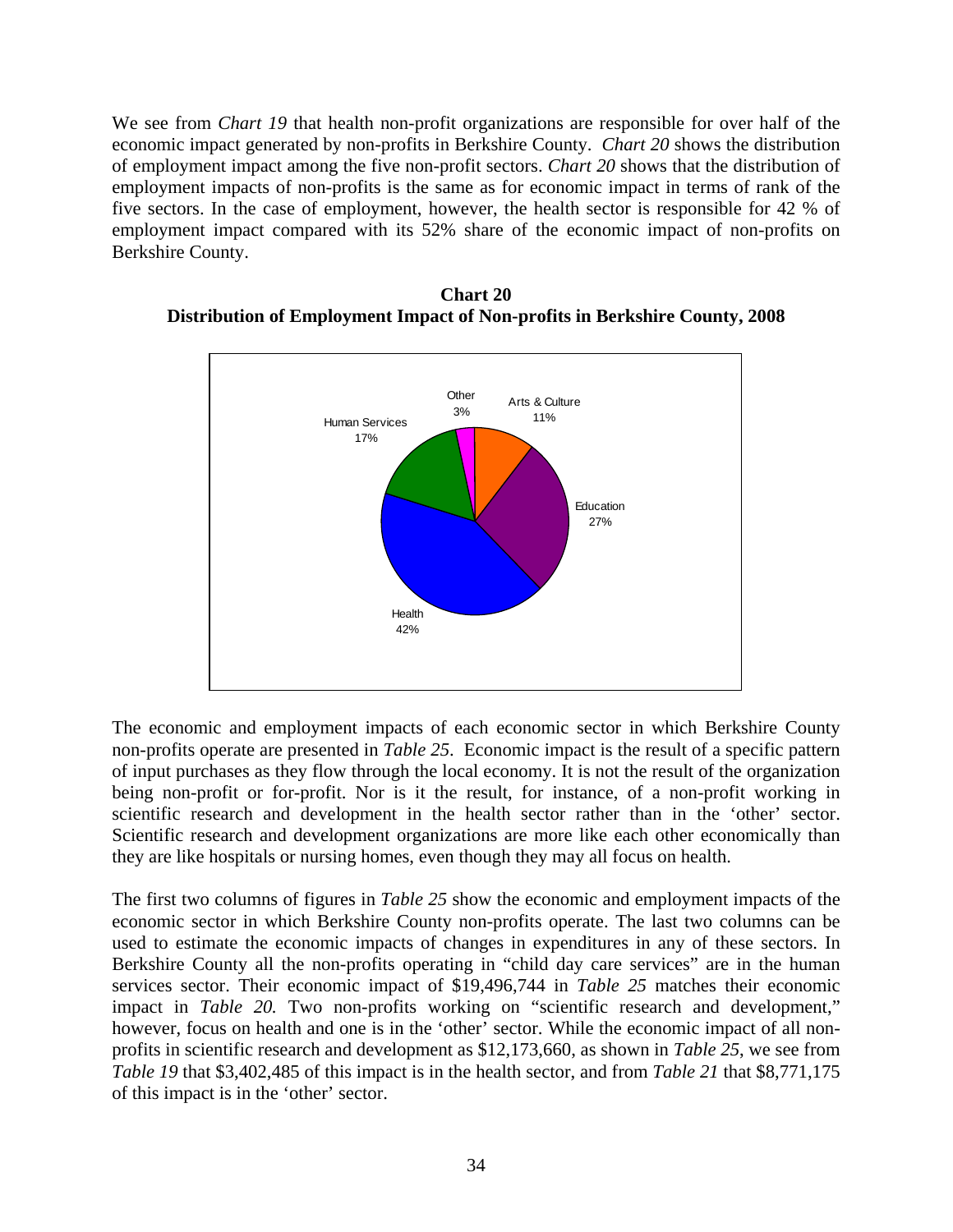|                                         |                   | <b>Total</b>  | <b>Economic</b>  | <b>Employ-</b><br>ment |
|-----------------------------------------|-------------------|---------------|------------------|------------------------|
|                                         |                   | 2008          | <b>Impact of</b> | <b>Impact of</b>       |
|                                         | <b>Total 2008</b> | <b>Employ</b> | marginal         | marginal               |
| <b>Economic Sector in which the</b>     | <b>Economic</b>   | -ment         | \$1 million      | \$1 million            |
| <b>Non-profit Operates</b>              | <b>Impact</b>     | <b>Impact</b> | spent            | spent                  |
| Agriculture & Forestry Support          |                   |               |                  |                        |
| Activities                              | \$291,706         | 8.7           | \$1,615,168      | 48.8                   |
| <b>Child Day Care Services</b>          | \$19,496,744      | 292.3         | \$1,651,624      | 24.5                   |
| Civic, Social & Professional            | \$48,471,076      | 663.9         | \$1,671,149      | 22.8                   |
| Colleges & Universities                 | \$390,069,712     | 4,058.4       | \$1,693,305      | 15.9                   |
| Community Food, Housing & Relief        |                   |               |                  |                        |
| Services                                | \$10,493,271      | 159.9         | \$1,673,313      | 23.5                   |
| Elementary & Secondary Schools          | \$92,877,509      | 1,488.4       | \$1,680,749      | 24.1                   |
| <b>Fitness &amp; Recreation Centers</b> | \$1,715,136       | 36.8          | \$1,665,088      | 35.8                   |
| Grantmaking & Social Advocacy           | \$160,192,750     | 1,534.0       | \$1,691,972      | 17.2                   |
| Group Health Practice & Ambulatory      |                   |               |                  |                        |
| <b>Health Care Services</b>             | \$71,279,872      | 631.2         | \$1,640,764      | 15.6                   |
| Home Health Care Services               | \$14,813,164      | 218.2         | \$1,657,664      | 27.1                   |
| Hospitals                               | \$698,991,423     | 5,143.6       | \$1,661,367      | 13.1                   |
| Independent Artists, Writers &          |                   |               |                  |                        |
| Performers                              | \$3,774,192       | 28.8          | \$1,567,829      | 13.1                   |
| Individual & Family Services            | \$159,545,893     | 2,398.7       | \$1,665,887      | 21.3                   |
| <b>Information Services</b>             | \$2,028,982       | 21.2          | \$1,706,755      | 19.4                   |
| <b>Management Consulting Services</b>   | \$3,787,209       | 29.5          | \$1,658,874      | 13.9                   |
| Motion Picture & Video Industries       | \$1,218,378       | 10.8          | \$1,470,703      | 14.7                   |
| Museums, Historical Sites & Parks       | \$54,107,744      | 446.9         | \$1,555,143      | 13.7                   |
| Nursing & Residential Care Facilities   | \$339,270,900     | 4,136.9       | \$1,657,201      | 22.6                   |
| Other Amusements & Recreation           | \$974,641         | 13.0          | \$1,523,698      | 22.3                   |
| <b>Other Educational Services</b>       | \$56,682,104      | 982.9         | \$1,487,538      | 23.0                   |
| Performing Arts Companies               | \$70,891,569      | 1,712.5       | \$1,755,540      | 42.4                   |
| Printing and Publishing                 | \$297,941         | 1.6           | \$1,507,769      | 8.8                    |
| Promoters of Performing Arts            | \$7,317,525       | 100.5         | \$1,732,410      | 26.8                   |
| Radio & Television Broadcasting         | \$1,648,666       | 10.8          | \$1,701,837      | 12.3                   |
| <b>Religious Organizations</b>          | \$428,873         | 3.1           | \$1,717,661      | 13.5                   |
| Scientific Research & Development       | \$12,173,660      | 88.4          | \$1,691,733      | 13.2                   |
| <b>Spectator Sports</b>                 | \$84,010          | 0.6           | \$1,613,566      | 11.6                   |
| <b>Total</b>                            | \$2,222,924,650   | 24,222        |                  |                        |

**Table 25 Sectors in which Berkshire County Non-profits are Active**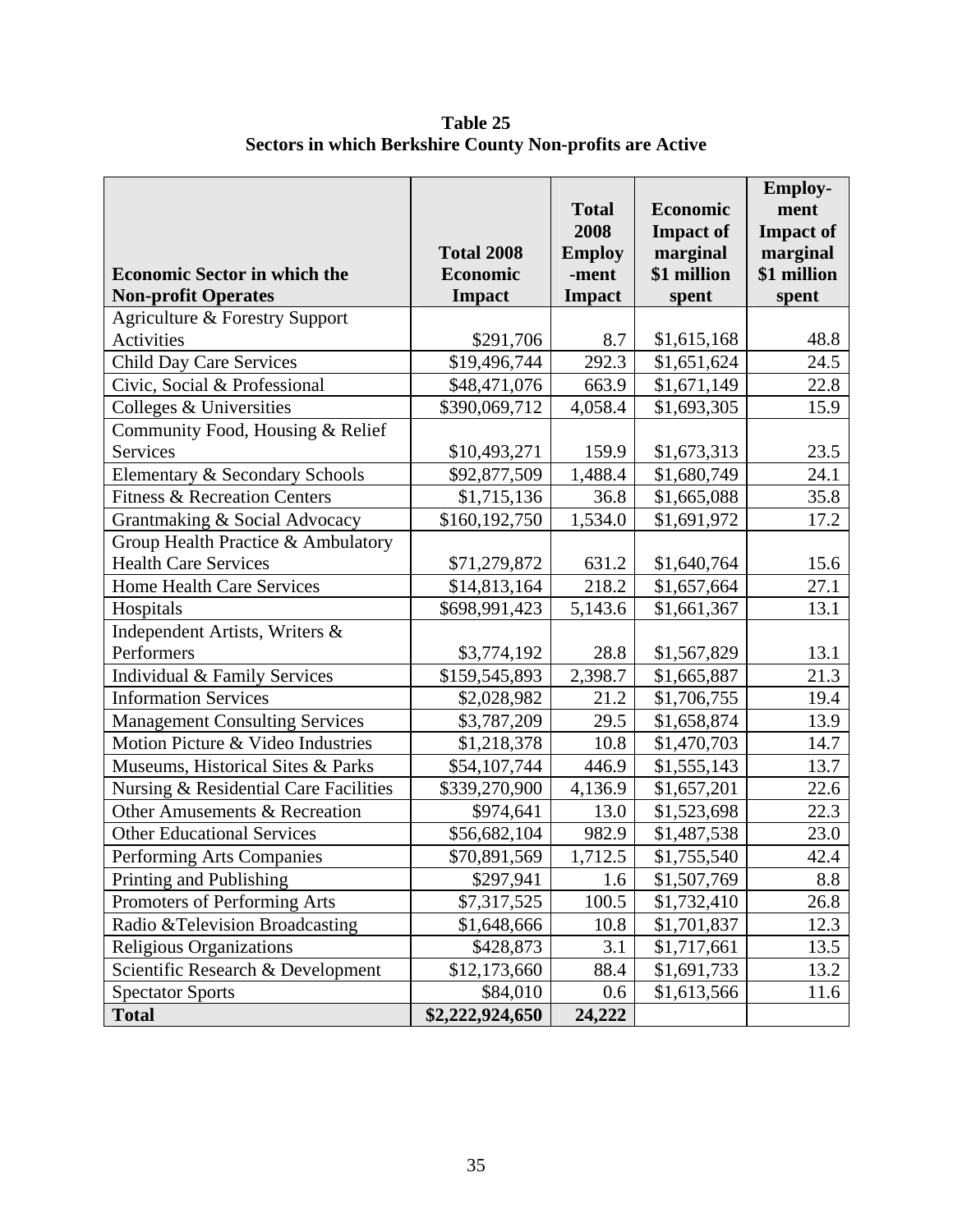*Table 25* is particularly useful for understanding the impact of existing, and even prospective non-profit organizations. The last two columns can be used to estimate the economic impact in Berkshire County of a change in expenditures in any of these twenty-seven economic sectors. An increased level of expenditures of \$1 million per year in "community food, housing and relief services," for instance, would increase the overall level of economic activity in Berkshire County by \$1.67 million and support 23.5 new jobs. These calculations can be scaled proportionately up or down to provide an estimate of economic impact of smaller or larger organizations, or expansions or contractions of existing non-profits.

The Berkshire economy has experienced significant, and in some cases traumatic, changes in the past four decades. As with other regions in the US, the county has seen a decline in manufacturing and a rise in the share of the economy generated through production of services. In Berkshire County many of these services are being generated in the non-profit sector. Is this "healthy" for the local economy? This study has not directly considered this question. We can note, however, that comparing Berkshire County with 10 "peer" regions from around the US, the local economy does not seem unbalanced. Berkshire County does not have the largest number of non-profits per capita (Santa Fe and Taos have more, and Burlington is not far behind Berkshire County). Berkshire County does not have the highest expenditures per capita (Boone, NC has higher levels). Berkshire County does have the highest levels of revenues per capita and total assets per capita, but this is indicative of the relative strength of the local sector and its ability to contribute to the local economy.

It is clear that the non-profit sector plays an important role in Berkshire County. Non-profits generate direct and indirect economic impacts. They attract visitors to the county who generate additional economic impacts. Non-profits also provide a wide array of community and public services. Collectively, non-profits are one of the largest engines of the local economy generating both income and employment for thousands of residents. A diverse local economy with employment and income generation in many sectors is an important goal for economic development and regional prosperity. The non-profit sector is contributing towards this goal in Berkshire County.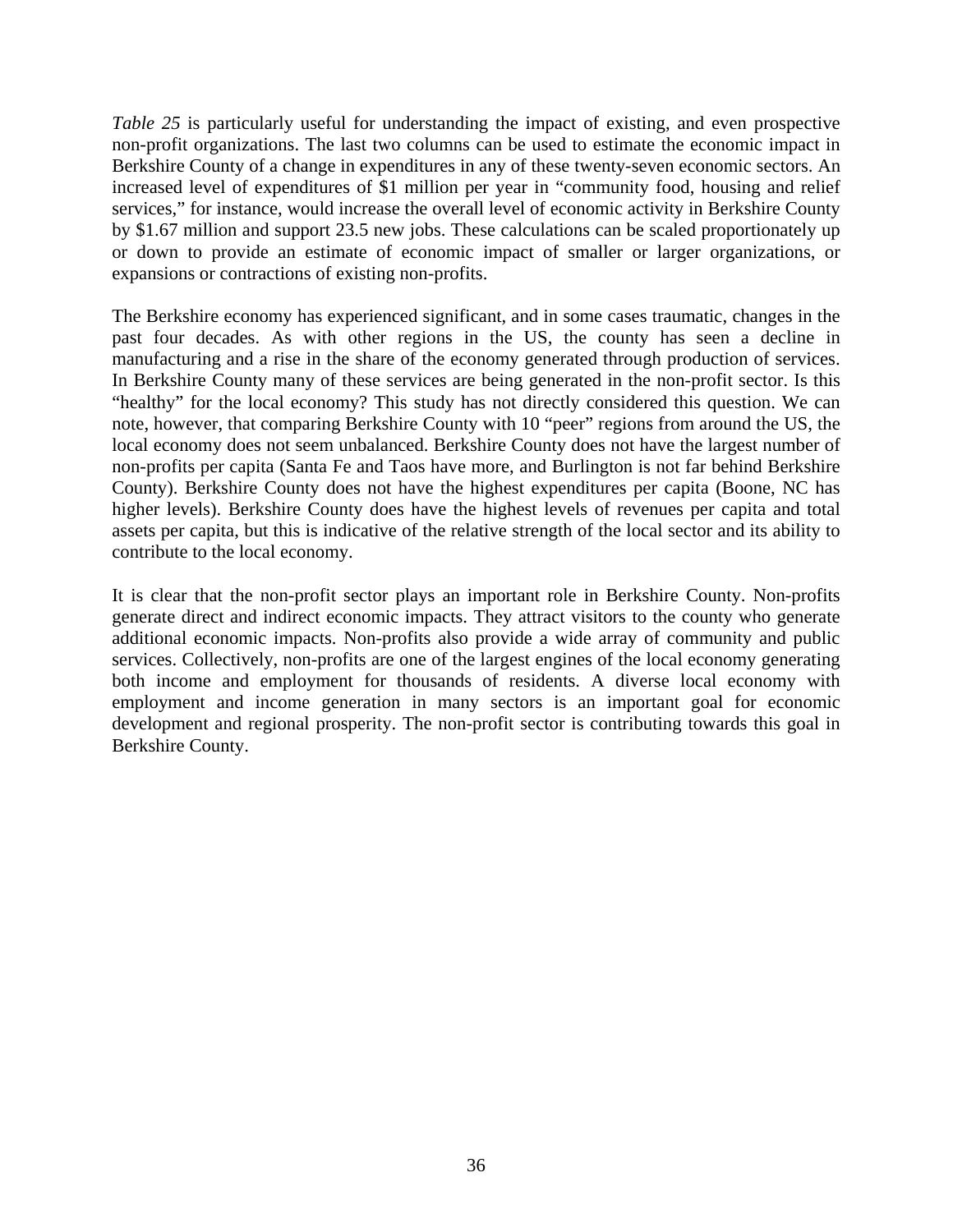## **Appendix A Working with the National Center for Charitable Statistics (NCCS) Dataset**

There are some limitations of the data collected from Form 990s that are identified and explained by the NCCS.<sup>23</sup> In examining the data for Berkshire County we have come across all four of the issues raised and we have addressed them to the extent possible. $^{24}$ 

- 1. *Large organizations that dominate a sector, such as education or healthcare, may change reporting practices over time, and this change may make it appear as though a trend exists when in fact there is none.* We found cases where the code for a non-profit organization changed over the time period we studied. For instance, an organization might be listed as educational in its 1996 IRS filings but as cultural in its 2006 and 2008 filings, even though its mission and primary focus remained the same throughout the period. Examples of this include Hancock Shaker Village, MASS MoCA, and Barrington Stage Company. In examining growth trends in non-profit sectors we assigned, in situations such as these, the more recent code to all four years (1996, 2001, 2006, and 2008) so as to not inflate the growth in one sector (such as the cultural sector).
- 2. *Parent organizations may file returns for its affiliates, inflating the number of non-profit organizations that appear in one city and deflating the number in another city.* There are two significant instances where non-profit organizations are a significant part of the Berkshire County non-profit sector but are absent in the NCCS data because they are 'embedded' in larger organizations based outside the county. One is Tanglewood, summer home of the Boston Symphony Orchestra, which reports a single set of financial data on its Form 990. Similarly Simon's Rock College in Great Barrington is 'embedded' in Bard College located in Annandale-on-Hudson, New York. No separate Form 990 is filed for Simon's Rock College and Simon's Rock is not mentioned specifically in Bard College's 990. As a result we do not have trend data for Tanglewood and Simon's Rock College. We have obtained information on the 2008 annual expenditures of the two organizations, however, and include them in our analysis of the economic impact of nonprofits in Berkshire County.
- 3. *Some dominant organizations may appear as suspicious financial outliers and may need to be checked one by one.* There exist some large non-profits in Berkshire County with which we are unfamiliar. We have verified, where possible, the data of these organizations by checking their 990 filings available on GuideStar.<sup>25</sup>
- 4. *Errors may be found as one works closely with the data.* The most common error we found that was easily verified and corrected involved data entry mistakes related to the name of the town where the organization is located. For instance, in the data received from NCCS, Pittsfield is misspelled as 'Dittsfield' in two instances; Great Barrington is misspelled at 'Great Barrinqton', etc. We corrected obvious mistakes in the data set as we came across them.

 $\overline{a}$ 

<sup>&</sup>lt;sup>23</sup> Guide to Using NCCS Data, August 2006, http://nccsdataweb.urban.org/kbfiles/742/NCCS-data-guide-2006c.pdf , pp. 9-11, accessed 4/22/2009.

 $24$  In working with data for the Commonwealth of Massachusetts, it is not possible to check the data one organization at a time in the same way due to the sheer volume of non-profit organizations in Massachusetts.

 $^{25}$  http://www.guidestar.org/, accessed 4/20/2009.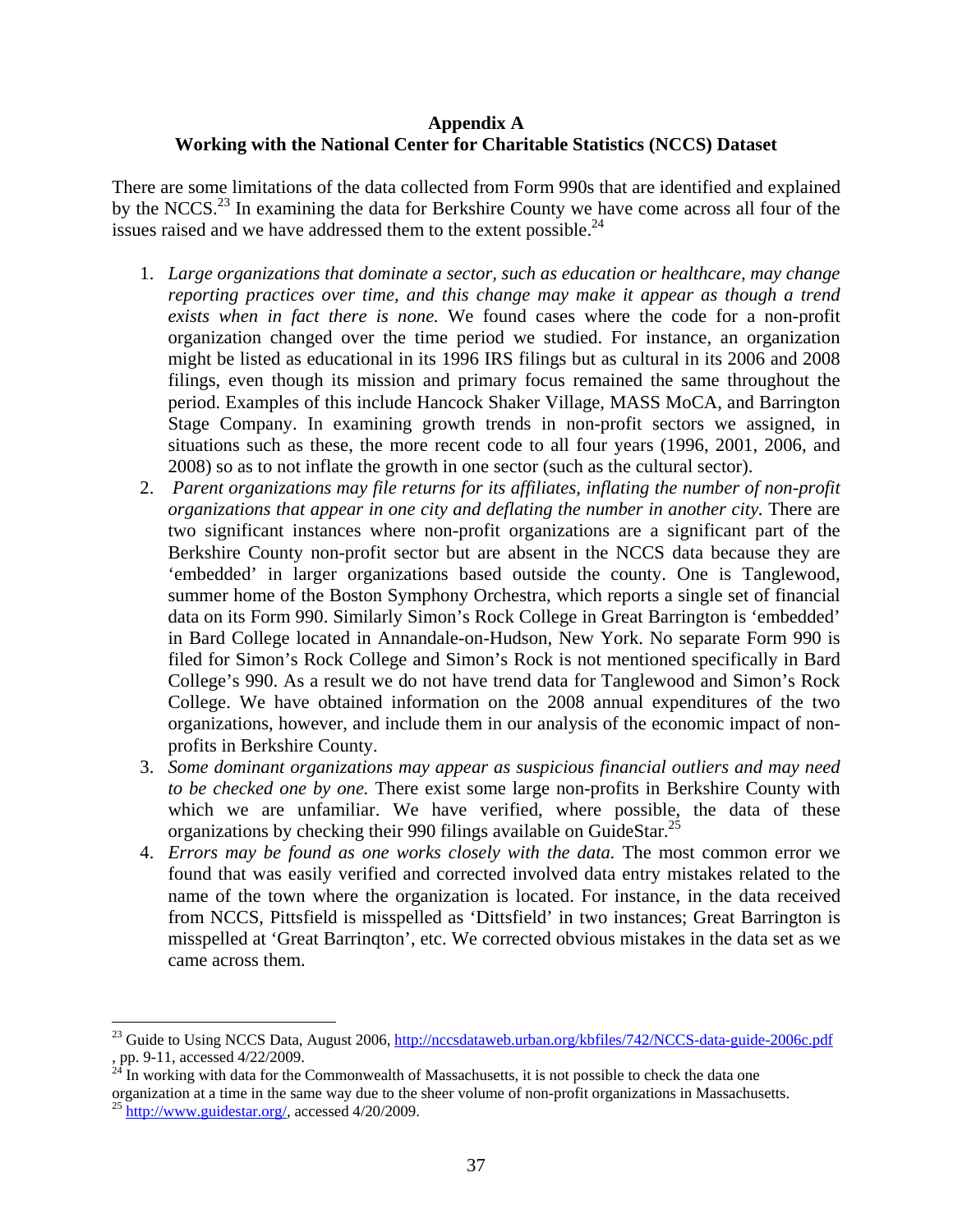| <b>Sector Being Impacted</b>   | <b>Economic Impact</b><br>of 100,000 | <b>Employment</b><br>Impact of 100,00 | <b>Economic Impact</b><br>of 100,00 | <b>Employment</b><br><b>Impact of 100,000</b> |
|--------------------------------|--------------------------------------|---------------------------------------|-------------------------------------|-----------------------------------------------|
|                                | <b>Cultural Visitors</b>             | <b>Cultural Visitors</b>              | <b>Non-cultural Visitors</b>        | <b>Non-cultural Visitors</b>                  |
| <b>Total</b>                   | \$10,306,373                         | 119.62                                | \$5,153,186                         | 59.81                                         |
| Hotels/motels incl casino      | \$3,549,007                          | 31.87                                 | \$1,774,504                         | 15.94                                         |
| <b>Food/drinking places</b>    | \$2,408,289                          | 43.53                                 | \$1,204,145                         | 21.76                                         |
| Retail - general mdse          | \$637,645                            | 13.04                                 | \$318,822                           | 6.52                                          |
| <b>Retail - gas stations</b>   | \$415,003                            | 4.70                                  | \$207,502                           | 2.35                                          |
| <b>Imputed rental value</b>    | \$328,794                            | 0.00                                  | \$164,397                           | 0.00                                          |
| <b>Real estate</b>             | \$293,320                            | 2.91                                  | \$146,660                           | 1.45                                          |
| <b>Hospitals</b>               | \$161,612                            | 1.19                                  | \$80,806                            | 0.60                                          |
| <b>Health practitioners</b>    | \$140,202                            | 1.05                                  | \$70,101                            | 0.53                                          |
| <b>Insurance carriers</b>      | \$138,615                            | 0.45                                  | \$69,307                            | 0.23                                          |
| <b>Power generation</b>        | \$124,367                            | 0.19                                  | \$62,184                            | 0.09                                          |
| <b>Wholesale trade</b>         | \$98,485                             | 0.62                                  | \$49,242                            | 0.31                                          |
| <b>Services to buildings</b>   | \$86,233                             | 1.30                                  | \$43,116                            | 0.65                                          |
| <b>Telecommunications</b>      | \$82,715                             | 0.23                                  | \$41,357                            | 0.11                                          |
| <b>Monetary authorities</b>    | \$82,152                             | 0.35                                  | \$41,076                            | 0.17                                          |
| Oth state/local enterprises    | \$69,360                             | 0.27                                  | \$34,680                            | 0.13                                          |
| Natural gas distrib            | \$65,457                             | 0.05                                  | \$32,728                            | 0.02                                          |
| <b>Printing</b>                | \$63,346                             | 0.41                                  | \$31,673                            | 0.20                                          |
| <b>Postal service</b>          | \$57,819                             | 0.60                                  | \$28,910                            | 0.30                                          |
| <b>Newspaper publishers</b>    | \$55,924                             | 0.66                                  | \$27,962                            | 0.33                                          |
| <b>Management of companies</b> | \$55,899                             | 0.30                                  | \$27,949                            | 0.15                                          |
| <b>Periodical publisher</b>    | \$48,727                             | 0.23                                  | \$24,363                            | 0.12                                          |
| <b>Nonres maintenance</b>      | \$47,493                             | 0.51                                  | \$23,747                            | 0.25                                          |
| <b>Waste management</b>        | \$45,834                             | 0.23                                  | \$22,917                            | 0.11                                          |

**Appendix B Table B1: Economic and Employment Impacts of Visitors to Non-profits, by sector impacted**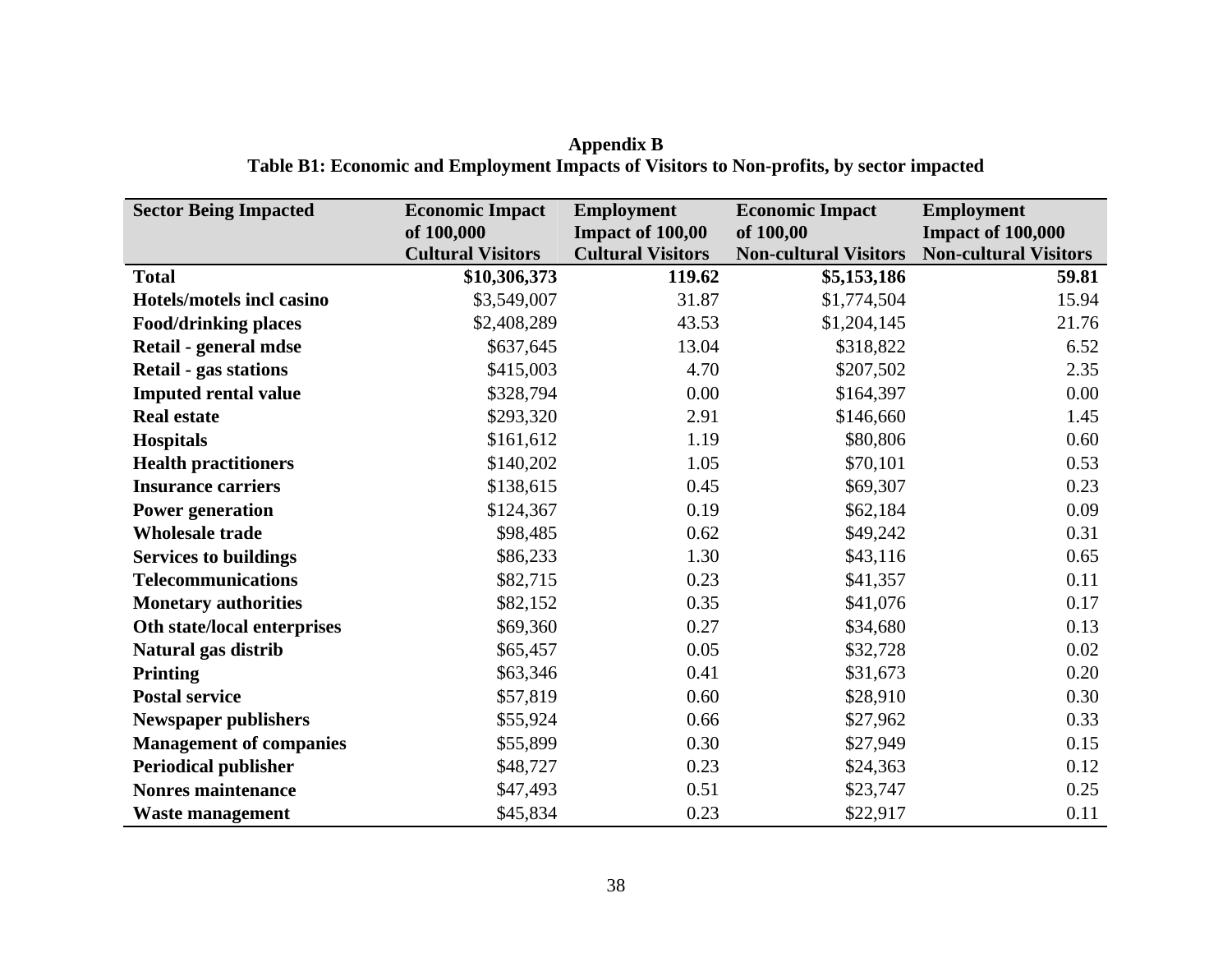| <b>Sector Being Impacted</b>      | <b>Economic Impact</b>   | <b>Employment</b>        | <b>Economic Impact</b>       | <b>Employment</b>            |
|-----------------------------------|--------------------------|--------------------------|------------------------------|------------------------------|
|                                   | of 100,000               | Impact of 100,00         | of 100,00                    | <b>Impact of 100,000</b>     |
|                                   | <b>Cultural Visitors</b> | <b>Cultural Visitors</b> | <b>Non-cultural Visitors</b> | <b>Non-cultural Visitors</b> |
| Nursing/residential care          | \$41,988                 | 0.71                     | \$20,994                     | 0.35                         |
| <b>Retail - food and bev</b>      | \$41,286                 | 0.74                     | \$20,643                     | 0.37                         |
| <b>Accounting, tax prep</b>       | \$38,681                 | 0.49                     | \$19,340                     | 0.24                         |
| <b>Cable programming</b>          | \$34,748                 | 0.14                     | \$17,374                     | 0.07                         |
| <b>Colleges/universities</b>      | \$32,957                 | 0.39                     | \$16,479                     | 0.20                         |
| <b>Legal services</b>             | \$32,258                 | 0.32                     | \$16,129                     | 0.16                         |
| <b>Medical labs</b>               | \$31,142                 | 0.31                     | \$15,571                     | 0.15                         |
| Nonfinan intangible lessors       | \$31,117                 | 0.02                     | \$15,558                     | 0.01                         |
| <b>Automotive repair</b>          | \$28,210                 | 0.33                     | \$14,105                     | 0.17                         |
| <b>Retail - Nonstore</b>          | \$26,921                 | 0.25                     | \$13,460                     | 0.12                         |
| Child day care svcs               | \$26,807                 | 0.61                     | \$13,403                     | 0.30                         |
| Retail-motor vehicle, parts       | \$26,642                 | 0.37                     | \$13,321                     | 0.18                         |
| Pharma prep mfg                   | \$24,708                 | 0.02                     | \$12,354                     | 0.01                         |
| <b>Architectural svcs</b>         | \$24,099                 | 0.18                     | \$12,049                     | 0.09                         |
| Civic, social, prof orgs          | \$23,967                 | 0.46                     | \$11,983                     | 0.23                         |
| <b>Insurance brokers</b>          | \$23,833                 | 0.15                     | \$11,916                     | 0.07                         |
| <b>Radio/TV</b> broacasting       | \$23,232                 | 0.15                     | \$11,616                     | 0.07                         |
| <b>Advertising</b>                | \$21,917                 | 0.21                     | \$10,959                     | 0.11                         |
| <b>Truck transportation</b>       | \$21,874                 | 0.16                     | \$10,937                     | 0.08                         |
| <b>Retail - building material</b> | \$20,878                 | 0.26                     | \$10,439                     | 0.13                         |
| <b>Retail - clothing</b>          | \$20,469                 | 0.43                     | \$10,235                     | 0.21                         |
| <b>Retail - health care</b>       | \$19,984                 | 0.26                     | \$9,992                      | 0.13                         |
| <b>Management</b> svcs            | \$19,882                 | 0.16                     | \$9,941                      | 0.08                         |
| <b>Laundry services</b>           | \$18,486                 | 0.29                     | \$9,243                      | 0.15                         |
| Home health care svcs             | \$17,741                 | 0.38                     | \$8,871                      | 0.19                         |
| <b>Office admin svcs</b>          | \$17,396                 | 0.15                     | \$8,698                      | 0.07                         |
| <b>Individual, family svcs</b>    | \$15,932                 | 0.34                     | \$7,966                      | 0.17                         |
| <b>Securities, investments</b>    | \$15,647                 | 0.16                     | \$7,823                      | 0.08                         |